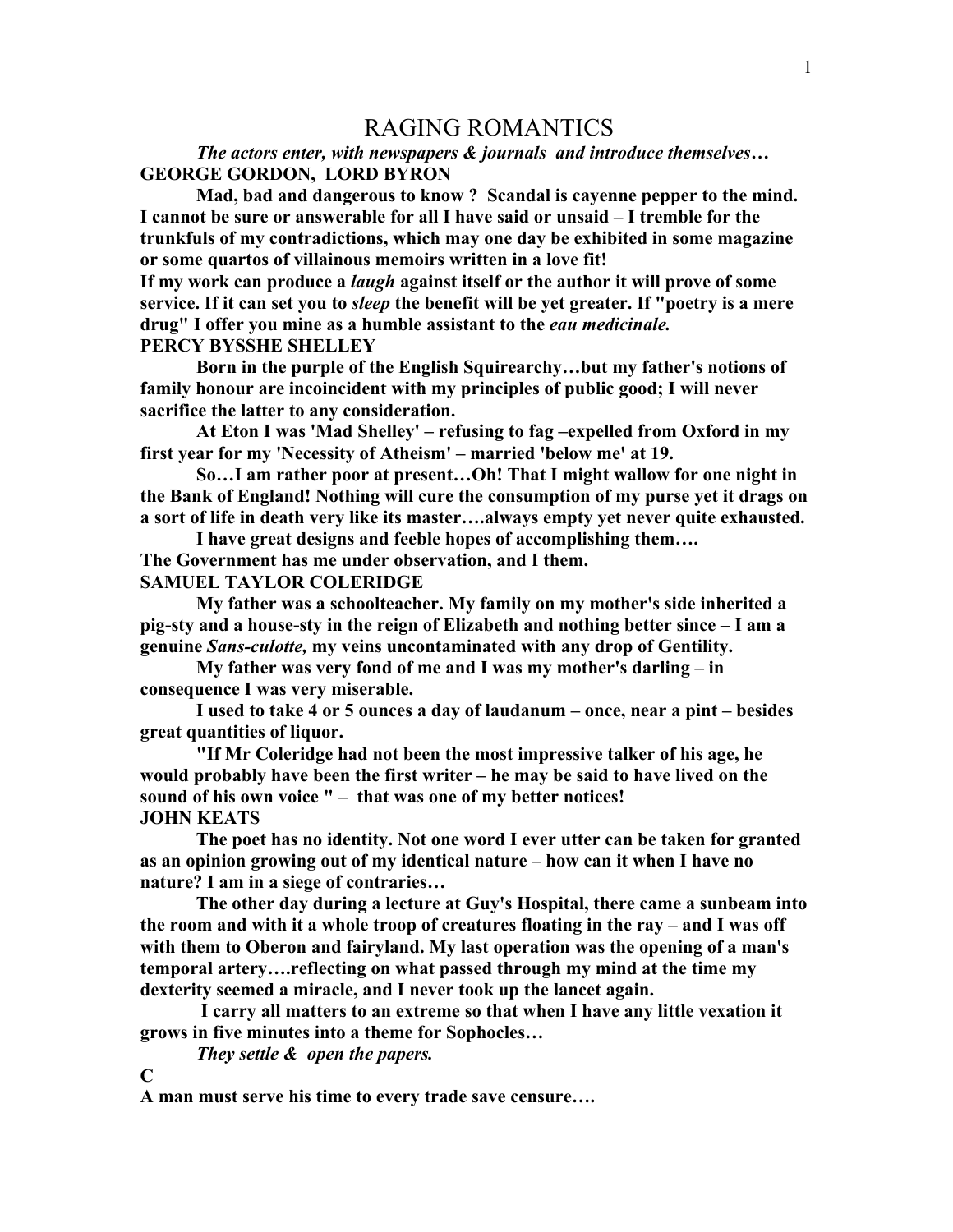**ALL ….critics all are ready made.**

**B**

**Steal other men's opinions, learned by rote**

**S**

**With just enough of learning to misquote…**

**K**

**…Care not for feeling, pass your proper jest**

**ALL**

**And stand a Critic, hated yet caressed.**

*(Reading the reviews)*

**B**

**Shelley's poem is out, and there are words about its being objected to as much as "Queen Mab" was.**

**ALL**

**Poor Shelley! B**

**"Mr Shelley has a fire in his eye, a fever in his blood, a maggot in his brain, a hectic flutter in his speech, which mark out the philosophic fanatic. It is a species of poetry that excites no emotion but that of wonder – we wonder what it means" K**

**" A mere collection of bloated words heaped on each other without order, harmony, or meaning….Nine cantos of blasphemy and impiety such as we never thought that anyone on the outside of Bedlam could have uttered…absolutely and intrinsically unintelligible"**

**C**

**"…..Like the Egyptian of old, the wheels of his chariot are broken, the path of mighty waters closes in upon him behind, and a still deepening ocean is before him: for a short time are seen his impotent struggles against a resistless power, his blasphemous execrations are heard, and he calls ineffectually on others to follow him to the same ruin" –**

**B**

**"…..finally, he sinks like lead to the bottom, and is forgotten. So it is now in part, so shortly will it be entirely with Mr Shelley." S**

**…I certainly bear them no ill-will for this abuse…indeed I was too much amused by being compared to Pharoah, not readily to forgive editor, printer, publisher, stitcher, or any one connected with something so exquisitely entertaining - except the despicable writer! My** *chariot,* **I may tell them, was built by one of the best makers in Bond Street, and it has gone several thousand miles in perfect security – and having carried me through Italy, France and Switzerland still continues in excellent repair….At least Mary's** *Frankenstein* **seems to have been well received, and is read in some considerable degree!**

**C**

**Aha! You have a friend in Mr Hunt: "Failing in the attempt to refute Mr Shelley's philosophy, the Reviewers attack his private life. What is the argument of**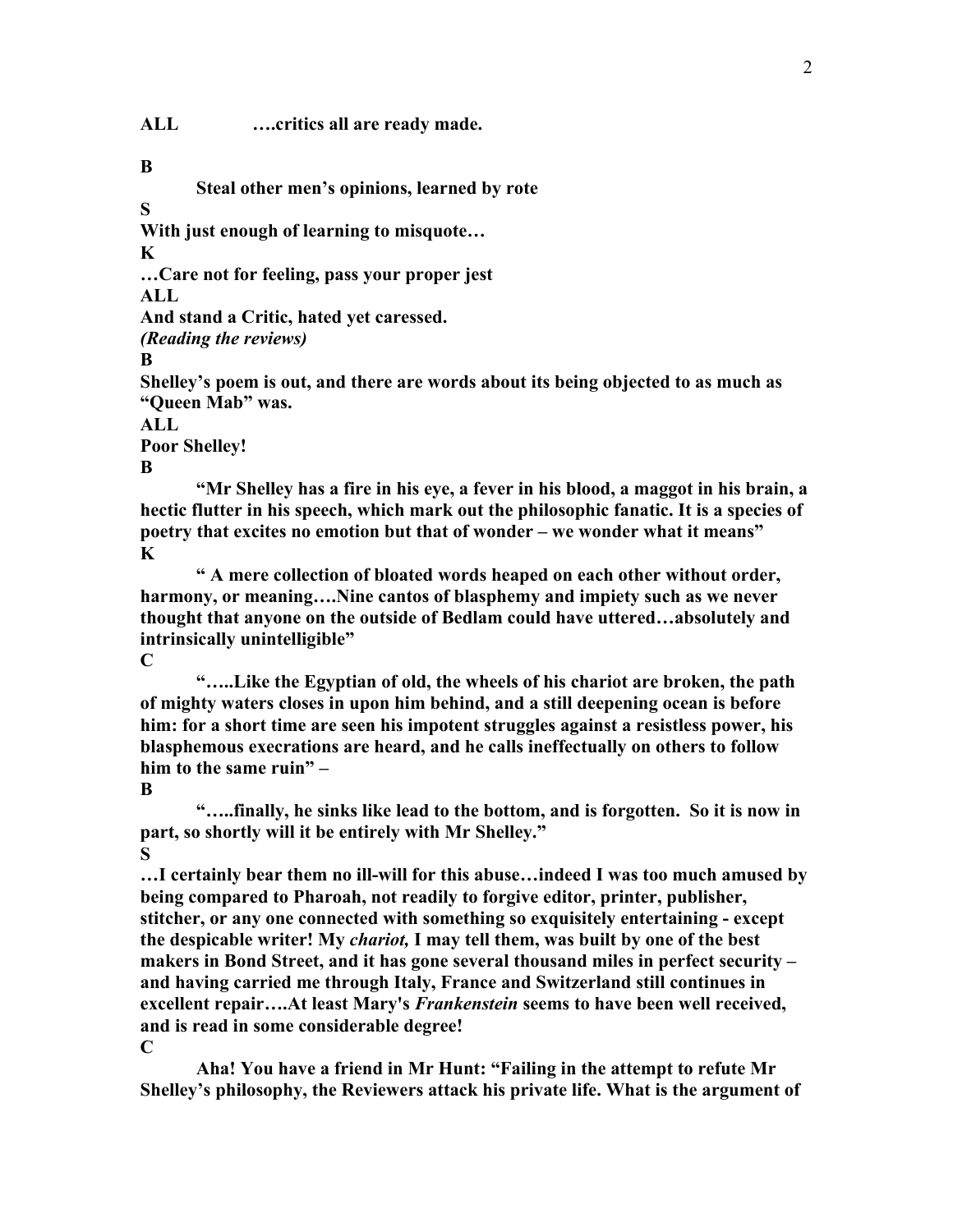**this? Or what right have they to know any thing of the private life of an author? Or how would they like to have the same argument used against themselves?" ALL**

**Here, here!**

**K "….With all his glory of ardour and vigour and humour, Byron is a singer who cannot sing…" C**

**"…The spirit in which it is written is, if insane, the most wicked and mischievous insanity that ever was given forth. It is a kind of obstinate and self willed folly in which he hardens himself….It is called 'Don Juan' , and is meant to be a little quietly facetious upon every thing "–**

**B**

**…do you suppose that I could have any intention but to giggle and make giggle? - a playful satire with as little poetry could be helped – was what I meant – K**

**"….how horrible an example of human nature…is this man, who has no pleasure left him but to gloat over and jeer at the most awful incidents of life. Byron's perverted education makes him assume to feel, and try to impart to others, those depraved sensations which the want of any education excites in many…" B**

 **- it may be profligate – but is it not** *life***, is it not** *the thing* **? – Could any man have written it who has not lived in the world? – and tooled in a post-chaise? in a hackney coach? in a gondola? Against a wall? in a court carriage? in a vis-à-vis – on a table? – and under it?**

**S** 

**He is a person of the most consummate genius, and capable, if he would direct his energies to that end, of becoming the redeemer of his degraded country..But it is his weakness to be proud – He has many generous qualities, but the canker of aristocracy wants to be cut out.**

**B**

**As to the estimation of the English – before they insult me with their insolent condescension – I have not written for their pleasure – I know the precise worth of popular applause – for few Scribblers have had more of it – They have made me without my search a species of popular Idol. I awoke one morning and found myself famous! I have been cloyed with applause & sickened with abuse; at present I care for little but the Copyright; I have imbibed a great love for money – let me have it! & what I get by my brains I will spend on my bollocks as long as I have a tester or a testicle remaining – I shall not live long - & for that reason – I must live while I can! C**

**As much as I loathe flattery from the bottom of my very** *stomach***, yet I own myself no self-subsisting mind. The approbation and sympathy of good and intelligent men is my sea-breeze, without which I should languish from morn to evening …as idle as a painted ship upon a painted –**

**B (Aha! The Mariner!)**

**"Many of the stanzas are laboriously beautiful; but in connection they are absurd or unintelligible....We do not sufficiently understand the story to analyse it"**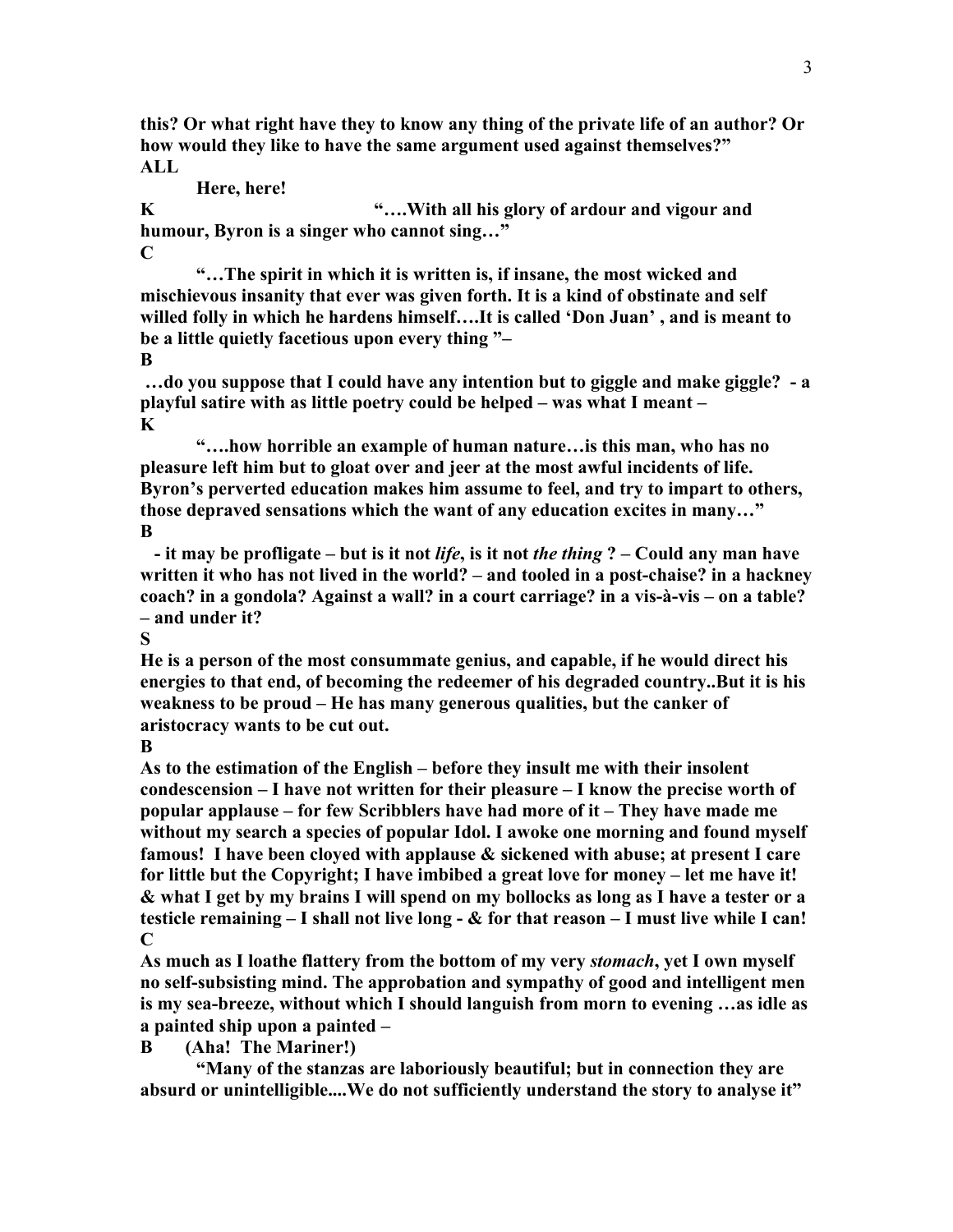**C Until you understand a writer's ignorance, presume yourself ignorant of his understanding…Poetry gives most pleasure when only generally and not perfectly understood. It must create the taste whereby it is appreciated. B**

**"…Genius here has been employed in producing a poem of little merit"**

**K "Coleridge conceives of poetry but as a drunken dream – reckless, careless and heedless of past, present and future –"**

**S**

**"he seems not a man, but a swarm, a cloud, a buzz of words, darting this way and that, clustering, quivering, and hanging suspended….he merely haunts the public imagination with obscure noises…** 

**B**

**"There is something disgusting at the bottom of his subject – like moon beams playing on a charnel-house or flowers strewn on a dead body –" C**

 **" Dear Mr Coleridge: I detest your principles, your prose I think so-so; but your poetry is exquisitely beautiful, so gorgeously sublime that I take your**  *Watchman* **solely on account of it….I entreat you to give us more verse & less democratic scurrility…"**

**K**

**Who wrote that ?**

**C Me. B**

**"There's a screw loose in the whole marvellous machine"**

**C**

**How far can a man be a good or even an adequate critic of poetry who is not a poet? B**

**Supposing he is not only not a poet, but is a bad poet? What then?.... Southey should have been a parish-clerk, and Wordsworth a man-midwife – both in darkness. I doubt if either of them ever got drunk, and I am of the old creed of Homer the winebibber…..Coleridge is the best of the trio – 'Christabel' – I won't have you sneer at Christabel – it is a fine wild poem….**

**S**

**(***reading from Blackwood's Review***)…….Mr Keats is a boy of pretty abilities, which he has done everything in his power to spoil…one of the rising brood of Cockneys – uneducated and flimsy striplings who presume to talk with contempt of one of the most exquisite spirits the world ever produced –** *Wordsworth!* **B** 

*(continues reading)* **….We venture to make one small prophecy; that his bookseller will not a second time venture 50 quid upon anything he can write. It is a better and wiser thing to be a starved apothecary than a starved poet; so back to the shop Mr John, back to the "plasters, pills and ointment boxes" etc – But for Heaven's sake be a little more sparing of extenuatives and soporifics in your practice than you have been in your poetry…**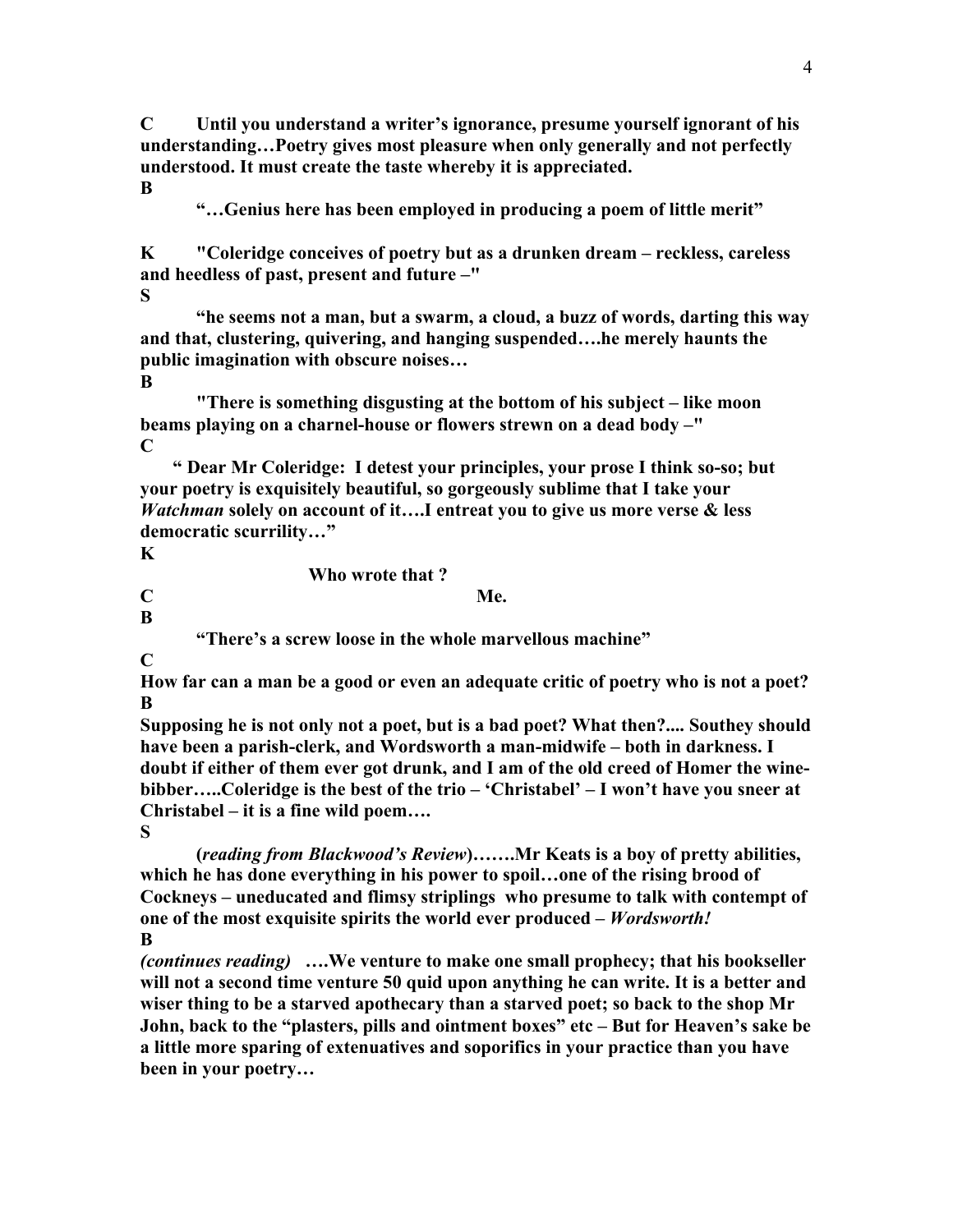**K**

**- Critics are like spectators at the Westminster Cock-Pit – they like the battle and do not care who wins or loses…. I will write independently. My own domestic criticism has given me pain without comparison beyond what the** *Blackwood* **or the**  *Quarterly* **could possibly inflict…..Who would wish to be among the commonplace crowd of the little-famous? Is it worth louting or playing the hypocrite for? To beg suffrages for a seat on the benches of a myriad aristocracy in letters?...so much as I am humbled by the genius above my grasp, am I exalted and look with hate and contempt upon the literary world**

**B**

**"Johnny** *piss-a-bed* **Keats –tadpole of the Lakes!" K Who said that?**

**B Me. K "Keats is a sour mal content"**

**B Who said that?**

**K Me.**

**C**

**"He seems to have known the world by intuition – to have looked through nature at one glance"**

**S & K**

**Who said that?**

**B**

**Pope.**

**C …Of myriad-minded Shakespeare.**

**B …………….The worst of models, though the most extraordinary of writers - Shakespeare's name, you may depend on it, stands absurdly too high and will go down. I am not an admirer of our old dramatists** *as models***. I deny that the English have hitherto had a drama at all.**

**C** 

**I have a smack of Hamlet myself if I may say so …..**

**K**

**What Shakespeare possessed so enormously was Negative Capability – when a man is capable of being in uncertainties, mysteries, doubts, without any irritable reaching after fact and reason –With a great Poet the sense of Beauty overcomes every other consideration, or rather obliterates all consideration. C**

**…That willing suspension of disbelief for the moment which constitutes poetic faith….**

**S**

**Poets, not otherwise than philosophers, painters, sculptors and musicians, are in one sense the creators and in another the creations of their age….The great writers of our own age are the companions and forerunners of some unimagined change in our social condition or the opinions which cement it….**

**K What benefit can'st thou do, or all thy tribe, to the great world? Thou art a dreaming thing, a fever of thyself….**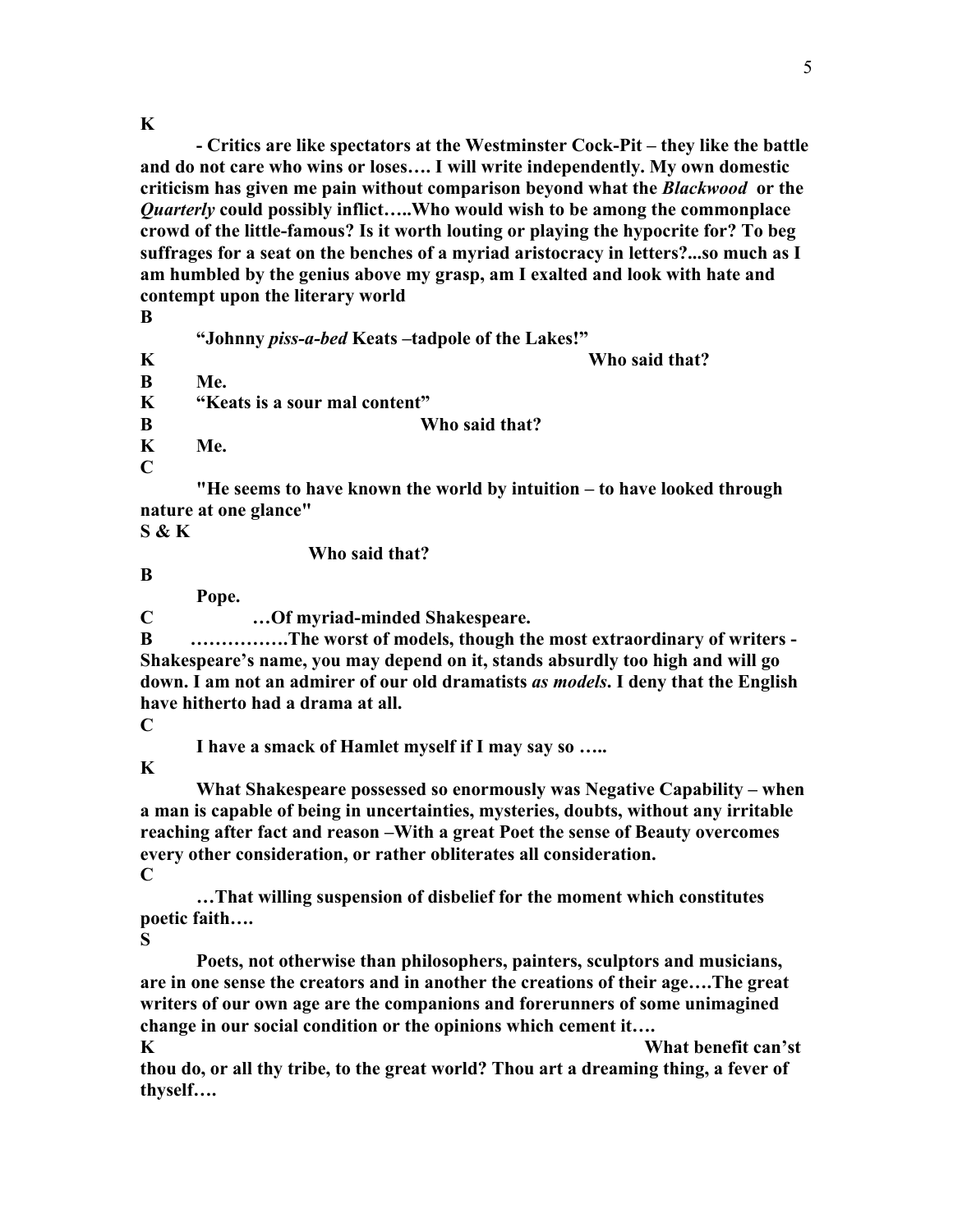**B**

**The lunatic, the lover and the poet**

**ALL**

**Are of imagination all compact.** *(all laugh)*

**K**

**We hate poetry that has a palpable design upon us! Poetry should be great and unobtrusive, a thing which enters into one's soul, and does not startle it or amaze it with itself, but with its subject. –How beautiful are the retired flowers! How would they lose their beauty were they to throng into the highway crying out "admire me I am a violet! – dote upon me I am a daffodil!" Modern poets differ from the Elizabethans in this…….I will have no more of Wordsworth!**

**B -That pedlar-praising son of a bitch apostate! C Wordsworth is a very great man, the only man to whom** *at all times* **I feel myself inferior – the only one, I mean, whom** *I have yet met with,* **for the London**  *literati* **appear to me to be very much like little potatoes, that is,** *no great things***, a compost of nullity and dullity –**

**B** *(interrupting)* **Shall gentle Coleridge pass unnoticed here,**

 **To turgid ode and tumid stanza dear?**

 **Though themes of innocence amuse him best,**

 **Yet still obscurity's a welcome guest.**

**C -I dare affirm that he will hereafter be admitted as the first and greatest philosophical poet –**

**K –** *(overlapping)*

**Philosophy will clip an Angel's wings,**

**Conquer all mysteries by rule and line**

**Empty the haunted air and gnomed mine –**

**Unweave a rainbow -**

**C -I have been honoured more than I deserve by the frequent conjunction of my name with his!**

**S -I am sorry to say that Wordsworth has left a bad impression wherever he visited in town by his egotism, vanity, and bigotry. Yet he is a great poet if not a philosopher –**

**K - I don't mean to deny Wordsworth's grandeur, but I mean to say we need not be teased with grandeur & merit – when we can have them uncontaminated & unobtrusive. Let us have the old Poets – they give me more pleasure than the 4th Book of Byron's Child Harold or the whole of any body's life & opinions….like when I first looked into Chapman's Homer –**

**Much have I travell'd in the realms of gold,**

**And many goodly states & kingdoms seen;**

**Round many western islands have I been**

**Which bards in fealty to Apollo hold.**

**Oft of one wide expanse had I been told**

**That deep-brow'd Homer ruled as his demesne;**

**Yet did I never breathe its pure serene**

**Till I heard Chapman speak out loud and bold:**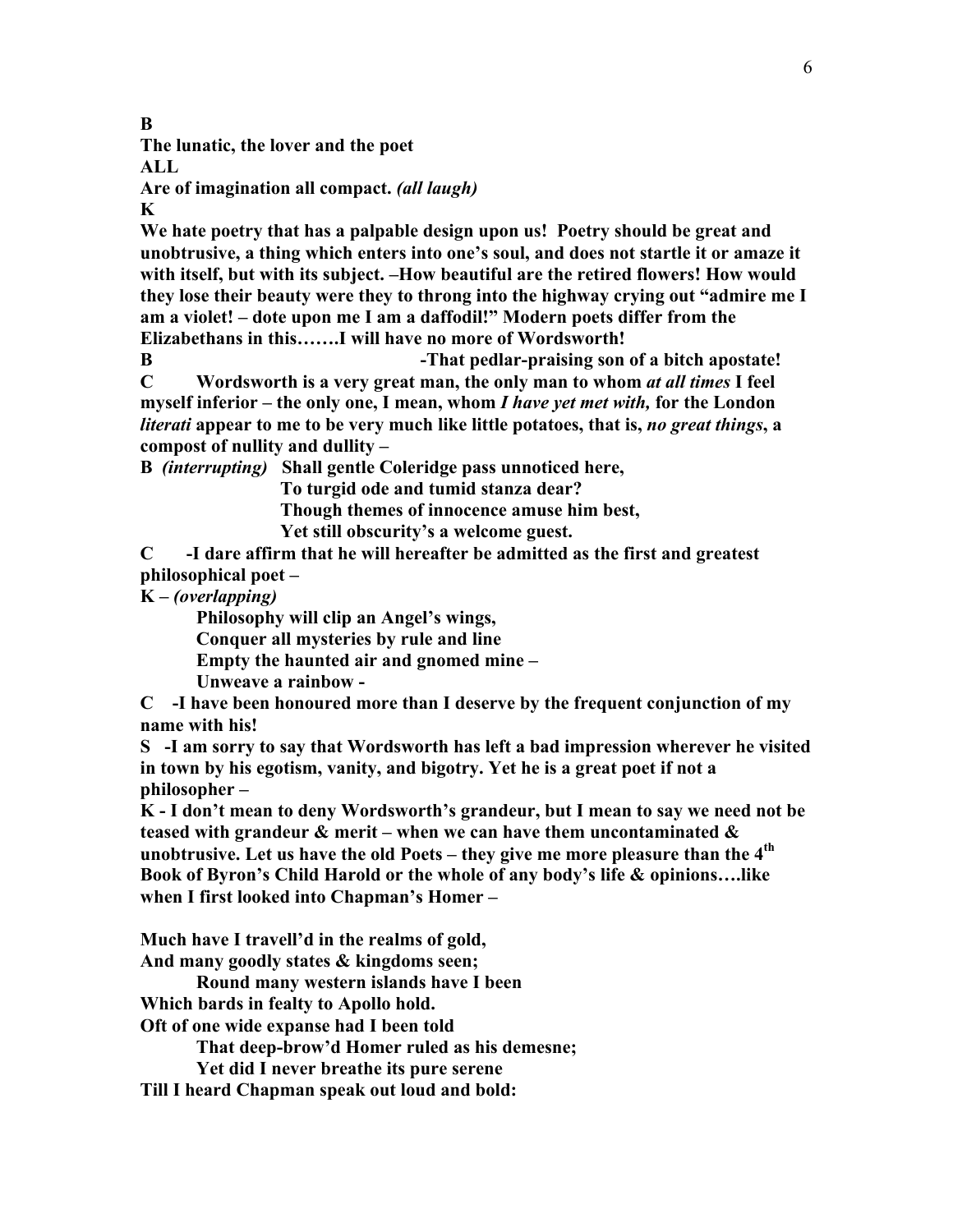**Then felt I like some watcher of the skies**

**When a new planet swims into his ken; Or like stout Cortez when with eagle eyes**

**He star'd at the Pacific – and all his men Looked at each other with a wild surmise –**

**Silent, upon a peak in Darien.**

**S**

**But…. it is impossible to read the compositions of the most celebrated writers of the present day without being startled with the electric life which burns within their words – Coleridge ….**

**K Coleridge is a man who cannot feel he has a personal identity unless he has made his mind up about everything! Last Sunday I took a walk towards Highgate and met with Coleridge in conversation with Mr Green – I walked with them at his alderman-after-dinner pace for near two miles I suppose. In those two miles he broached a thousand things – let me see if I can give you a list – Nightingales, Poetry –Metaphysics – Different genera and species of Dreams – Nightmare – a dream accompanied by a sense of touch –First & Second consciousness – (so many metaphysicians from a want of smoking never achieve this Second consciousness) – Monsters – the Kraken – Mermaids – a Ghost story – Good Morning! – I heard his voice as he came towards me – I heard it as he moved away – I heard it all the interval – if it may be called so. He was civil enough to ask me to call upon him at Highgate….Good Night!!!!**

**C**

**Take my nonsense like a pinch of snuff – sneeze it off, it clears the head!** *…..(To Byron or Shelley)…..* **after he left us a little way he came back and said: "Let me carry away the memory, Coleridge, of having pressed your hand"…when Keats was gone I said to Green 'there is death in that hand' - yet this was, I believe, before the consumption showed itself distinctly….**

#### **K**

**I think poetry should strike the reader as a wording of his own highest thoughts and appear almost a remembrance…**

**Beauty is truth, truth beauty – that is all**

**Ye know on earth, and all ye need to know -**

**S**

**- Poetry strips the veil of familiarity from the hidden beauty of the world, it compels us to feel that which we perceive, and to imagine that which we know – C**

**Poetry has a logic of its own as severe as that of science; and more difficult, because more subtle, more complex, and dependent on more, and more fugitive, 'causes'. A great poet must be, implicite if not explicite, a profound Metaphysician – he must bring the whole soul of man into activity –**

**B** 

**Explaining metaphysics to the nation – I wish he would explain his explanation! –**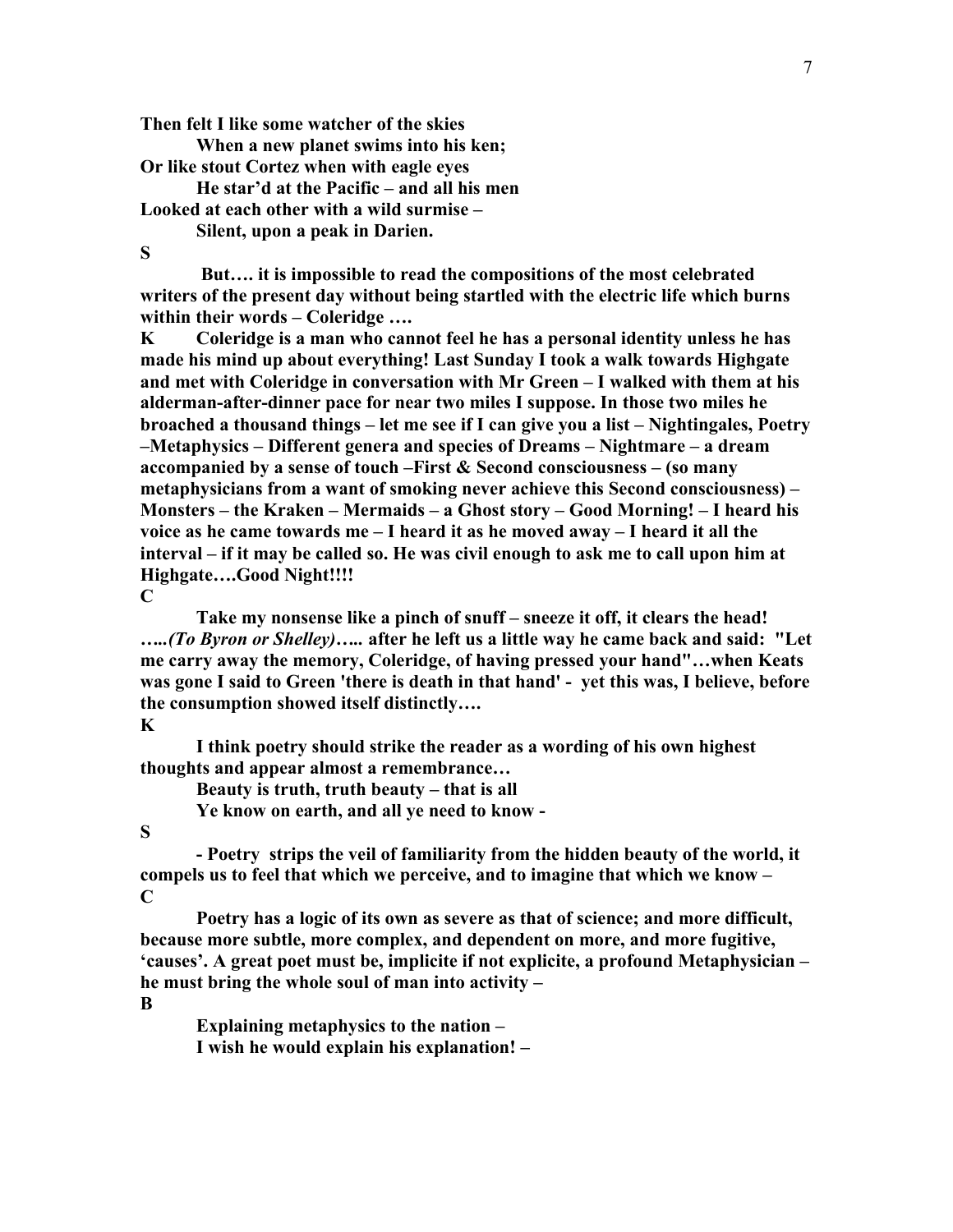**C**

 **-for all sounds & forms of human nature he must have the** *ear* **of a wild Arab listening in the silent desert - the** *eye* **of a North American Indian tracing the footsteps of an enemy upon the leaves that strew the forest; the** *touch* **of a blind man feeling the face of a child.. K**

**….it is easier to think what Poetry should be than to write it…..**

**C**

**…Yes…twisting red hot pokers into knots. Man is tied to Nature. If he cuts that tie then the result is chaos.**

**B**

**Our 'art' comes over me in a kind of rage every now and then, like fucking, and then if I don't write to empty my mind I go mad….With regard to poetry in general I am convinced that all of us are in the wrong – one as much as another – that we are upon a wrong revolutionary poetical system – and that the present & next generations will finally be of this opinion. S**

**A man cannot say: 'I will compose poetry'…when composition begins, inspiration is already on the decline, and the most glorious poetry that has ever been communicated to the world is probably a feeble shadow of the original conception of the poet….Recollect our sensations as children – what a distinct and intense apprehension had we of the world and ourselves! We less habitually distinguished all that we saw and felt from ourselves. They seemed as it were to constitute one mass. There are some persons who, in this respect, are always children.**

**K The imagination of a boy is healthy, and the mature imagination of a man is healthy; but there is a space of life between , in which the soul is in ferment, the character undecided, the way of life uncertain, the ambition thick-sighted: thence proceeds mawkishness…**

**C**

**"If the doors of perception were cleansed, every thing would appear to man as it is, infinite"…**

**K …… as Blake tells us –**

**C Our noontide majesty, to know ourselves**

**Parts and proportions of one wondrous whole…**

**But 'tis God**

**Diffused through all that doth make all one whole –**

**S**

**God is an hypothesis, and as such in need of proof. We must prove design before we can infer a designer.**

**C**

**Evidence of Christianity!– make a man feel the** *want* **of it; rouse him to the**  *need* **of it; and you may safely trust it to its own** *evidence..*

**B**

**We are miserable enough in this life, without the absurdity of speculating upon another.**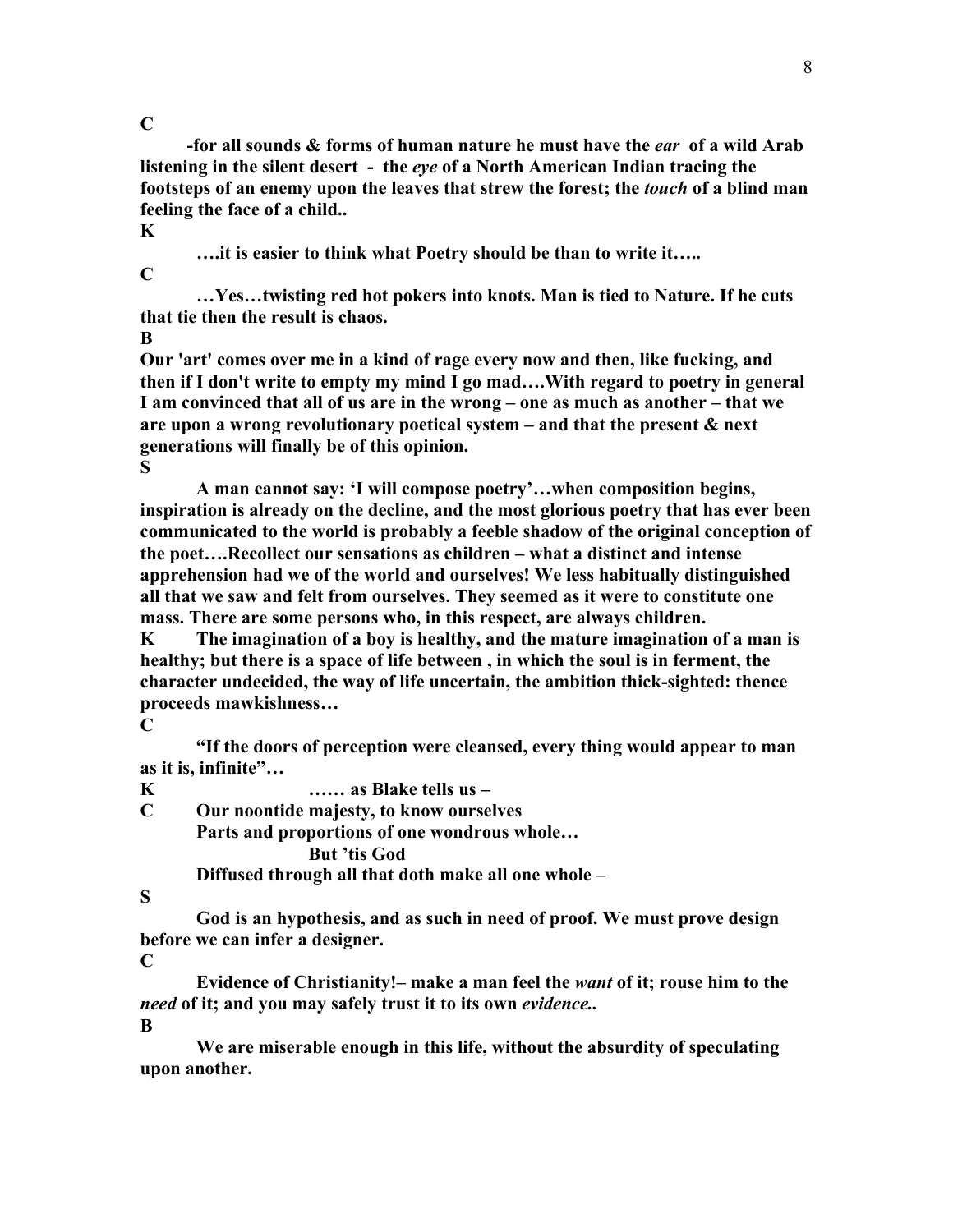**S**

**As if, after sixty years' suffering here, we were to be roasted alive for sixty million more in hell, annihilated by the bungler who brought us into existence!! I am, through deficiency of proof, an atheist.**

**B**

**I will have nothing to do with your immortality…let me live, well if possible, and die without pain. The rest is with God , who assuredly, had He** *come* **or** *sent***, would have made himself manifest to nations, and intelligible to all. And who will believe that God will damn men for not knowing what they were never taught? I will bring you ten Muslims shall shame you in all goodwill towards men, prayer to God, and duty to their neighbours!**

**K**

**Thou art a man, God is no more, Thine own humanity learn to adore….**

**C …… as Blake tells us!**

**The English are practical Atheists – professing to believe in God yet acting as if there were none –**

**B**

**All are inclined to believe what they covet, from the lottery-ticket up to a passport to Paradise – in which, from description, I see nothing tempting. In the midst of the myriads of living and dead worlds – stars - systems – infinity – I imagine our pretensions to eternity might be overrated.**

**C**

**But what if all animated nature Be but organic Harps diversely fram'd, That tremble into thought as o'er them sweeps Plastic and vast one intellectual breeze, At once the soul of each and God of all…?**

## **B**

**One certainly has a soul; but how it came to allow itself to be enclosed in a body is more than I can imagine. I only know if once mine gets out, I'll have a bit of a tussle before I let it in again…..**

**S**

**God is a hypocritical Demon. In fact, religion and morality, as they now stand, compose a practical code of misery and servitude. The Protestant Religion! Its origin is called the Reformation – undertaken by some bigoted men who showed how little they understood the spirit of Reform by burning each other. I believe in a kind of optimism in which we are our own gods.**

**K**

**And Christ?**

**S**

**Humbly he came Veiling his horrible godhead in the shape of man. He led the crowd; he taught them justice, truth and peace In semblance, but he lit within their souls The quenchless flames of Zeal.**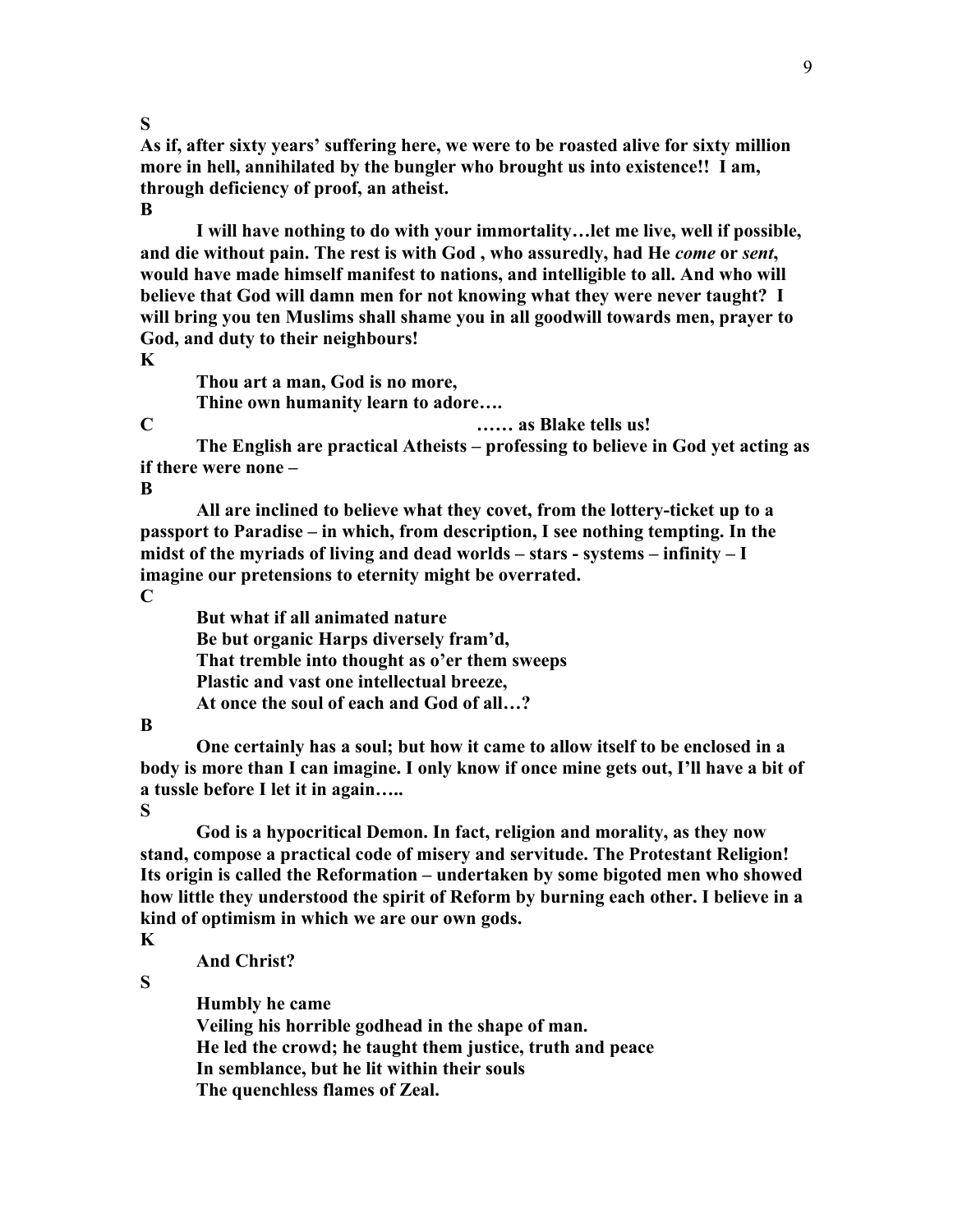**He peopled earth with demons, hell with men And heaven with slaves.**

**B (***of S***)….is it possible this mild-looking, beardless boy, could be at war with all the world?**

**C**

**What comes from the heart goes to the heart. Truth should be spoken at all times, but more especially at those times when to speak Truth is dangerous – K**

**Fanatics have their dreams, wherewith they weave A paradise for a sect - But The poet and the dreamer are distinct, Diverse, sheer opposite, antipodes. The one pours out a balm upon the world, The other vexes it….**

#### **S**

**Poets are the mirrors of the gigantic shadows which futurity casts upon the present, the trumpets which sing to battle ! … if man be The passive thing you say, I should not see Much harm in the religions and old saws. Mine is another faith – it is our will That thus enchains us to permitted ill – We might be otherwise – we might be all We dream of - happy, high, majestical. Where is the love, beauty, and truth we seek But in our mind? and if we were not weak Should we be less in deed than in desire? B Ay, if we were not weak – and we aspire How vainly to be strong! S It remains to know – and those who try may find How strong the chains are which our spirit bind; Brittle perchance as straw ! We know That we have power over ourselves to do And suffer – what, we know not till we try – But something nobler than to live and die – So taught those kings of old philosophy Who reigned before Religion made them blind – B You were ever still Among Christ's flock a perilous infidel, A wolf for the meek lambs - S -Pride Makes my companion take the darker side. The sense that he is greater than his kind Hath struck, methinks, his eagle spirit blind By gazing on its own exceeding light .**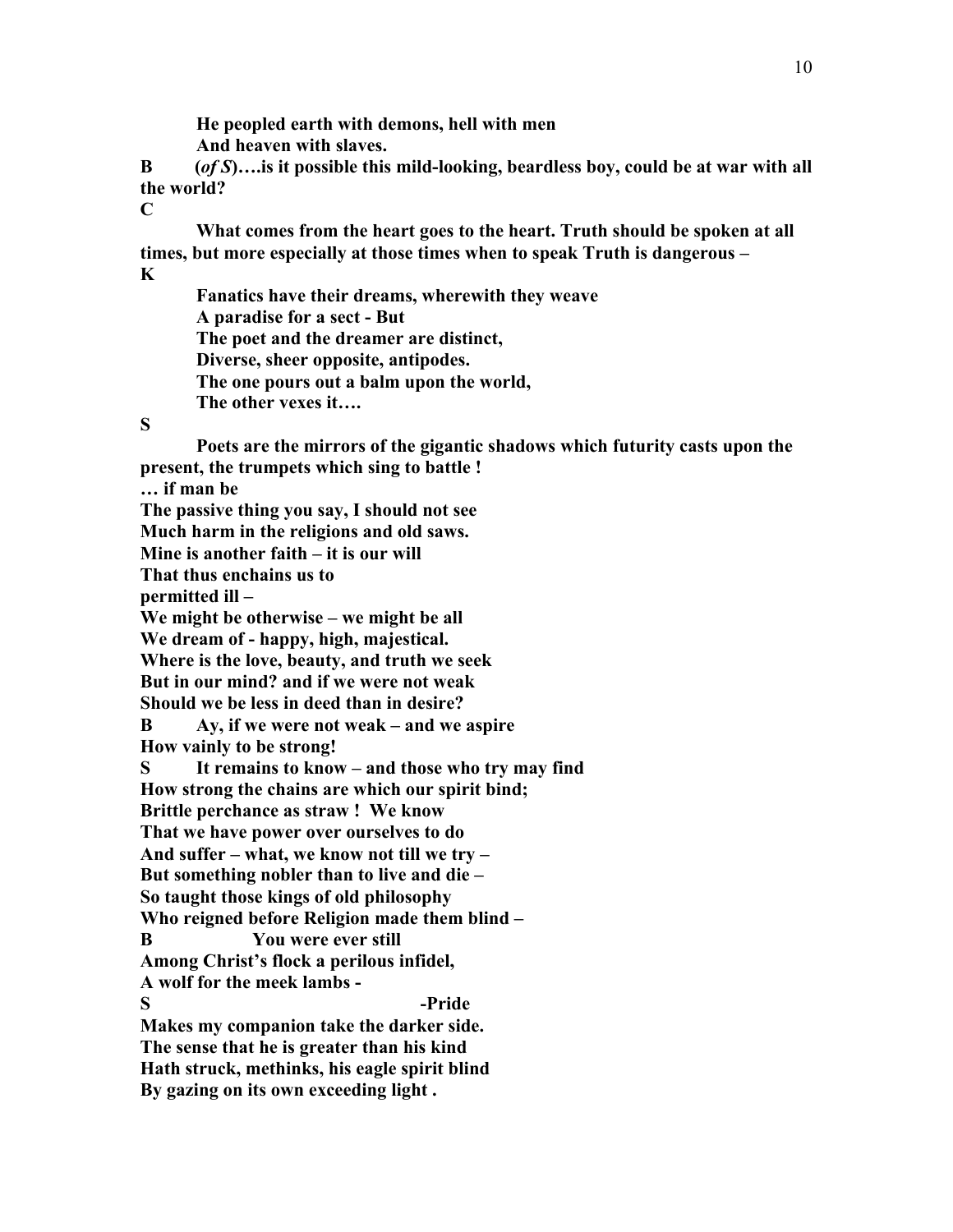**My dear friend, I knew one like you With whom I argued in this sort, and he Is now gone mad. You talk Utopia. C**

**My Utopia was to be on the banks of the Susquehanna River in Pennsylvania – a plan to give nature and reason a new start on a new continent….I believed a few hundred pounds and the will to abandon individual property were all that was needed – a pantisocratic commune!**

**B And?**

**C I couldn't find sufficiently committed women – Shelley could have helped me there !**

**S**

**B**

**Yes! I believe, with Mary Wollstonecraft, in Free Love (though love seems inclined to stay in the prison). From the abolition of marriage the fit and natural arrangement of sexual connection would result – with women equal partners –**

**……frank and radiant forms From custom's evil taint exempt and free Speaking the wisdom once they could not think, Looking emotions once they feared to feel, And changed to all they dare not be –**

**B - - you have a passion for reforming the world.**

**K - he is "one of those to whom the miseries of the world Are misery, and will not let them rest"…..**

**S**

**History is largely a record of crimes and miseries.** 

 **Power, like a devastating pestilence**

**Pollutes whate'er it touches.**

**Makes slaves of men and of the human frame**

**A mechanized automaton.**

**The abolition of personal slavery is the highest political hope that it can enter into the mind of man to conceive…**

**B 1...and parliament is** *still* **debating abolition! Proslavers say 'if England should abolish the slave trade other Nations will carry it on' C**

**They say slaves are humanely treated! – with iron neck-collars and thumbscrews!**

**S**

**S**

**The plantation slaves, they say, are at least as well off as the peasantry in England – this asserts that our peasantry are as bad off as negro slaves – if our peasantry believed that, would they not be inclined to rebel? B**

**This country wants a little 'civil buffeting' to bring some of us to our senses.**

**Popular insurrections and revolutions I look upon with discountenance – as Quakers do – but if such things must be, I will take the side of the People. I had**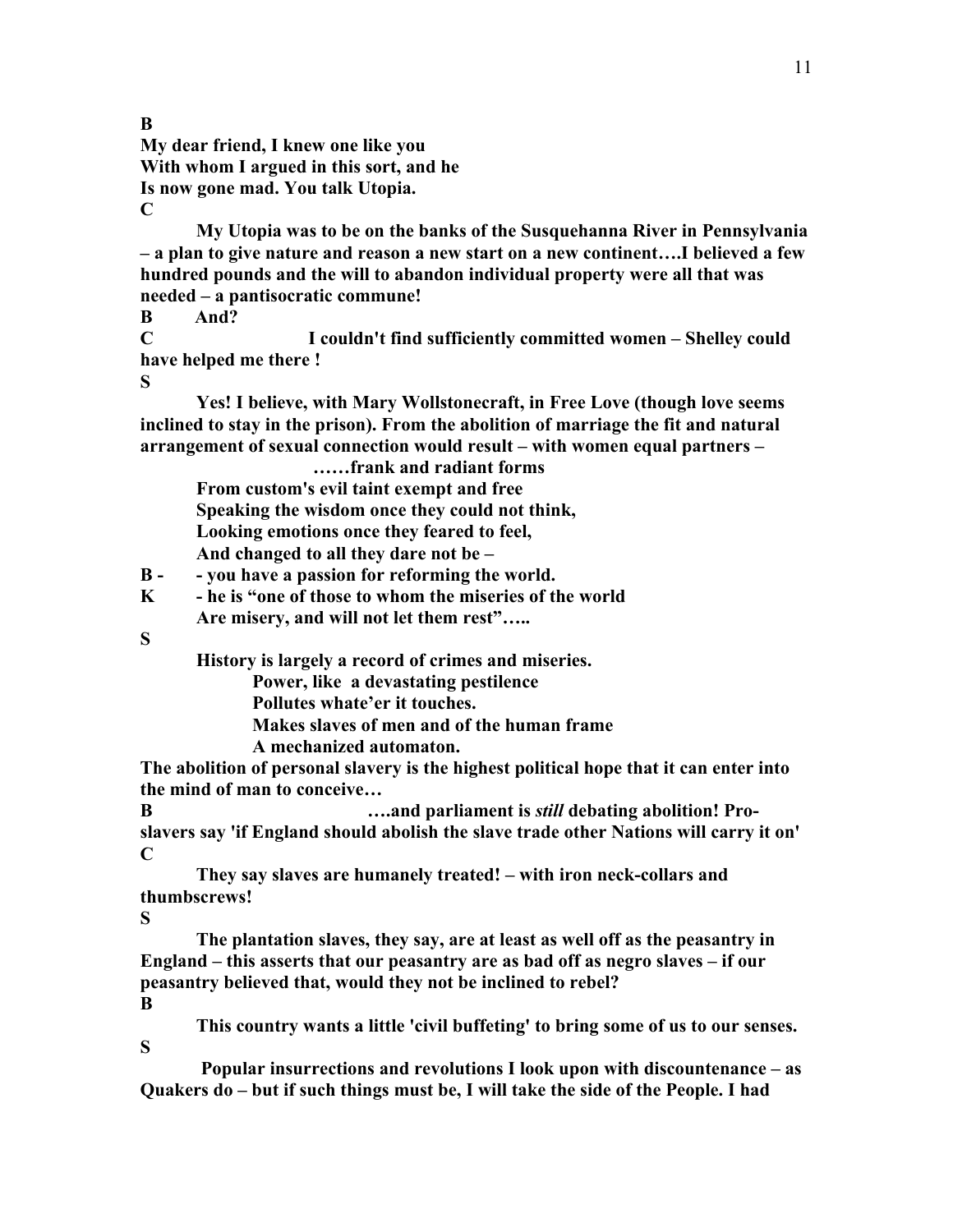**great hopes of the United Irishmen, whose wrongs make them hate England – I circulated a Declaration of Rights and proposed an Association opposing the Union Act –**

**C - the most successful engine that England ever wielded over the misery of fallen Ireland –**

**B - If it must be called a Union, it is the union of the shark with his prey! S**

**-I met no determined Republicans, but found some who were Democratifiable-**

**B**

**In the Lords, I opposed the Bill which would make 'frame-breaking' a capital offence- I have seen the state of these miserable men, these machinebreakers, and it is a disgrace to a civilized country – their excesses may be condemned, but cannot be the subject of wonder – I warned that the effect of the Bill would be to drive them into actual rebellion –I was shouted down as being too lenient and half a** *frame-breaker* **myself! When a proposal is made to emancipate and relieve they hesitate, they deliberate for years ; but a death-bill must be passed off-hand, and without a thought of consequences. I am sick of parliamentary mummeries and have no intention to 'strut another hour' on that stage. S.**

**The Government must content itself with less in taxes, the landholder less rent and the fundholder a diminished interest or they will all get nothing! England is a sleeping volcano !**

**B**

**The fact is riches are power and poverty is slavery all over the earth and one sort of establishment is no better or worse than another… Did you ever read Malthus on Population Control? If he be right war and pestilence are our best friends, to save us from being overstocked or eaten alive in this 'best of all possible worlds'**

**C**

**Byron is accused of trying 'to poison the springs of social love and undermine the foundations of order and religion'….Shelley is considered 'too openly virulent to be dangerous – Shelley, the wolf, may be repelled from the fold while the Serpent, Byron, glides in unsuspected and unnoticed' B**

**- and** *you* **are labelled a 'West Country Radical' –**

**K**

**"Once a Jacobin always a Jacobin!"**

**C**

**Jacobin? Yes, I am, if Jacobin is one who says no legislation can be rightful or good which does not proceed from Universal suffrage! Ours is a government** *over***, not** *by* **or** *with* **the people. S**

**England does not have a Constitution – it has Rule** *Britannia* **and** *God Save the King***!**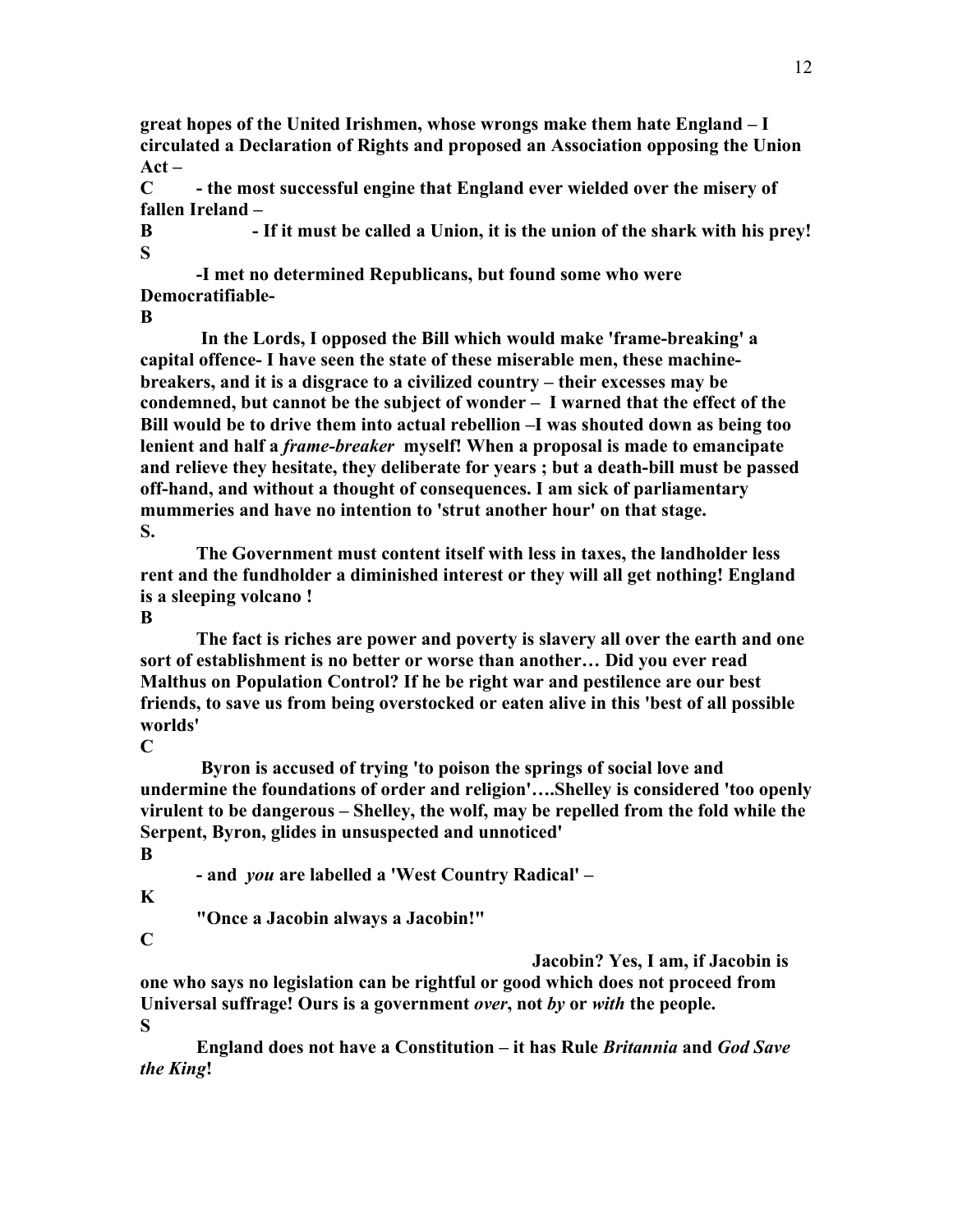**…….. God save the king! And kings! For if he don't, I doubt if men will longer –**

**The king-times are fast finishing. There will be blood shed like water and tears like mist – but the peoples will conquer in the end. I shall not live to see it, but I forsee it…**

**I Think I hear a little bird who sings The people by and by will be the stronger….** *(now addressing the audience?)* **And ye – our children's children! Think how we Show'd** *what things were* **before the world was free! And when you hear historians talk of thrones, And those who sat upon them, let it be As now we gaze upon the mammoth's bones, And wonder what old world such things could see….** 

**K In truth I do not at all believe in perfectibility – the nature of the world will not admit it…Man is a "poor forked creature" subject to the same mischances as the beasts of the forest, destined to hardships and disquietude of some kind or another – I admire Human Nature but I do not like Men. S**

**Liberty will not be kept alive by each citizen sitting quietly by his own fireside and saying that things are going on well because the rain does not beat on**  *him!* **The rich grind the poor into abjectness and then complain that they are abject. They goad them to famine and hang them if they steal a loaf. C**

**- The Poor are not to be pitied, however great their necessities: for if they be out of employ, the KING wants men! – They may be shipped off to the Slaughterhouse abroad, if they wish to escape a Prison at home or penal servitude in Terra Australis! – Fools! to commit robberies, and get hung, when they might Murder with impugnity – yea – and have Sixpence into the bargain! We, this whole people, have been clamorous**

**For war and bloodshed, animating sports**

**The which we pay for, as a thing to talk of,**

**Spectators and not combatants!….**

**Boys and girls,**

**And women, that would groan to see a child**

**Pull off an insect's leg, all read of war,**

**The best amusement for our morning meal!**

**The poor wretch, who has learnt his only prayers**

**From curses, who knows scarcely words enough**

**To ask a blessing of his heavenly Father,**

**Becomes a fluent phraseman, absolute**

**And technical in victories and defeats,**

**And all our dainty terms for fratricide,**

**Terms which we trundle smoothly o'er our tongues**

**Like mere abstractions.**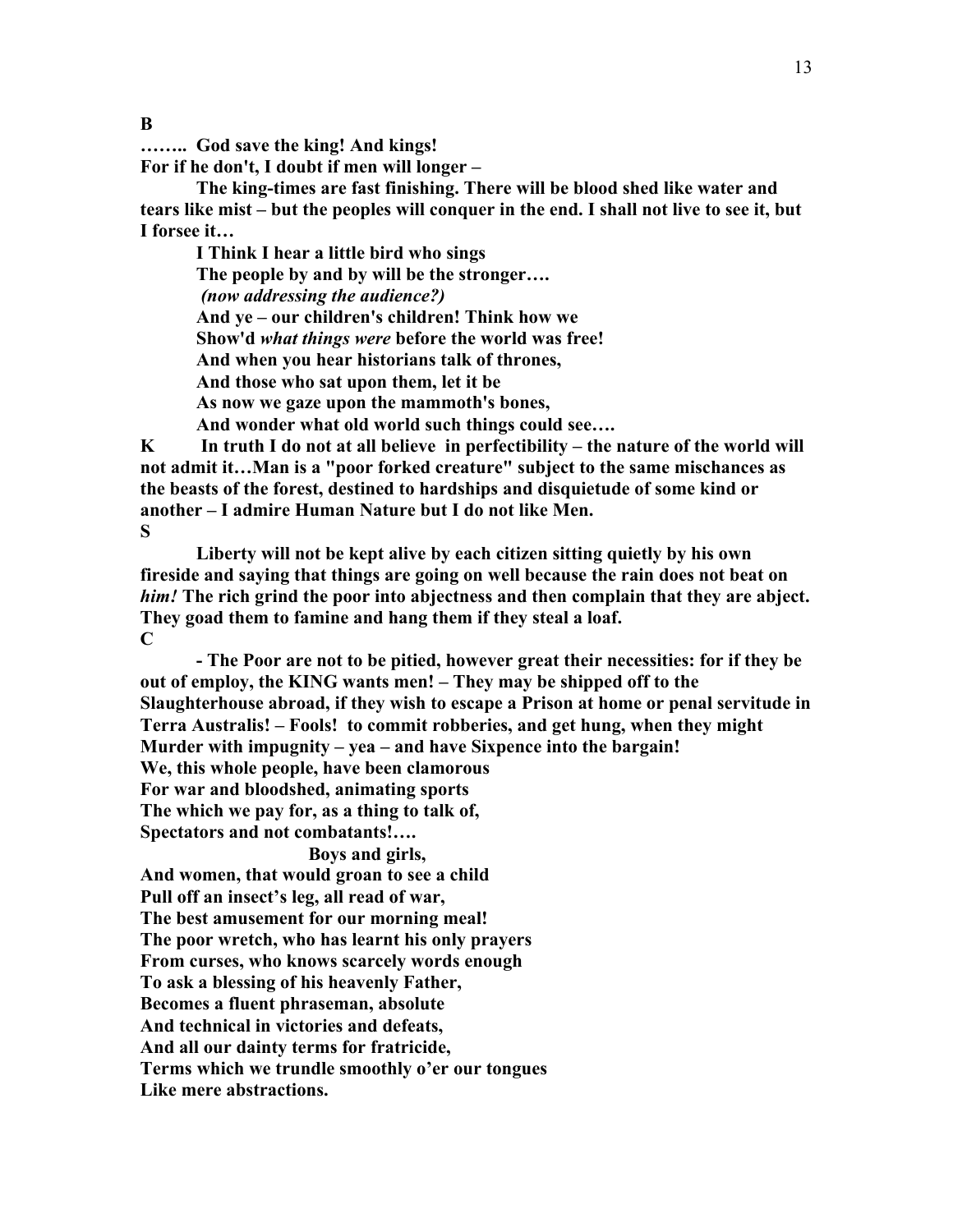**As if the soldier died without a wound; As if the fibres of this godlike frame Were gored without a pang; as if the wretch, Who fell in battle doing bloody deeds, Passed off to Heaven, translated and not killed; As though he had no wife to pine for him, No God to judge him! B**

> **A soldier is a man whose business it is to kill those who never offended him . This is the patent Age of new inventions For killing bodies, and for saving souls, All propagated with the best intentions: Sir Humphrey Davy's lantern, by which coals Are safely mined for (in the mode he mentions); Timbuctoo travels; voyages to the Poles; Are always to benefit mankind: - as true, Perhaps, as shooting them at Waterloo.**

**K**

**But this is human life; the war, the deeds, The disappointments, the anxiety, Imagination's struggles, far and nigh,**

**All human - …..As Wordsworth says, "we have all one human heart" –But very few men have ever arrived at a complete disinterestedness of mind- a pure desire of the benefit of others - the greater part of men make their way with the same instinctiveness, the same unwandering eye from their purposes, the same eagerness as the hawk..**

**C**

**- their Will becomes remorseless despotism - immovable Resolve with perfect Indifference of Means – these are the qualities that have characterized the Masters of Mischief, the Liberticides, and mighty Hunters of Mankind, from Nimrod to Napoleon!!** 

**S Bonaparte!**

**I hated thee, fallen tyrant! I did groan**

**To think that a most unambitious slave,**

**Like thou, shouldest dance and revel on the grave of Liberty! B**

**In politics, what begins in fear usually ends in failure… 'Let there be light!' said God, 'and there was light!' 'Let there be blood!' says man, and there's a sea! C**

**The French Revolution was not brought about any more than it was begun by Terrorists. Revolutions are sudden to the unthinking only. Few persons but those who have lived in it can conceive or comprehend what the French Revolution was, nor what a visionary world seemed to open up upon those who were just entering it. Old things seemed passing away, and nothing was dreamt of but the regeneration of the human race….." ……………..a spirit was abroad**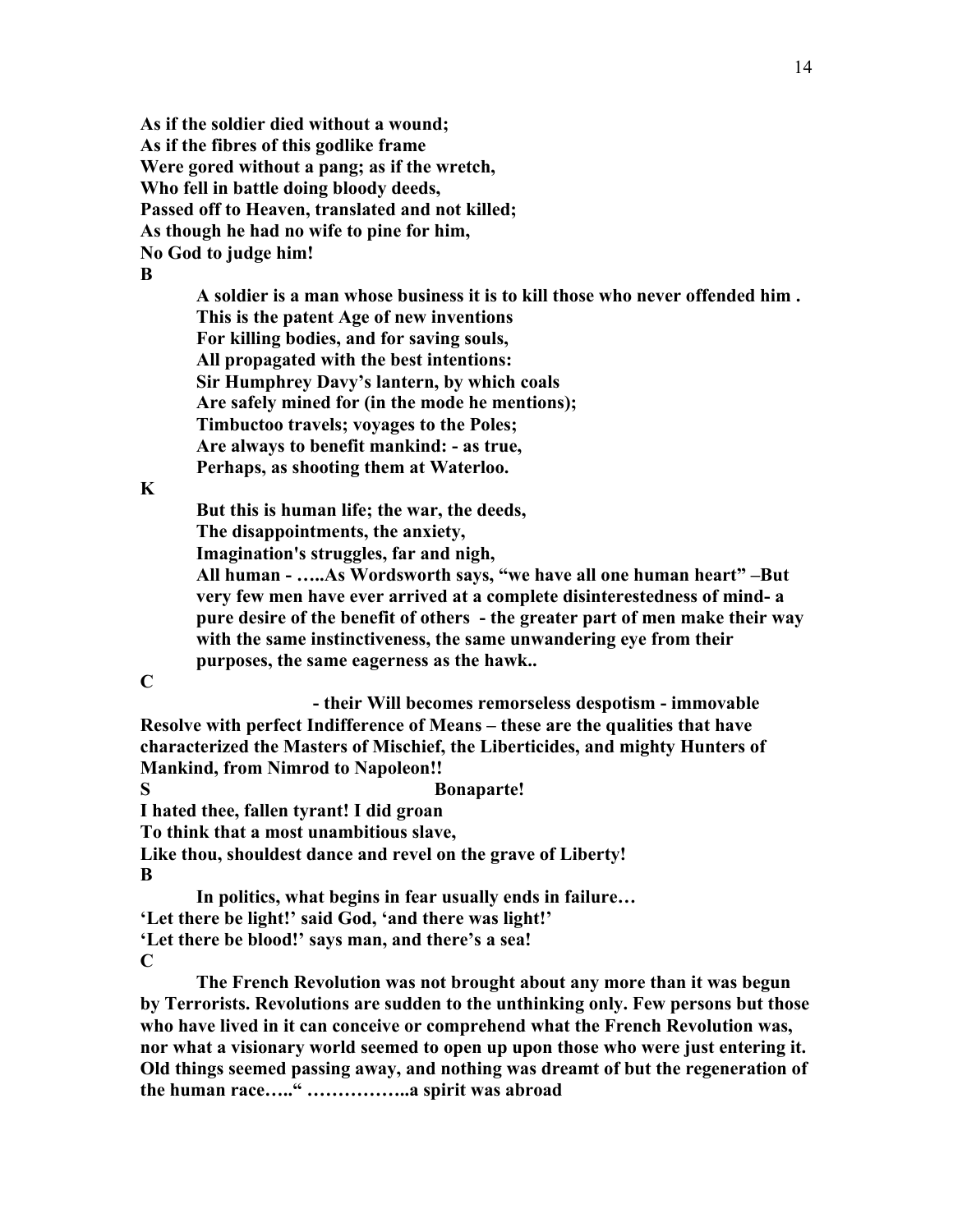**Which could not be withstood… poverty would in a little time be found no more.. All institutes for ever blotted out That legalised exclusion; empty pomp Abolished, sensual state, and cruel power And finally, as sum and crown of all, ……the People having a strong hand In making their own laws – whence better days To all mankind!...... 'Twas a time when Europe was rejoiced, France standing on the top of golden hours, And human nature seeming born again….. Bliss was it in that dawn to be alive –**

#### **S**

**- But to be young was very heaven!"**

#### **C**

**K**

**Out of Chaos God made a world, and out of high passions comes a people!**

**(***To C)* **Providence has been pleased to drop you on this globe as a meteor from the clouds, the track of which is undetermined… B**

**The Home Office has a file on you, d'you know, and Wordsworth….what exactly were you doing at the Lakes……?**

**(***he reads***): "the man has Camp Stools, which he and his visitors take with them when they go about the country upon their nocturnal or diurnal excursions, and have also a Portfolio in which they enter their observations, which they have been heard to say were almost finished. They have been heard to say that they should be rewarded for them, and were very attentive to the river near them – probably the river coming within a mile or two of Alfoxton from Bridgewater. These people may possibly be under Agents to some principal at Bristol" K**

**The world is full of misery and heartbreak, pain, sickness and oppression..Give me books, fruit, French wine and fine weather and a little music out of doors, and I can pass a summer very quietly without caring much about fat Louis, fat Regent or the Duke of Wellington…. B**

**When a man hath no freedom to fight for at home, Let him combat for that of his neighbours; Let him think of the glories of Greece and of Rome, And get knock'd on the head for his labours.**

## **S**

**We are** *all* **Greeks – but for Greece we might still have been savages and idolators…. The apathy of the rulers of the civilized world is something perfectly inexplicable! The English sympathise with the Turkish tyrant; Russia desires to possess, not to liberate Greece – and is contented to see the Turks and the Greeks, enfeeble each other until one or both fall into its net. The wise and generous policy**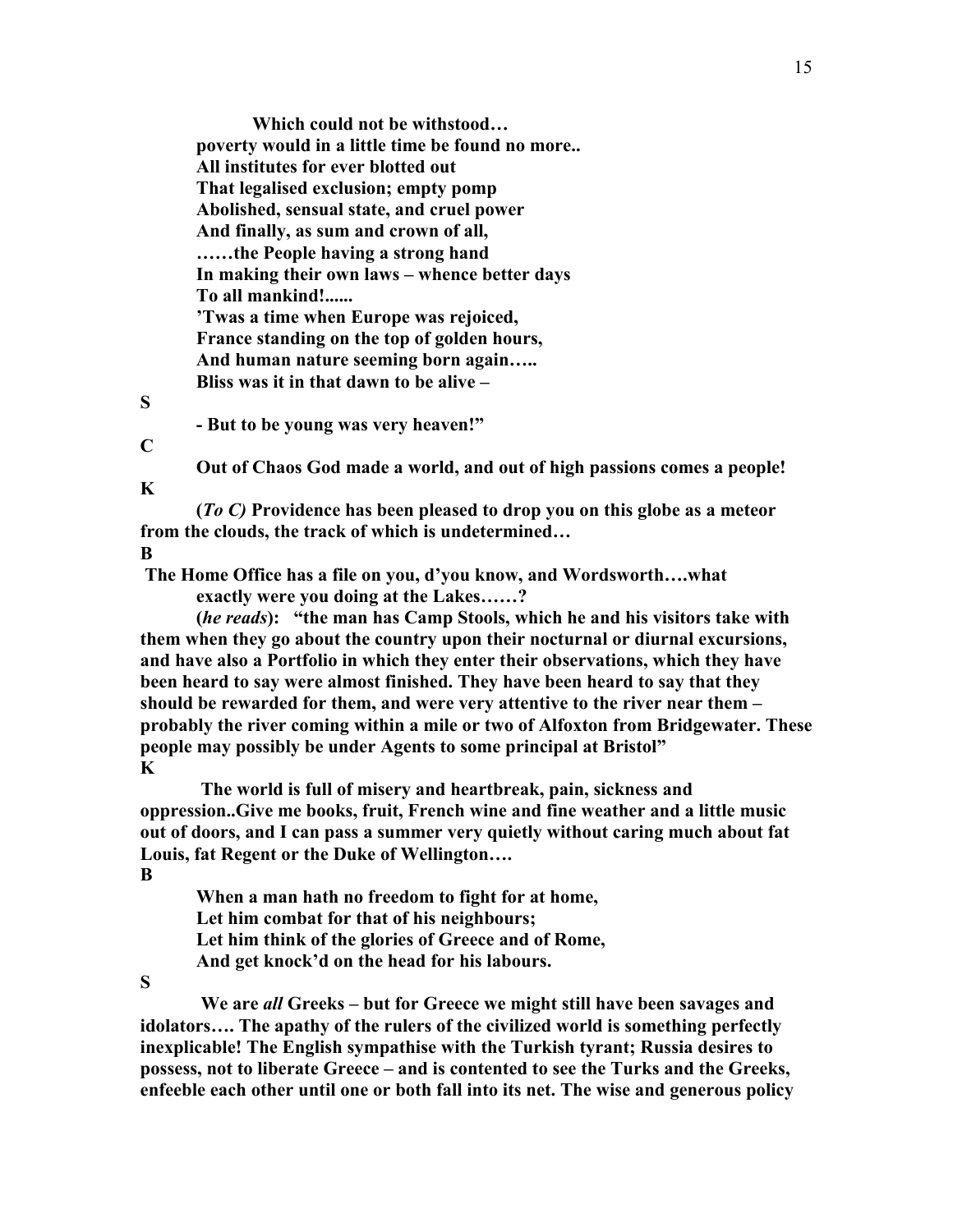**of England would be to establish the independence of Greece, maintaining it both against Russia and the Turk –** 

**B - I see not much difference between ourselves and the Turks, save that we talk much and they little, we have foreskins and they none. In England the vices in fashion are whoring and drinking; in Turkey, sodomy and smoking. I respect the Americans because they acquired their freedom by firmness without excess….in a century or two English and Spanish Atlantides will be masters of the old Countries in all probability, as Greece and Europe overcame their Mother Asia in earlier ages. S**

**- This is the age of the war of the oppressed against the oppressors, and every one of those ringleaders of the privileged gangs of murderers and swindlers called Sovereigns, look to each other for aid against the common enemy – the common man! In England things are always carried violently by our rulers, they will never learn to yield in time to the spirit of the age – the terrible massacre in Manchester – K**

**-a bloody charge against unarmed Englishmen –**

**C -consulting in common on common grievances!....... From east to west a groan of accusation pierces heaven! B The cause is obvious – the government exacted too much, and the people could neither** *give* **nor** *bear* **more.**

**S 'Men of England, heirs of Glory,**

**Heroes of unwritten story,** 

**C**

**Nurslings of one mighty Mother, Hopes of her, and one another;**

**S**

**Rise like Lions after slumber**

**In unvanquishable number,**

**Shake your chains to earth like dew**

**Which in sleep had fallen on you –**

**ALL**

**Ye are many – they are few.**

**C**

**Be your strong and simple words Keen to wound as sharpened swords,**

**And if then the tyrants dare**

**Let them ride among you there,**

**ALL**

**Slash, and stab, and maim, and hew – S**

**What they like, that let them do. And that slaughter to the Nation**

**Shall steam up like inspiration,**

**Eloquent, oracular;**

**A volcano heard afar.**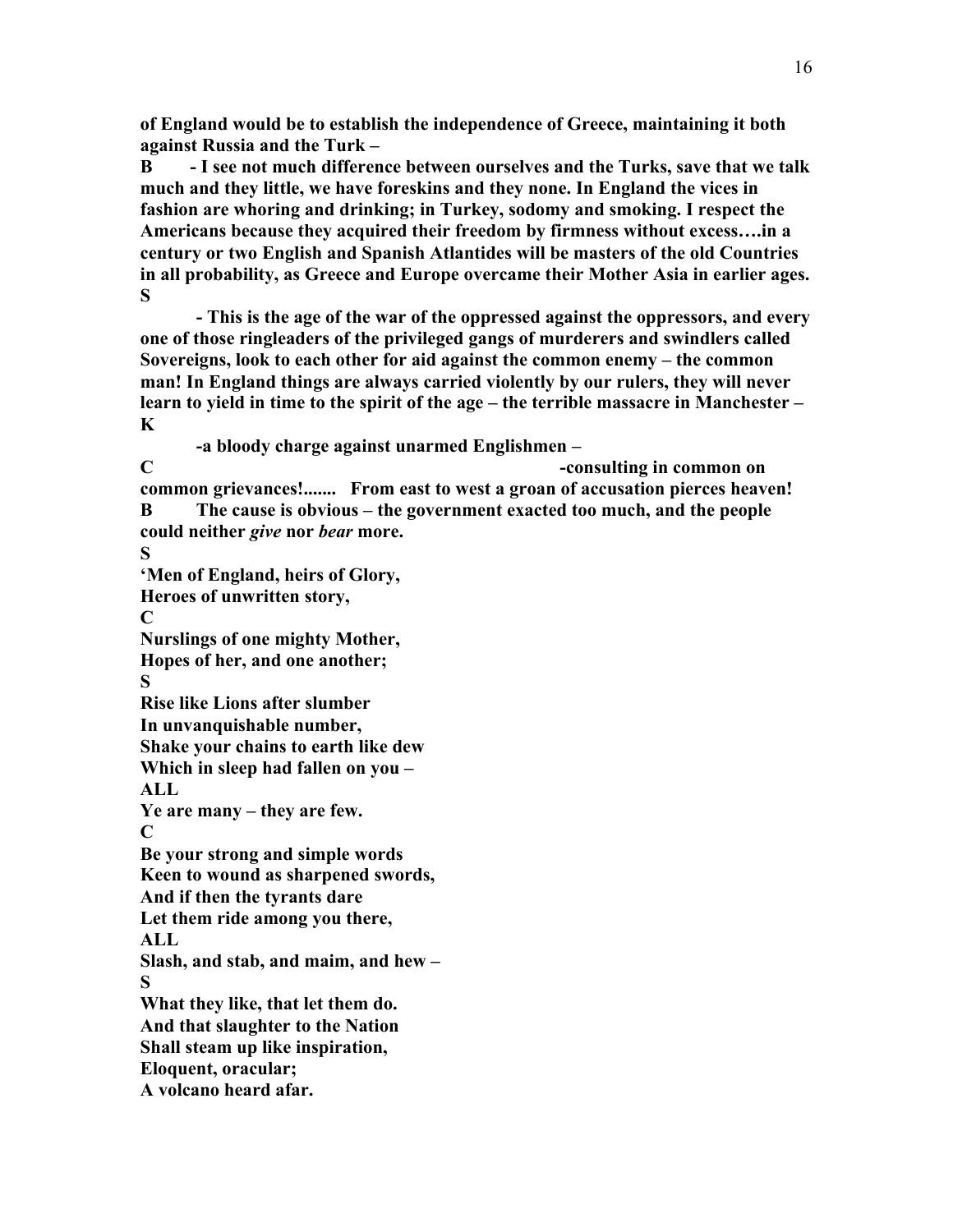**C And these words shall then become Like Oppression's thundered doom Ringing through each heart and brain, ALL – Heard again – again – again - S Rise like Lions after slumber In unvanquishable number – Shake your chains to earth like dew, Which in sleep had fallen on you – ALL Ye are many – they are few." C It might make a patriot of any man whose heart was not wholly closed against his humbler fellow-creatures!** *(Glasses are charged)* **B Man, being reasonable, must get drunk; The best of life is but intoxication: Get very drunk; and when you wake with head-ache-Ring for your valet – bid him quickly bring Some hock and soda-water, then you'll know A pleasure worthy Xerxes the great king; For not the blest sherbet, sublimed with snow, Nor the first sparkle of the desert-spring, Nor burgundy in all its sunset glow, After long travel, ennui, love, or slaughter, Vie with that draught of hock and soda-water. K Give me women, wine and snuff Until I cry out "hold, enough!" You may do so sans objection Till the day of resurrection; For bless my beard they aye shall be My beloved Trinity.**

17

**C**

**Ah! Snuff! – the final cause of the human nose!..Once in the 24 hours I take half a grain of purified opium, equal to 12 drops of laudanum – which is not more than an 8th part of what I took at Keswick, exclusive of Beer, Brandy, & Tea, which last is undoubtedly a pernicious Stimulant…**

**….Opium leaves my sensitive frame** *so* **sensitive! My enjoyments are so deep, of the fire, of the candle, of the thought I am thinking, of the old Folio I am reading – and the silence of the silent House is so** *most* **& very delightful…**

**…..Sir Joseph Banks sent some Bang …..We will have a fair trial of Bang – Do bring us some of those Hyoscyamine Pills & I will give a fair trial of Opium,**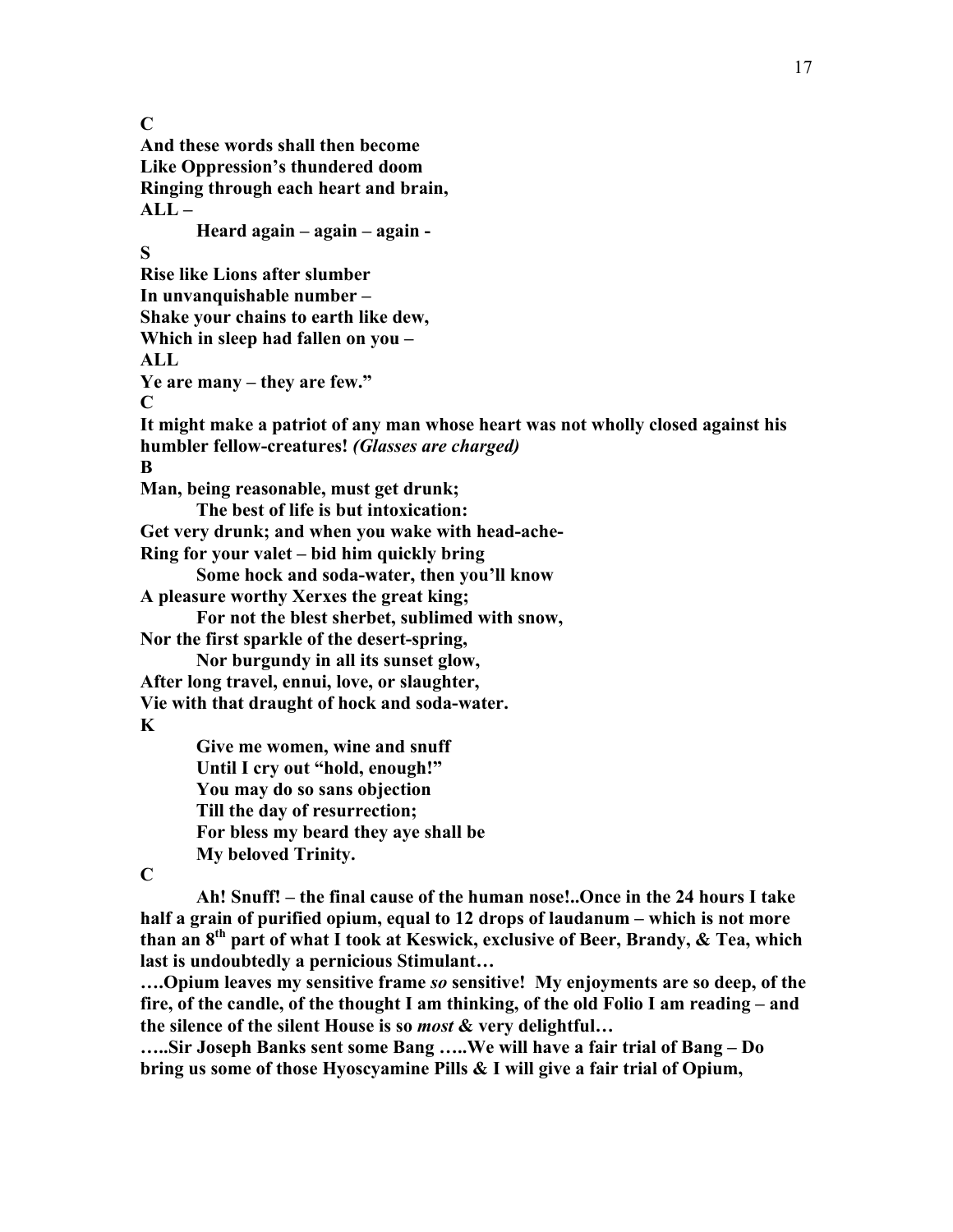**Hensbane, & Nepenthe. Bye the bye, I always considered Homer's account of the**  *Nepenthe* **as a** *Banging* **lie…(***starts dreaming up KK)…..*

**In Xanadu did Kubla Khan** 

**A stately pleasure-dome decree:**

**Where Alph, the sacred river, ran**

**Through caverns measureless to man**

**Down to a sunless sea……..(***nods off)*

**K****I am writing at random – straining at particles of light in the midst of a great darkness – without knowing the bearing of any one assertion or any one opinion. I am certain of nothing but the holiness of the heart's affections and the truth of Imagination – What the Imagination seizes as Beauty must be Truth whether it existed before or not.**

**C……It was a miracle of rare device,**

**A sunny pleasure-dome with caves of ice! A damsel with a dulcimer In a vision once I saw: It was an Abyssinian maid, And on her dulcimer she played, Singing of Mount Abora………**

**S**

**……A poet is a nightingale, who sits in darkness and sings to cheer its own solitude with sweet sounds; his auditors are as men entranced by the melody of unseen musicians, who feel that they are moved, and softened, yet know not whence or why. C………….Could I revive within me**

**Her symphony and song, To such a deep delight 'twould win me, That with music loud and long, I would build that dome in air, That sunny dome! those caves of ice………**

## **K**

**My heart aches, and a drowsy numbness pains My sense, as though of hemlock I had drunk, Or emptied some dull opiate to the drains One minute past, and Lethe-wards had sunk: 'Tis not through envy of thy happy lot, But being too happy in thy happiness, - That thou, light-winged Dryad of the trees, In some melodious plot Of beechen green, and shadows numberless, Singest of summer in full-throated ease.**

**Darkling I listen; and, for many a time I have been half in love with easeful Death, Call'd him soft names in many a mused rhyme, To take into the air my quiet breath; Now more than ever seems it rich to die,**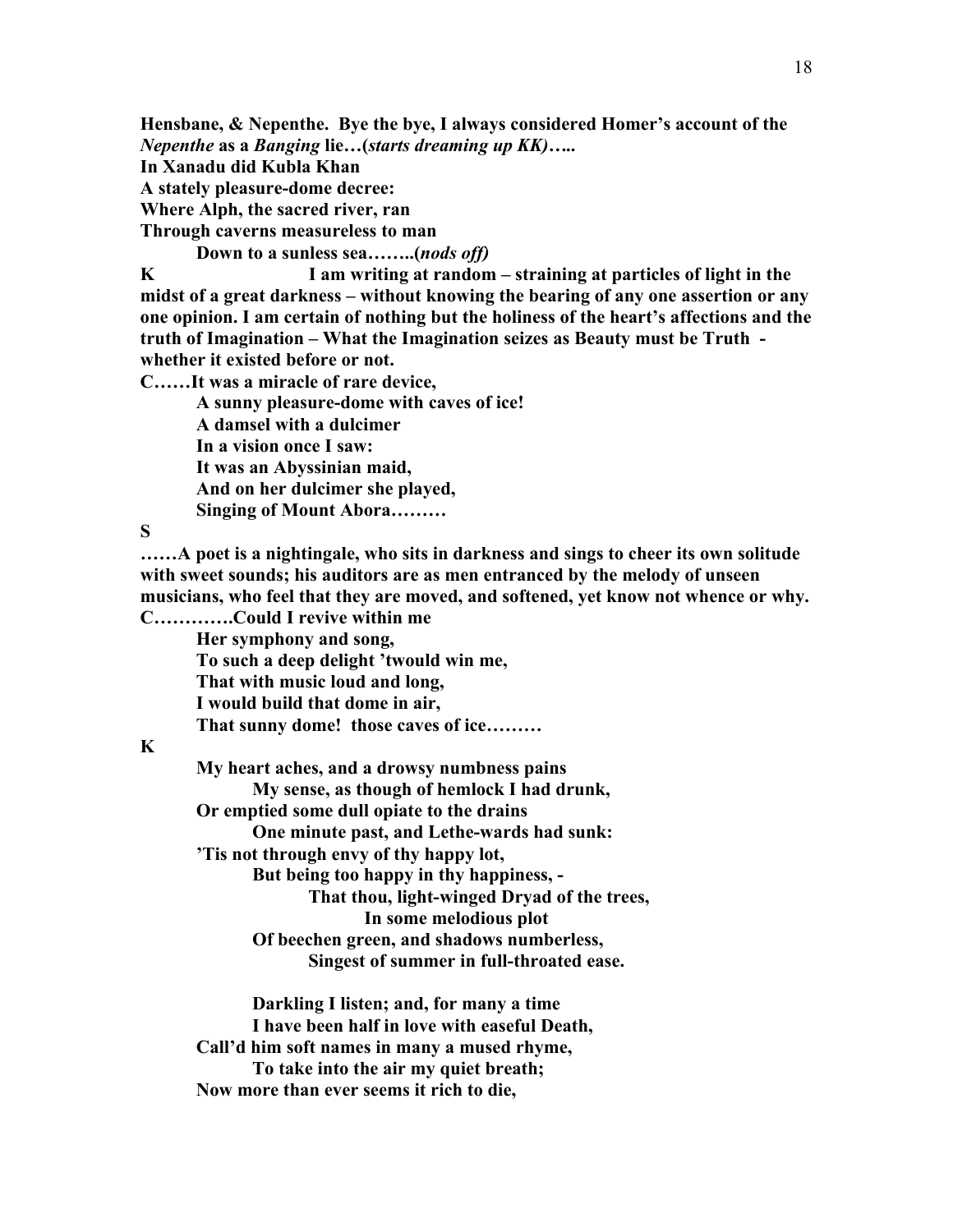**To cease upon the midnight with no pain, While thou art pouring forth thy soul abroad In such an ecstasy! Still wouldst thou sing, and I have ears in vain – To thy high requiem become a sod.**

**Thou wast not born for death, immortal Bird! No hungry generations tread thee down; The voice I hear this passing night was heard In ancient days by emperor and clown. Perhaps the self-same song that found a path Through the sad heart of Ruth, when sick for home She stood in tears amid the alien corn The self-same that oft-times hath Charm'd magic casements opening on the foam Of perilous seas in faery lands forlorn…..**

### **B**

**I think I prefer Coleridge's version: Most musical, most melancholy bird! A melancholy bird? Oh! Idle thought! In nature there is nothing melancholy. C …….. And all who heard should see them there, And all should cry, Beware! Beware! His flashing eyes, his floating hair! Weave a circle round him thrice, And close your eyes with holy dread….. B, S &K (***finishing it for him)* **………For he on honey-dew hath fed,**

 **And drunk the milk of Paradise!**

## **S**

**Hail to thee, blithe spirit! Bird thou never wert, That from Heaven, or near it, Pourest thy full heart In profuse strains of unpremeditated art.**

**Like a poet hidden In the light of thought, Singing hymns unbidden, Till the world is wrought To sympathy with hopes and fears it heeded not.**

> **Waking or asleep, Thou of death must deem Things more true and deep Than we mortals dream,**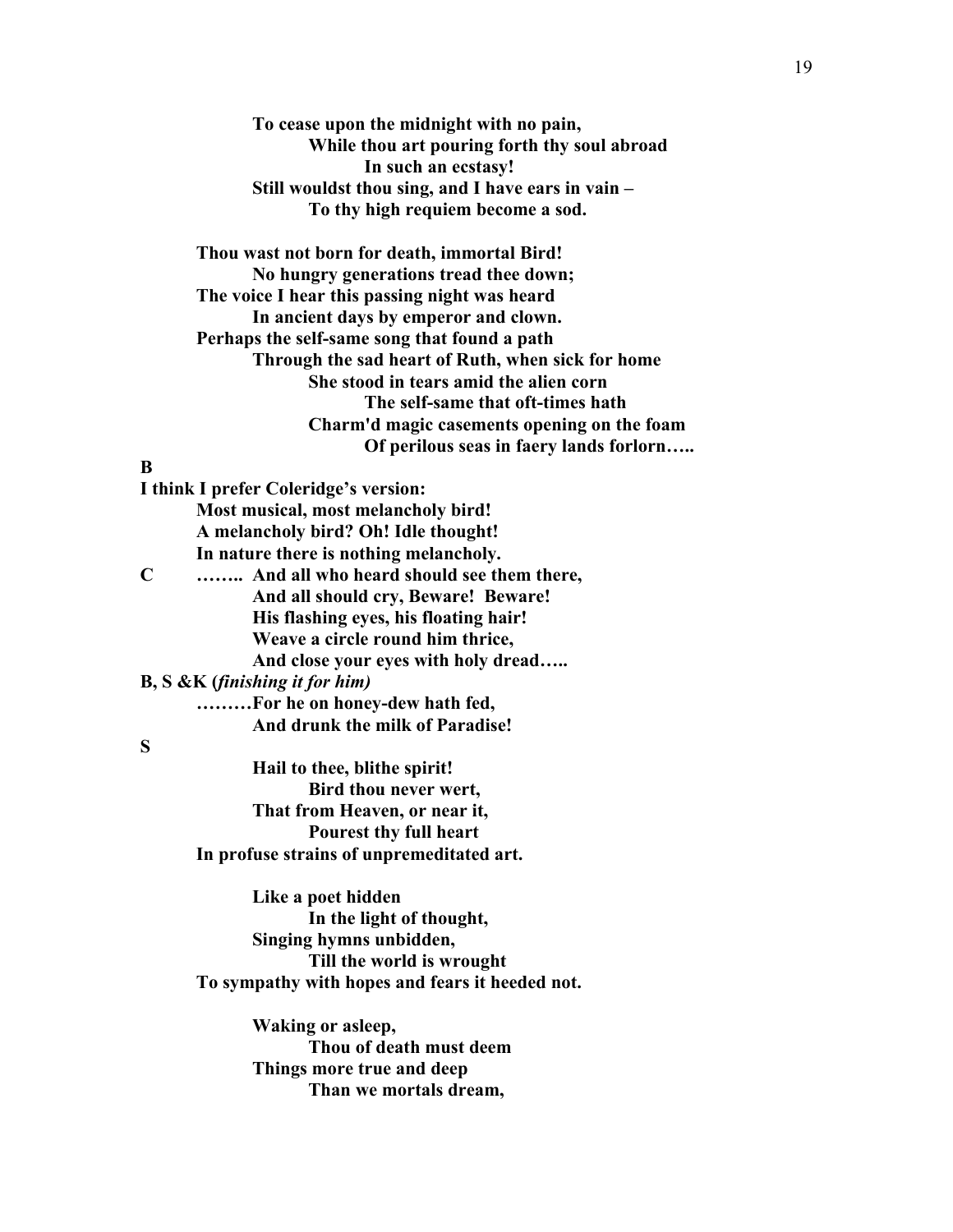**Or how could thy notes flow in such a crystal stream?**

**We look before and after, And pine for what is not: Our sincerest laughter With some pain is fraught; Our sweetest songs are those that tell of saddest thought.**

**Teach me half the gladness That thy brain must know, Such harmonious madness From my lips would flow The world should listen – as I am listening now.**

#### **K**

**…..I scarcely remember counting upon any happiness – I look not for it if it be not in the present hour – nothing startles me beyond the Moment. The setting sun will always set me to rights – or if a sparrow comes before my window I take part in its existence and pick about the gravel……**

**C**

**In looking at the objects of Nature while I am thinking, I seem to be seeking a symbolic language for something within me that already and forever exists - a forgotten or hidden truth of my inner nature….**

**….the living spirit in our frame, That loves not to behold a lifeless thing, Transfuses into all its own delights, Its own volition, sometimes with deep faith, And sometimes with fantastic playfulness.**

**My babe so beautiful, it thrills my heart With tender gladness, thus to look at thee, And think that thou shalt learn far other lore, And in far other scenes! For I was reared In the great city, pent mid cloisters dim, And saw nought lovely but the sky and stars. But thou, my babe, shalt wander like a breeze By lakes and sandy shores, beneath the crags Of ancient mountain, and beneath the clouds, Which image in their bulk both lakes and shores And mountain-crags.**

**All seasons shall be sweet to thee, Whether the summer clothe the general earth With greenness, or the redbreast sit and sing Betwixt the tufts of snow on the bare branch Of mossy apple-tree, while all the thatch Smokes in the sun-thaw; whether the eave-drops fall Heard only in the trances of the blast, Or whether the secret ministry of cold**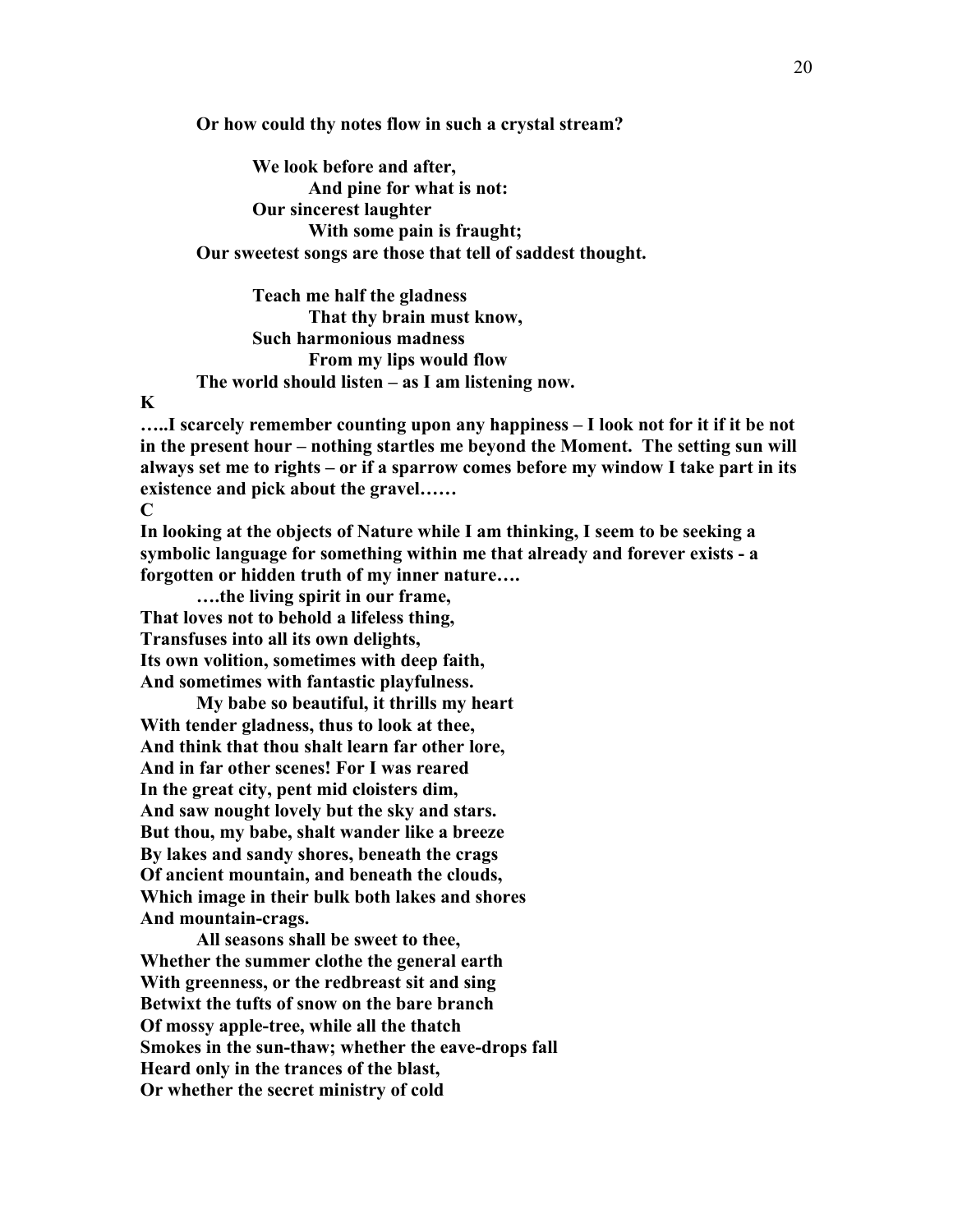**Shall hang them up in silent icicles, Quietly shining to the quiet moon – Like those, my babe, which, ere tomorrow's warmth Have capped their sharp keen points with pendulous drops, Will catch thine eye, and with their novelty Suspend thy little soul, then make thee shout And stretch and flutter from thy mother's arms As thou wouldst fly for very eagerness. S (***quoting Robbie Burns***)**

**Gie me ae spark o'Nature's fire, That's a' the learning I desire… My Muse, though hamely in attire, May touch the heart……. K Thank-you, Robbie Burns!**

# **B**

**Neither the music of the Shepherd, not the torrent – nor the Cloud – have for one moment lightened the weight upon my heart – nor enabled me to lose my own wretched identity in the majesty & the power and the Glory – around – above - & beneath me.**

#### **S**

**O wild west wind, thou breath of Autumn's being, Thou from whose unseen presence the leaves dead Are driven like ghosts from an enchanter fleeing, Yellow and black and pale and hectic red Pestilence-stricken multitudes! Drive my dead thoughts over the universe Like withered leaves to quicken a new birth! And by the incantations of this verse Scatter as from an unextinguished hearth Ashes and sparks, my words among mankind! Be through my lips to unawakened earth The trumpet of a prophecy! O, Wind, If Winter comes, can spring be far behind?**

#### **B**

**…….I by no means rank poetry high in the scale of intelligence –this may look like affectation – but it is my real opinion …..poetry is the lava of the imagination whose eruption prevents an earthquake… I can never get people to understand that poetry is the expression of** *excited passion…***and that there is no such thing as a life of passion any more than a continuous earthquake, or an eternal fever. Besides, who would ever** *shave* **themselves in such a state?**

**S When my brain gets heated with thought, it soon boils, and throws off images and words faster than I can skim them off. In the morning, when cooled down, out of the rude sketch…I shall attempt a drawing…**

**I see the deep's untrampled floor**

**With green and purple seaweeds strown; I see the waves upon the shore,**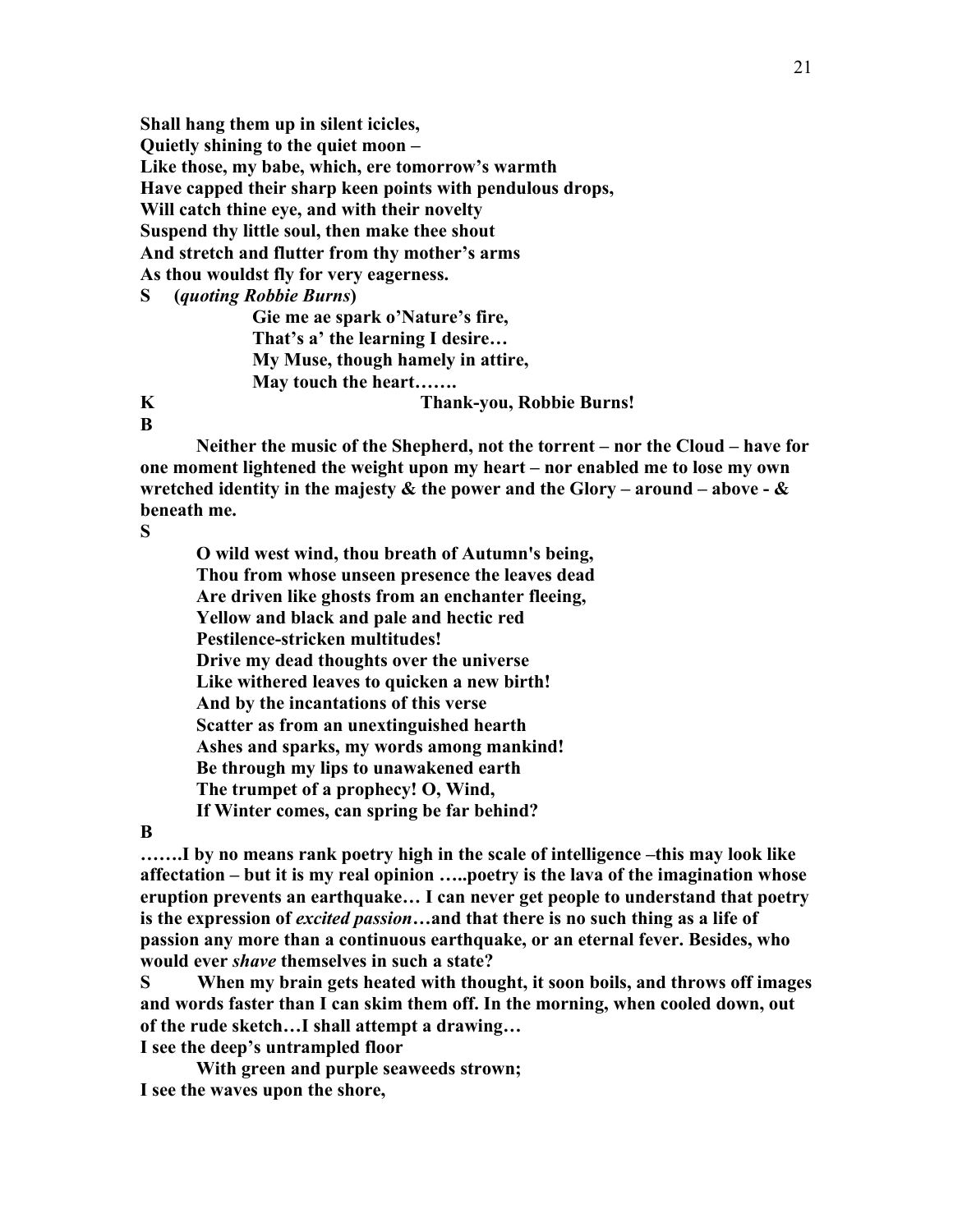**Like light dissolved in star-showers, thrown; I sit upon the sands alone. The lightning of the noontide ocean**

**Is flashing round me, and a tone**

**Arises from its measured motion,**

**How sweet – did any heart now share in my emotion!**

**Alas, I have nor hope, nor health,**

**Nor peace within, nor calm around,**

**Nor that content surpassing wealth**

**The sage in meditation found,**

**And walked with inward glory crowned –**

**Nor fame, nor power, nor love, nor leisure.**

**Others I see whom these surround, Smiling they live, and call life pleasure – To me that cup has been dealt in another measure.**

**C**

**"Joys impregnate ; sorrows bring forth"**

## **S**

**The pleasure that is in sorrow is sweeter than the pleasure of pleasure itself…and hence the saying: "it is better to go to the house of mourning than to the house of mirth"**

**K**

**Knowledge is sorrow….Sorrow is wisdom….Wisdom is folly (for aught we know for certainty!)**

**B**

**Imaginary sufferings are as a scratch to a cancer.**

**K**

**We see not the balance of good and evil. We are in a mist – we feel "the burden of the mystery" O, what can ail thee, knight at arms,**

**Alone and palely loitering;**

**The sedge is wither'd from the lake,**

**And no birds sing.**

**O, what can ail thee, knight at arms, So haggard and so woe-begone? The squirrel's granary is full, And the harvest's done.**

**I see a lily on thy brow, With anguish moist and fever dew; And on thy cheek a fading rose Fast withereth too.**

**I met a lady in the meads Full beautiful, a faery's child;**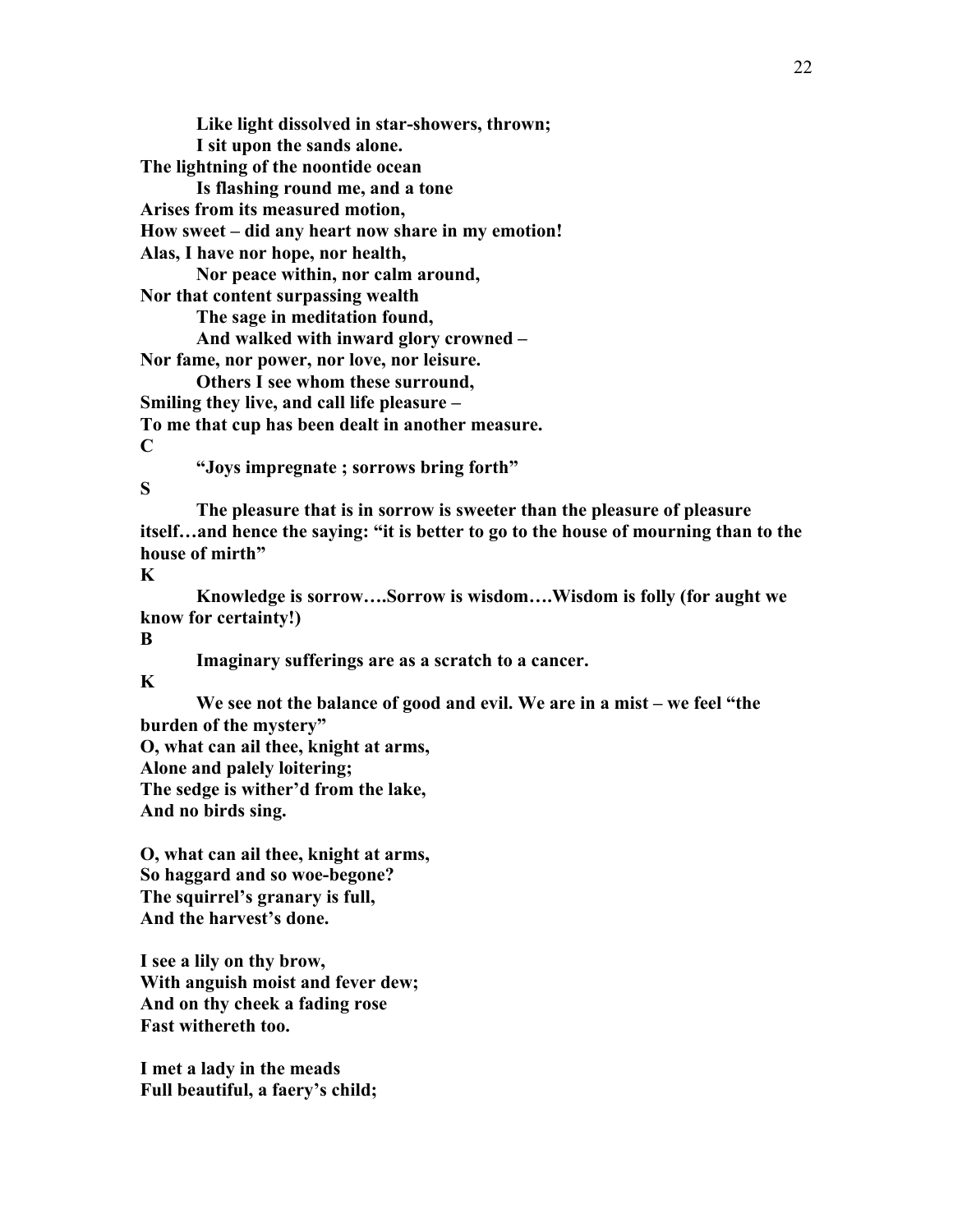**He hair was long, her foot was light, And her eyes were wild.**

**I made a garland for her head, And bracelets too, and fragrant zone; She look'd at me as she did love, And made sweet moan.**

**I set her on my pacing steed, And nothing else saw all day long; For sideways would she lean, and sing A faery's song.**

**She found me roots of relish sweet, And honey wild, and manna dew; And sure in language strange she said, I love thee true.**

**She took me to her elfin grot, And there she gaz'd and sighed full sore, And there I shut her wild wild eyes With kisses four.**

**And there she lulled me asleep, And there I dreamed, ah woe betide, The latest dream I ever dream'd On the cold hill side.**

**I saw pale kings, and princes too, Pale warriors, death-pale were they all; They cry'd – "La belle Dame sans merci Hath thee in thrall!"**

**I saw their starv'd lips in the gloam With horrid warning gaped wide, And I awoke, and found me here On the cold hill side.**

**And this is why I sojourn here Alone and palely loitering, Though the sedge is wither'd from the lake, And no birds sing. S**

> **While yet a boy I sought for ghosts, and sped Through many a listening chamber, cave and ruin, And starlight wood, with fearful steps pursuing**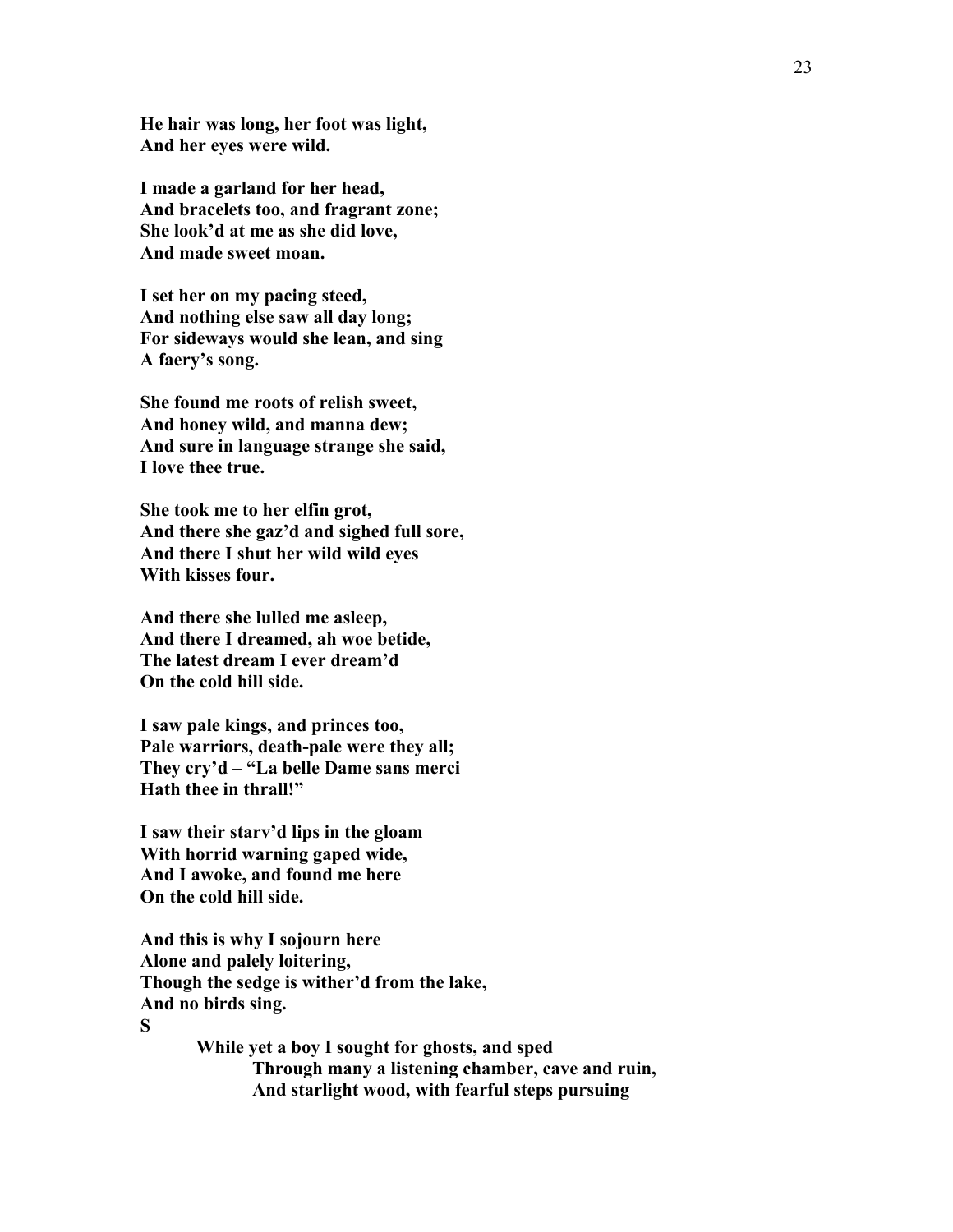**Hopes of high talk with the departed dead. I called on poisonous names with which our youth is fed; I was heard not – I saw them not ….**

**C I can well believe that there are more invisible than visible natures in the universe. But who shall describe their family?....The human mind has always sought after, but never attained, knowledge of these things…Myself, I am as lost as my Mariner, a mind shipwrecked by storms of doubt; mastless, rudderless, shattered, pulling in the dead swell of a dark & windless sea………….. We listened and looked sideways up! Fear at my heart, as at a cup, My life-blood seemed to sip! The stars were dim, and thick the night, The steersman's face by his lamp gleamed white; From the sails the dew did drip – Till clomb above the eastern bar The horned Moon, with one bright star Within the nether tip.**

**One after one, by the star-dogged Moon, Too quick for groan or sigh, Each turned his face with a ghastly pang, And cursed me with his eye.**

**Four times fifty living men, (And I heard nor sigh nor groan) With heavy thump, a lifeless lump, They fled to bliss or woe! The souls did from their bodies fly, - They fled to bliss or woe! And every soul, it passed me by, Like the whiz of my crossbow!"**

**"I fear thee, ancient Mariner! I fear thy skinny hand! And thou art long, and lank, and brown, As is the ribbed sea-sand.**

**I fear thee and thy glittering eye, And thy skinny hand, so brown." – "Fear not, fear not, thou Wedding-Guest! This body dropped not down.**

**Alone, alone, all, all alone, Alone on a wide, wide sea! And never a saint took pity on My soul in agony.**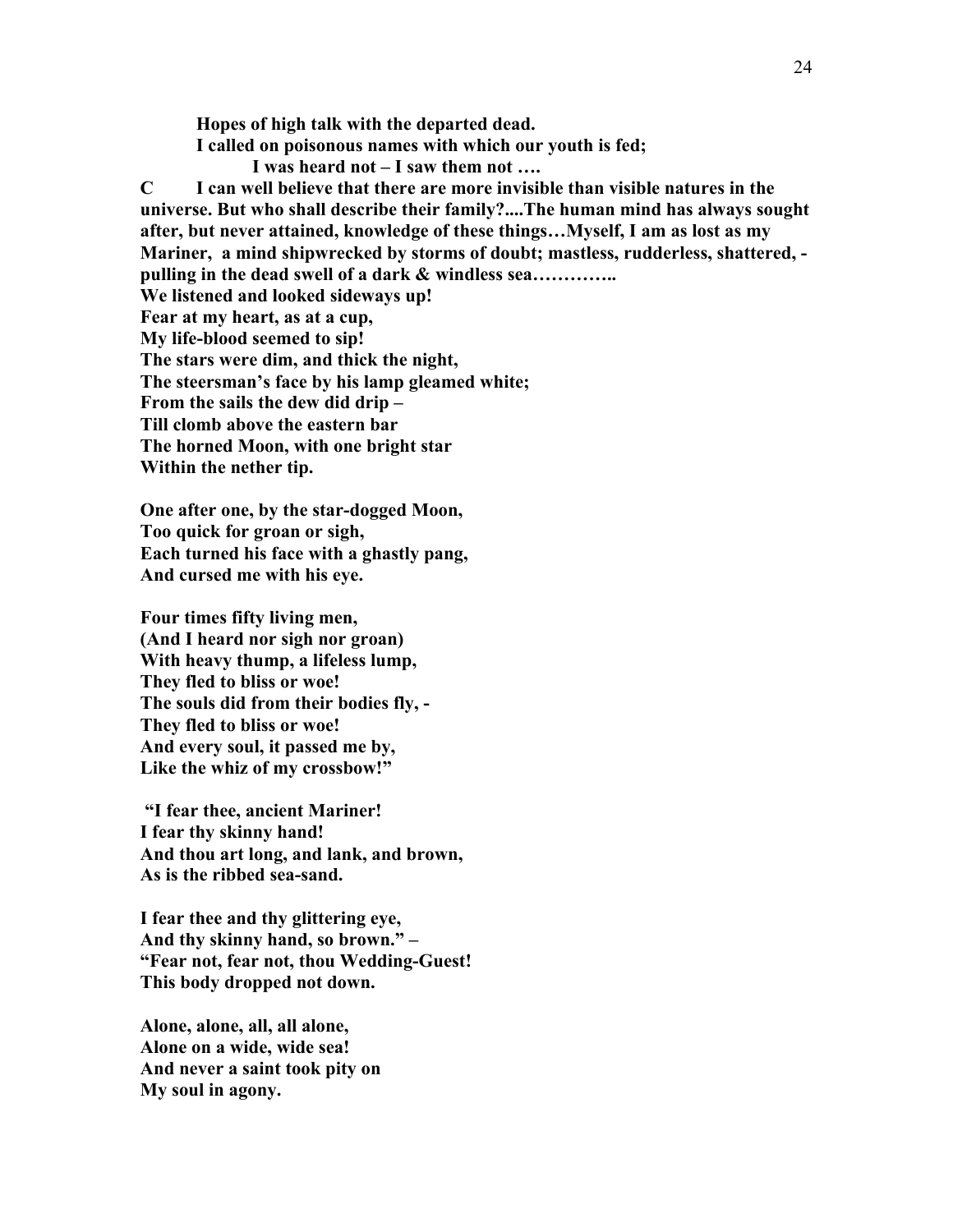**The many men, so beautiful! And they all dead did lie: And a thousand thousand slimy things Lived on; and so did I.**

**I looked upon the rotting sea, And drew my eyes away; I looked upon the rotting deck, And there the dead men lay. I looked to Heaven, and tried to pray; But or ever a prayer had gusht, A wicked whisper came, and made My heart as dry as dust.**

**I closed my lids, and kept them close, And the balls like pulses beat; For the sky and the sea, and the sea and the sky Lay like a load on my weary eye, And the dead were at my feet.**

**The cold sweat melted from their limbs, Nor rot nor reek did they: The look with which they looked on me Had never passed away.**

**An orphan's curse would drag to hell A spirit from on high; But oh! more horrible than that Is the curse in a dead man's eye! Seven days, seven nights, I saw that curse, And yet I could not die.**

**The moving Moon went up the sky, And no where did abide: Softly she was going up, And a star or two beside –**

**Her beams bemocked the sultry main, Like April hoar -frost spread; But where the ship's huge shadow lay, The charmed water burnt always A still and awful red.**

**Beyond the shadow of the ship I watched the water -snakes:**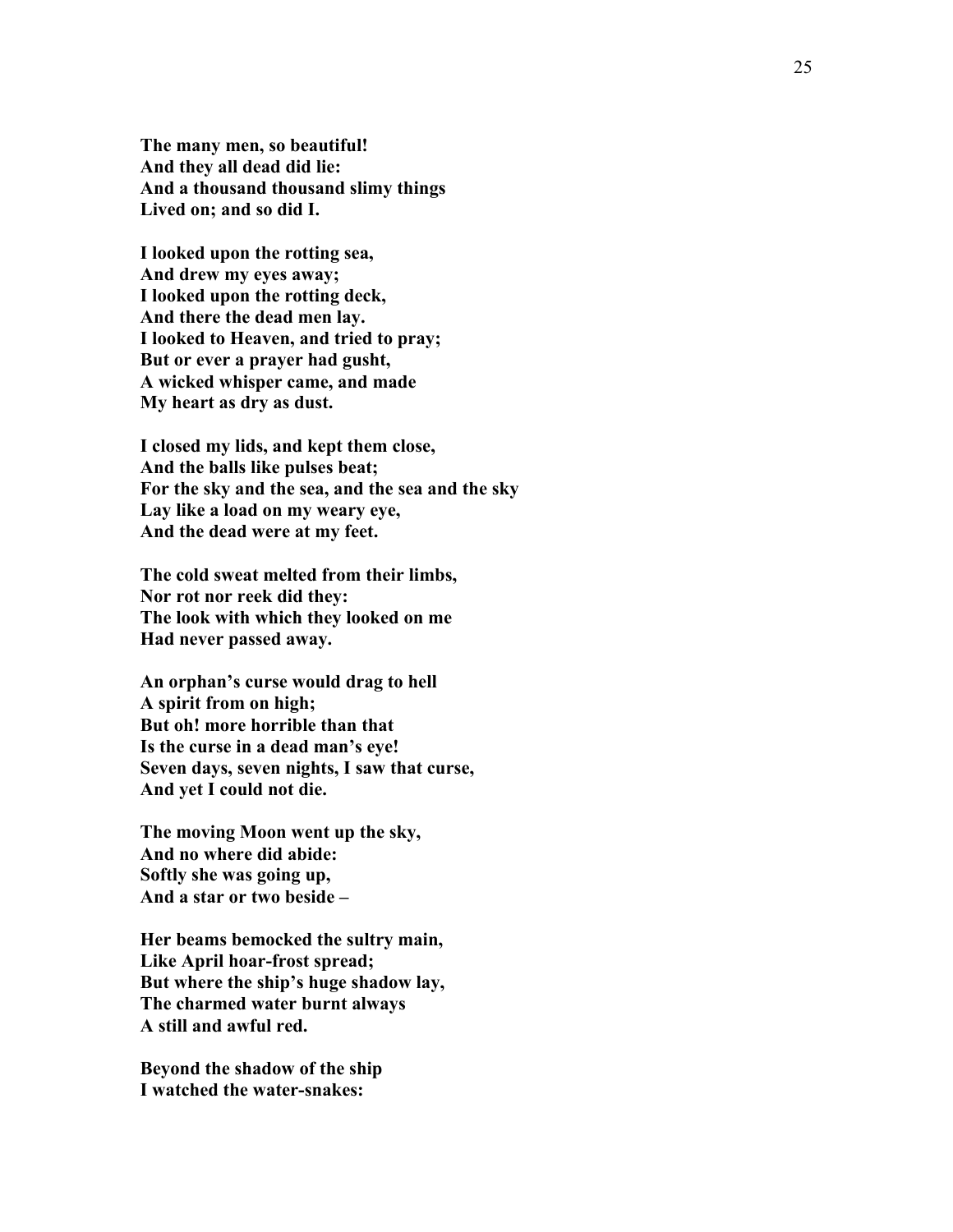**They moved in tracks of shining white, And when they reared, the elfish light Fell off in hoary flakes.**

**Within the shadow of the ship I watched their rich attire: Blue, glossy green, and velvet black, They coiled and swam; and every track Was a flash of golden fire.**

**O happy living things! no tongue Their beauty might declare: A spring of love gushed from my heart, And I blessed them unaware: Sure my kind saint took pity on me, And I blessed them unaware.**

**That self-same moment I could pray; And from my neck so free The Albatross fell off, and sank Like lead into the sea… (***B & S break the mood with a Toast?)* **B Happy the nations of the moral North! ALL Happy the nations of the moral North! S Where all is virtue, and the winter season Sends sin without a rag on, shivering forth – B ('Twas snow that brought St. Anthony to reason) S Where juries cast up what a wife is worth By laying whate'er sum, in mulct, they please on The lover – B -who must pay a handsome price ALL Because it is a marketable vice. B Alfonso was the name of Julia's lord, A man well looking for his years, and who Was neither much beloved nor yet abhorr'd: They lived together as most people do, Suffering each other's foibles by accord, And not exactly either** *one* **or** *two***; Yet he was jealous, though he did not show it, For jealousy dislikes the world to know it.**

**Juan she saw, and, as a pretty child,**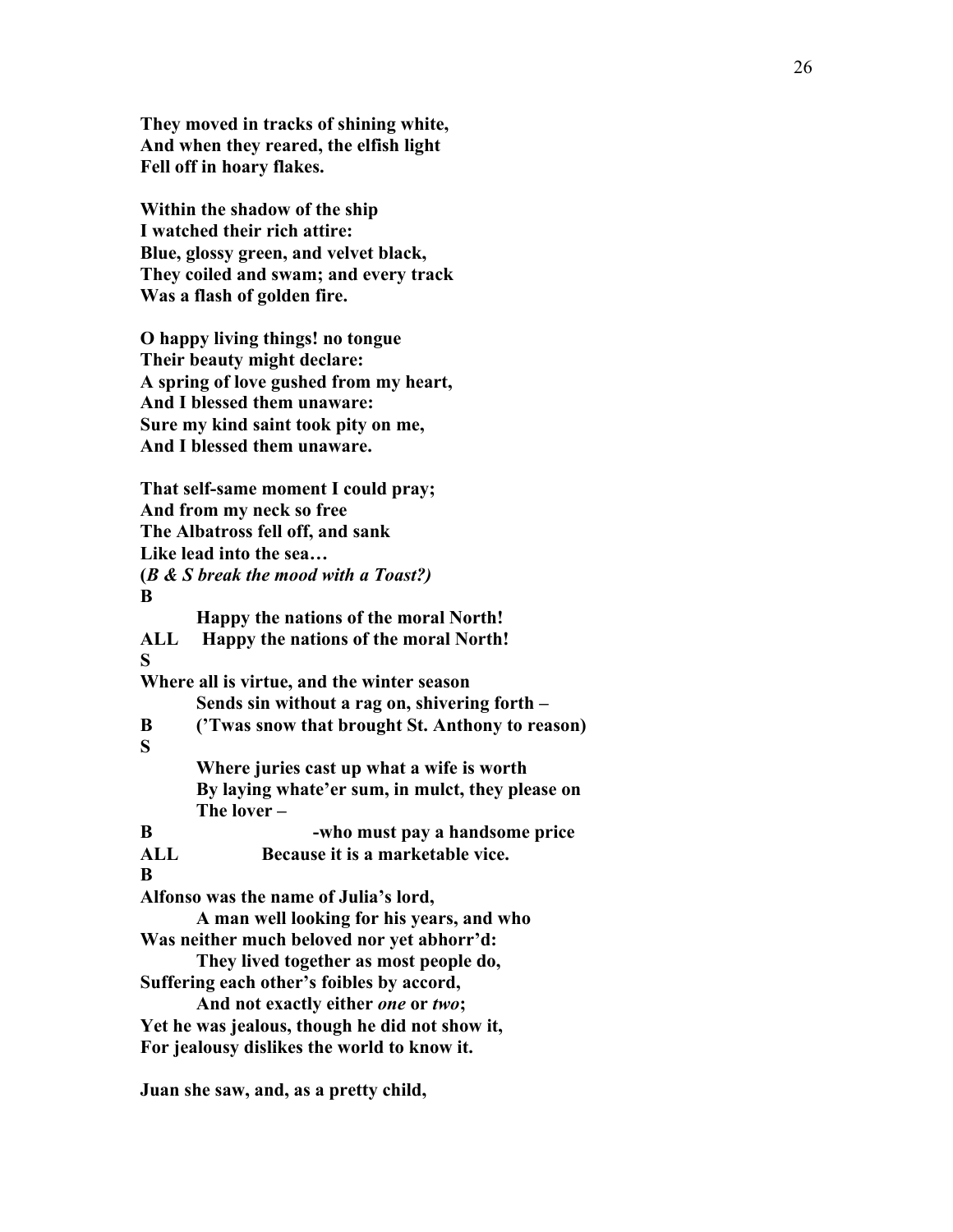**Caress'd him often – such a thing might be Quite innocently done, and harmless styled, When she had twenty years, and thirteen he; But I am not so sure I should have smiled When he was sixteen, Julia twenty-three;**

**These few short years make wondrous alterations, Particularly amongst the sun-burnt nations.**

**Whate'er the cause might be, they had become**

**Chang'd; for the dame grew distant, the youth shy, Their looks cast down, their greetings almost dumb,**

**And much embarrassment in either eye; There surely will be little doubt with some**

**That Donna Julia knew the reason why, But as for Juan, he had no more notion Than he who never saw the sea or ocean.**

**Young Juan wander'd by the glassy brooks, Thinking unutterable things; he threw Himself at length within the leafy nooks Where the wild branch of the cork forest grew;**

**There poets find materials for their books,**

**And every now and then we read them through, So that their plan and prosody are eligible, Unless, like Wordsworth, they prove unintelligible.**

**He thought about himself, and the whole earth, Of man the wonderful, and of the stars, And how the deuce they ever could have birth; And then he thought of earthquakes, and of wars, How many miles the moon might have in girth, Of air-balloons, and of the many bars**

**To perfect knowledge of the boundless skies; - And then he thought of Donna Julia's eyes.**

**She thought of her own strength, and Juan's youth, And of the folly of all prudish fears, Victorious virtue, and domestic truth,**

**And then of Don Alfonso's fifty years: I wish these last had not occurr'd, in sooth,**

**Because that number rarely much endears, And through all climes, the snowy and the sunny, Sounds ill in love, whate'er it may in money.**

**Julia had honour, virtue, truth, and love For Don Alfonso; and she inly swore,**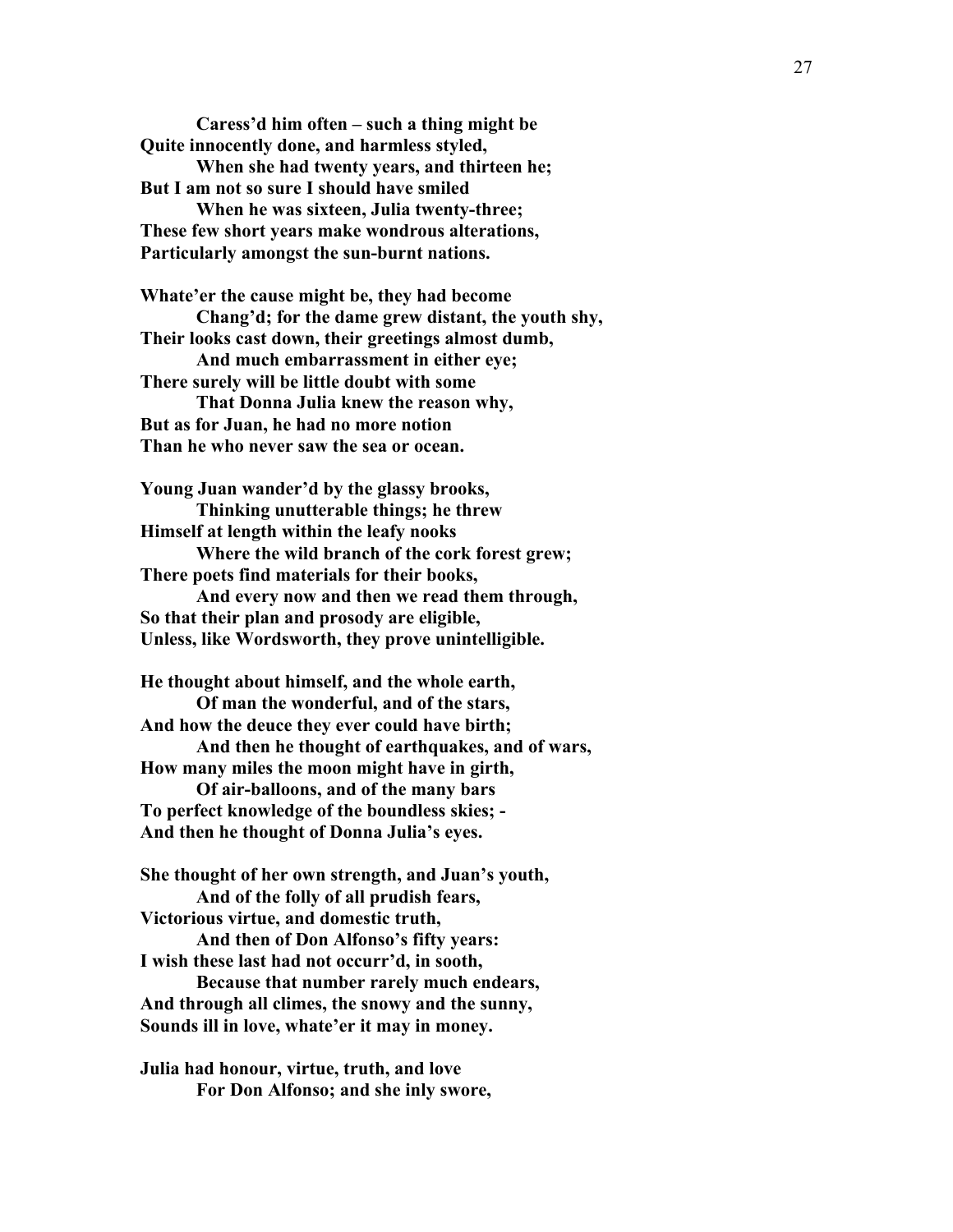**By all the vows below to powers above,**

**She never would disgrace the ring she wore, Nor leave a wish which wisdom might reprove;**

**And while she ponder'd this, besides much more, One hand on Juan's carelessly was thrown, Quite by mistake – she thought it was her own;**

**I cannot know what Juan thought of this,**

**But what he did, is much what you would do; His young lip thank'd it with a grateful kiss,**

**And then, abash'd at its own joy, withdrew In deep despair, lest he had done amiss, -**

**Love is so very timid when 'tis new: She blush'd, and frown'd not, but she strove to speak, And held her tongue, her voice had grown so weak. And then – God knows what next – I can't go on; I'm almost sorry that I e'er begun…..**

**And Julia's voice was lost, except in sighs,**

**Until too late for useful conversation;**

**The tears were gushing from her gentle eyes, I wish, indeed, they had not had occasion,**

**But who, alas! can love, and then be wise?**

**Not that remorse did not oppose temptation; A little still she strove, and much repented,**

**And whispering "I will ne'er consent" – consented.**

**……I've not quite fixed whether to make him end in Hell or in an unhappy marriage – the Spanish tradition says Hell but the other state would be severer. K**

**When I am among women I have evil thoughts ….I cannot speak or be silent. I am full of suspicions and therefore listen to nothing. I am in a hurry to be gone…You must be charitable and put all this perversity to my being disappointed since boyhood….I must get over this, but how? ….After all, I do think better of womankind than to suppose they care whether Mister John Keats five feet high likes them or not!....No sooner am I alone than shapes of epic greatness are stationed around me – my solitude is sublime…the roaring of the wind is my life and the stars through the window pane are my children….I melt into the air with a voluptuousness so delicate that I am content to be alone…**

**B**

**All this flogging of the imagination… I'm sorry, but its mental masturbation!**

**K**

**S**

**O to be six feet tall and a Lord!**

**Touche!**

**B**

**A touch, a touch, I do confess it!**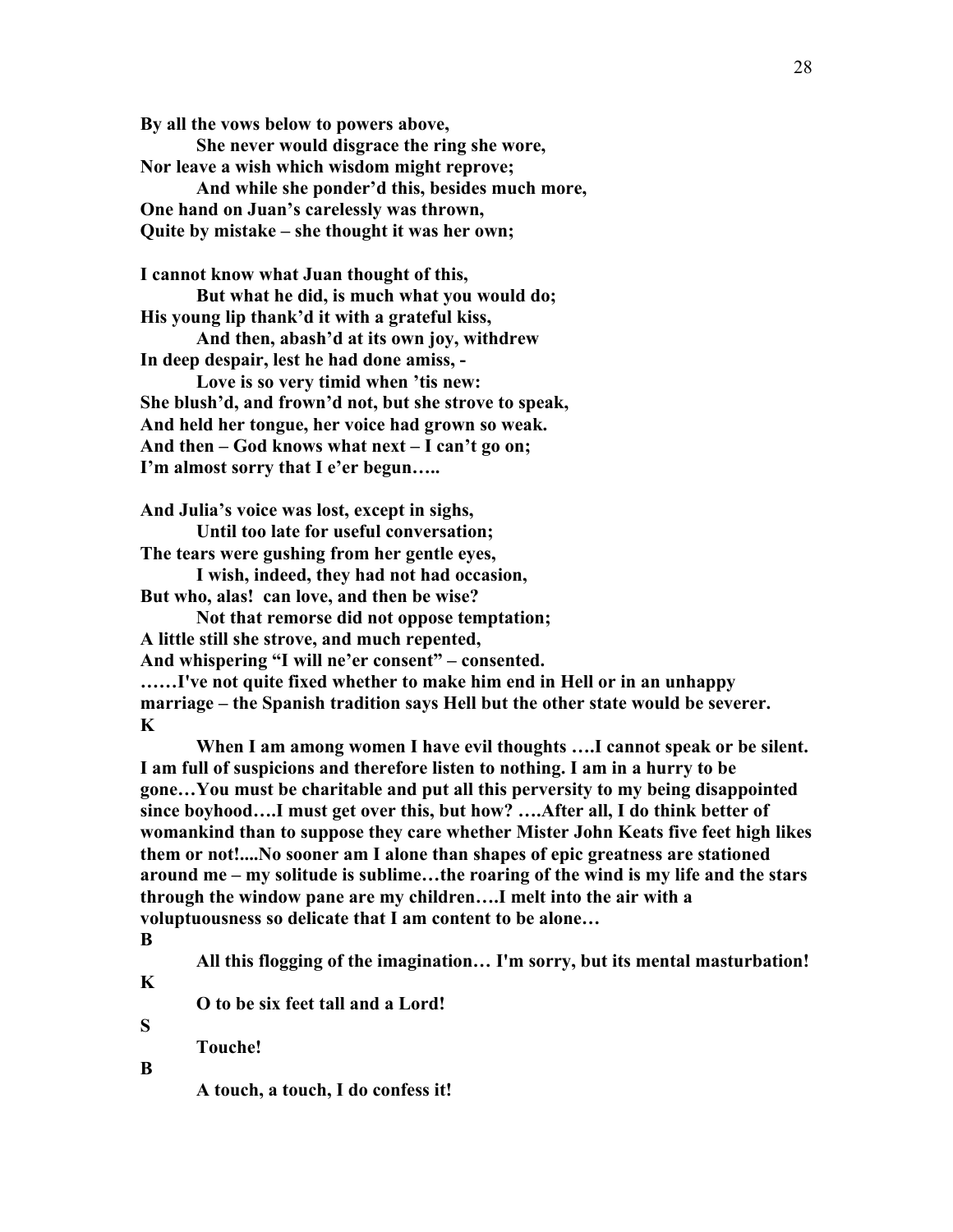### **C**

**B**

**I have loved** *one* **woman, and believe that such a love of such a woman is the highest friendship – for we cannot love a friend as a woman, but we** *can* **love a woman as a friend…..Every man wishes a Desdemona or Ophelia for a wife – creatures who, though they may not always understand you, do always feel you and feel with you..**

**I** *must* **marry – You know I hate women & for fear I should ever change that opinion I** *shall* **marry – when I discover one rich enough to suit me & foolish enough to have me. Money is the magnet...one is as well as another – the older the better, we have then a better chance of getting her to heaven. As to** *Love* **– that is done in a week (provided the Lady has a reasonable share) – besides marriage goes on better with esteem and confidence than romance. My house is a delightful matrimonial mansion; when I wed my spouse and I will be so happy – one in each wing. S**

**What** *is* **love? It is that powerful attraction towards all that we conceive, or fear, or hope beyond ourselves. This is the bond and the sanction which connects not only man with man, but with everything that exists.** 

## **K**

**Bright star! would I were steadfast as thou art – Not in lone splendour hung aloft the night And watching, with eternal lids apart, Like nature's patient, sleepless Eremite, The moving waters at their priest-like task Of pure ablution round the earth's human shores, Or gazing on the new soft fallen mask Of snow upon the mountains and the moors – No – yet still steadfast, still unchangeable, Pillow'd upon my fair love's ripening breast, To feel for ever its soft fall and swell, Awake for ever in a sweet unrest, Still, still to hear her tender-taken breath, And so live ever – or else swoon to death.**

## **S**

**Music, when soft voices die, Vibrates in the memory; Odors, when sweet violets sicken, Live within the sense they quicken. Rose leaves, when the rose is dead, Are heaped for the beloved's bed; And so thy thoughts, when thou art gone, Love itself shall slumber on.**

#### **B**

**She walks in beauty, like the night Of cloudless climes and starry skies; And all that's best of dark and bright**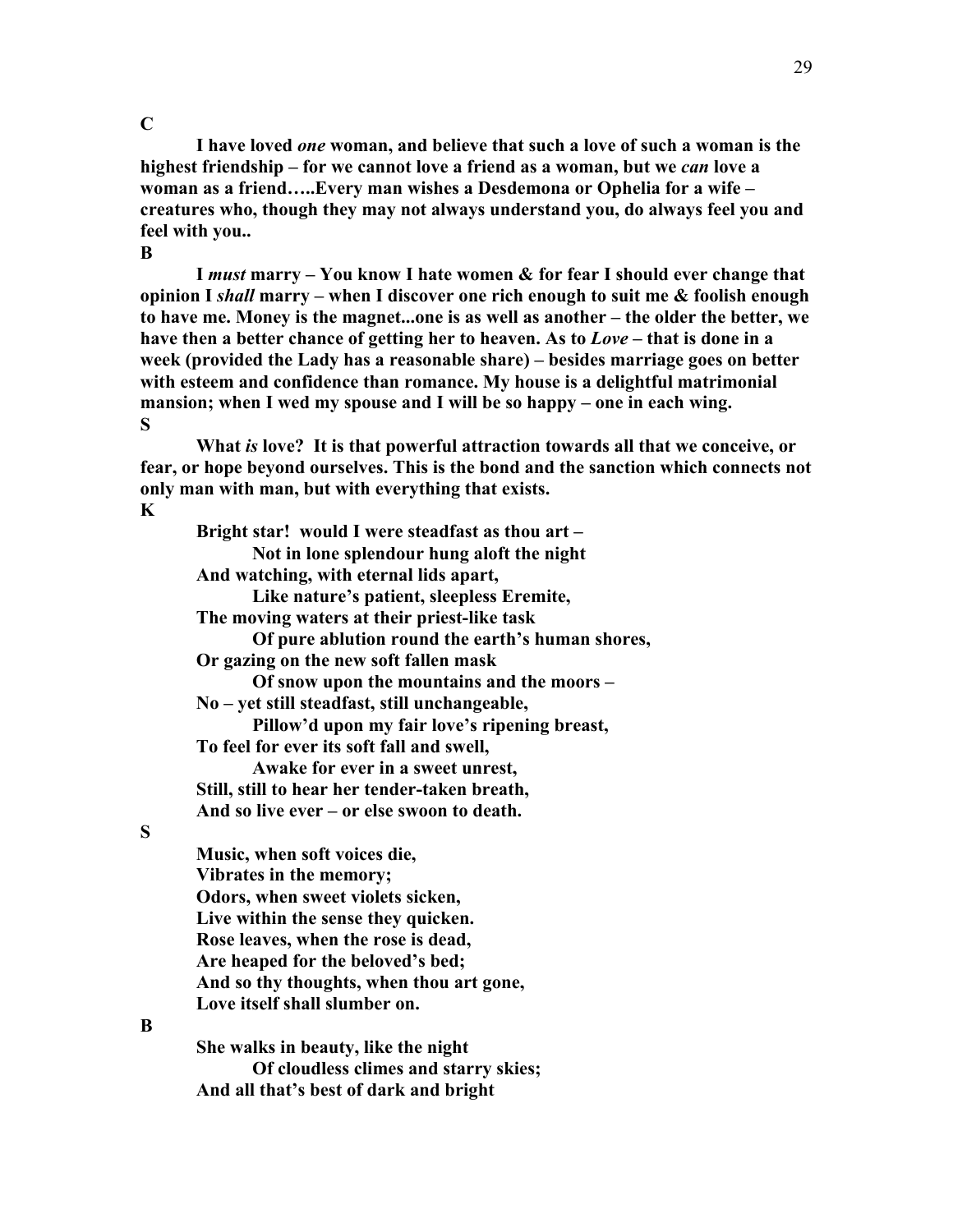**Meet in her aspect and her eyes: Thus mellow'd to that tender light Which heaven to gaudy day denies.**

**One shade the more, one ray the less, Had half impair'd the nameless grace Which waves in every raven tress, Or softly lightens o'er her face, Where thoughts serenely sweet express How pure, how dear their dwelling -place.**

**And on that cheek, and o'er that brow, So soft, so calm, yet eloquent, The smiles that win, the tints that glow, But tell of days in goodness spent, A mind at peace with all below, A heart whose love is innocent!**

## **K**

**O blush not so! O blush not so! Or I shall think you knowing; And if you smile the blushing while, Then maidenheads are going. There's a blush for won't, and a blush for shan't, And a blush for having done it: There's a blush for thought and a blush for naught, And a blush for just begun it. O sigh not so! O sigh not so! For it sounds of Eve's sweet pippin; By these loosen'd lips you have tasted the pips And fought in an amorous nipping. There's a sigh for yes and a sigh for no, And a sigh for I can't bear it! O what can be done, shall we stay or run? O cut the sweet apple and share it ! S I can give not what men call love, But wilt thou accept not The worship the heart lifts above And the Heavens reject not – The desire of the moth for the star, Of the night for the morrow, The devotion to something afar From the sphere of our sorrow?**

## **K**

**But when the melancholy fit shall fall Sudden from heaven like a weeping cloud,**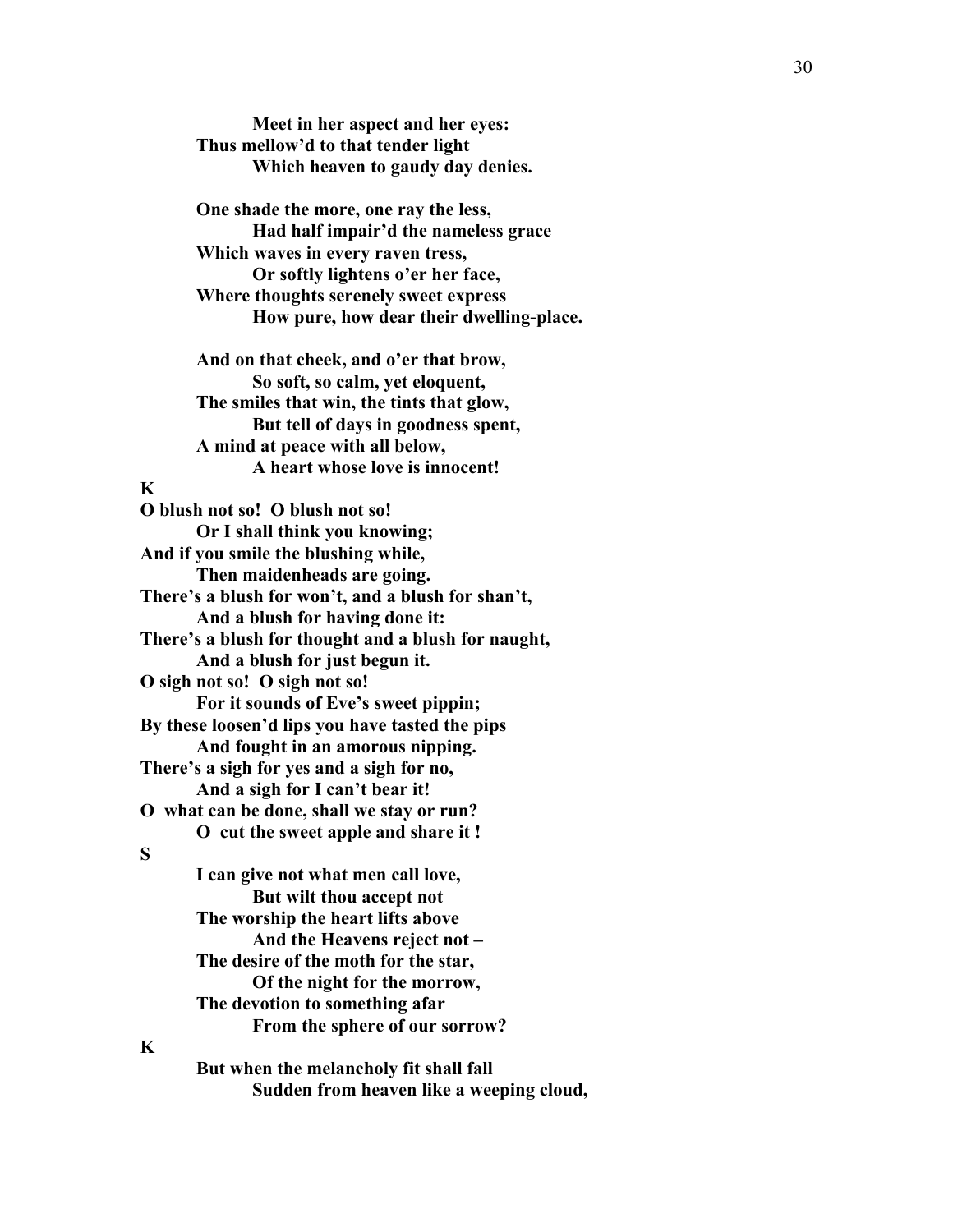**That fosters the droop-headed flowers all, And hides the green hill in an April shroud; Then glut thy sorrow on a morning rose, Or on the rainbow of the salt sand-wave, Or on the wealth of globed peonies; Or if thy mistress some rich anger shows, Emprison her soft hand, and let her rave, And feed deep, deep upon her peerless eyes. She dwells with Beauty – beauty that must die….. C I have loved many more than I ever loved myself…but never, never have I met any being who did not love many better than they loved me… Farewell, sweet Love! yet blame you not my truth; More fondly ne'er did mother eye her child Than I your form:** *yours* **were my hopes of youth, And as** *you* **shaped my thoughts I sighed or smiled. While most were wooing wealth, or gaily swerving To pleasure's secret haunts, and some apart Stood strong in pride, self-conscious of deserving, To you I gave my whole weak wishing heart. And when I met the maid that realized Your fair creations, and had won her kindness, Say, but for her if aught on earth I prized!** *Your* **dreams alone I dreamt, and caught your blindness. O grief! – but farewell, Love! I will go play me With thoughts that please me less, and less betray me. S When the lamp is shattered The light in the dust lies dead – When the cloud is scattered The rainbow's glory is shed. When the lute is broken, Sweet tones are remembered not; When the lips have spoken, Loved accents are soon forgot. As music and splendour Survive not the lamp and the lute, The heart's echoes render No song when the spirit is mute: - No song but sad dirges, Like the wind through a ruined cell, Or the mournful surges**

**That ring the dead seaman's knell. B**

 **So we'll go no more a roving**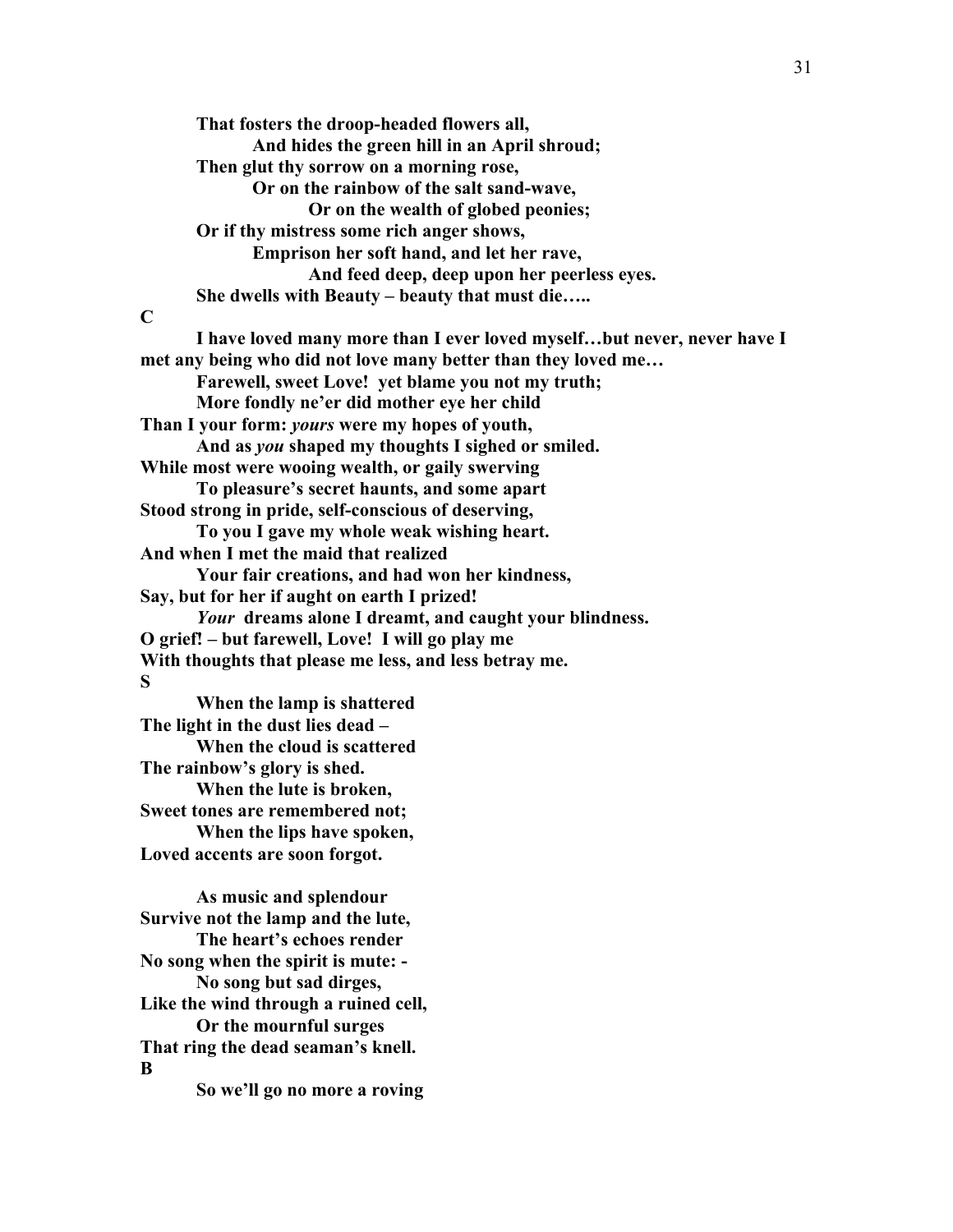|             | So late into the night,                                                                |
|-------------|----------------------------------------------------------------------------------------|
|             | Though the heart be still as loving,                                                   |
|             | And the moon be still as bright.                                                       |
|             | For the sword outwears its sheath,                                                     |
|             | And the soul wears out the breast,                                                     |
|             | And the heart must pause to breathe,                                                   |
|             | And love itself have rest.                                                             |
|             | Though the night was made for loving                                                   |
|             | And the day returns too soon,                                                          |
|             | Yet we'll go no more a roving                                                          |
|             | By the light of the moon.                                                              |
| K           |                                                                                        |
|             | Byron, how sweetly sad thy melody,                                                     |
|             | Attuning still the soul to tenderness!                                                 |
| $\mathbf C$ |                                                                                        |
|             | I am persuaded that we love what is above us more than what is under us.               |
| S           | I know                                                                                 |
|             | That love makes all things equal:                                                      |
|             | The spirit of the worm beneath the sod,                                                |
|             | In love and worship, blends itself with God.                                           |
| $\mathbf K$ |                                                                                        |
|             | Nothing strikes me so forcibly with a sense of the ridiculous as love. A Man in love I |
|             | do think cuts the sorriest figure in the world. Even when I know a poor fool to be     |
|             | really in pain about it, I could burst out laughing in his face.                       |
|             | His pathetic visage becomes irresistible                                               |
|             |                                                                                        |

**Pensive they sit, and roll their languid eyes.**

**Nibble their toasts, and cool their tea with sighs,**

**Or else forget the purpose of the night**

**Forget their tea – forget their appetite.**

**Women are children to whom I would rather give a sugar plum than my time….a barrier against matrimony which I rejoice in.**

**B**

**K**

**C**

**There is a tide in the affairs of women,**

**Which, taken at the flood, leads – God knows where!**

**I have not had a whore this half-year - confining myself to the strictest adultery…if a girl of eighteen comes prancing to you at all hours, there is but one way….I'm accused of treating women harshly – it may be so – but I have been more ravished myself than anybody since the Trojan War.**

**C**

**And what of Lady Caroline Lamb?**

**B**

**Is she mad or mischievous only? If she will raise a storm, be it so, she will be the first to perish in it…I must pronounce Caroline to be the most contradictory, absurd, selfish & contemptibly wicked of human productions – What she may say of**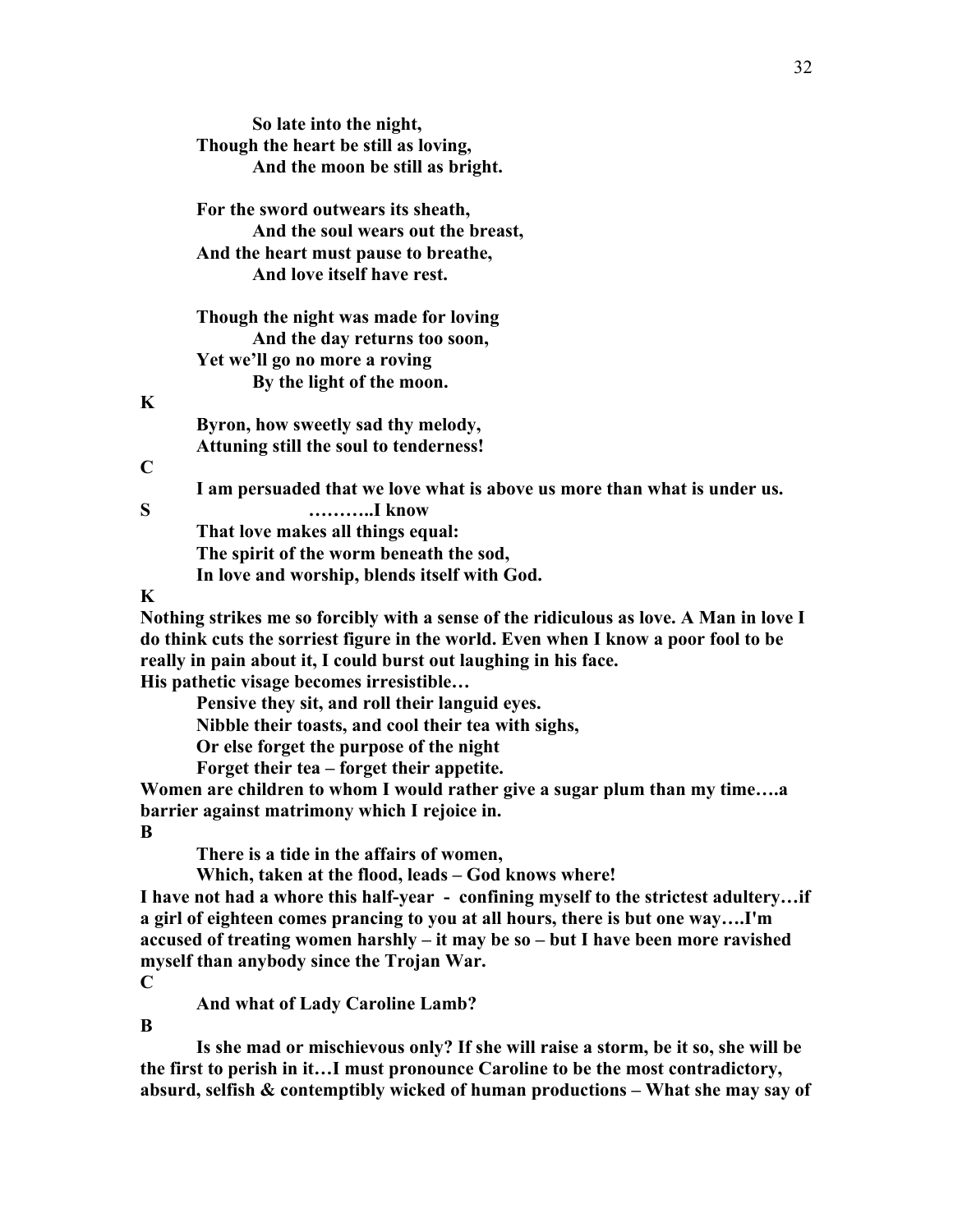**me I can only surmise by what she has said of others, but she seems to outdo the usual outdoings of** *gentlewomen* **on such occasions. I do not mean to deny my attachment – it** *was* **and is not. It was no great compliment for I could love anything on earth that appeared to wish it – at the same time I do sometimes like to choose for myself.**

**S**

**I never was attached to that great sect Whose doctrine is, that each one should select Out of the crowd a mistress or a friend, And all the rest, though fair and wise, commend To cold oblivion, though it is in the code Of modern morals, and the beaten road Which those poor slaves with weary footsteps tread, Who travel to their home among the dead By the broad highway of the world, and so With one chained friend, perhaps a jealous foe, The dreariest and the longest journey go.**

**True Love in this differs from gold and clay, That to divide is not to take away. Love is like understanding, that grows bright, Gazing on many truths; Narrow The heart that loves, the spirit that creates One object, and one form, and builds thereby A sepulchre for its eternity. K**

**Dear Fanny – God forbid we should what people call 'settle', turn into a pond, a stagnant Lethe – better be unprudent moveables than prudent fixtures. If we love we must not live as other men and women do – I cannot brook the wolfsbane of fashion and foppery and tattle…if you can smile in people's faces and wish them to admire you** *now* **you never have or ever will love me…for God's sake save me – or tell me my passion is of too awful a nature for you…No, my sweet Fanny - I am wrong. I do not want you to be unhappy – and yet I do…the very thing I want to live most for will be a great occasion of my death. I cannot help it. Who** *can* **help it? O the torments!...There's the thrush again! – I can't afford it – he'll run me up a pretty Bill for music!**

**C**

**Alas, the love of Women! it is known To be a lovely and a fearful thing; For all of theirs upon that die is thrown, And if 'tis lost , Life hath no more to bring To them but mockeries of the past alone**

**B**

**And their revenge is as the tiger's spring Deadly, and quick, and crushing; yet as real Torture is theirs – what they inflict they feel.**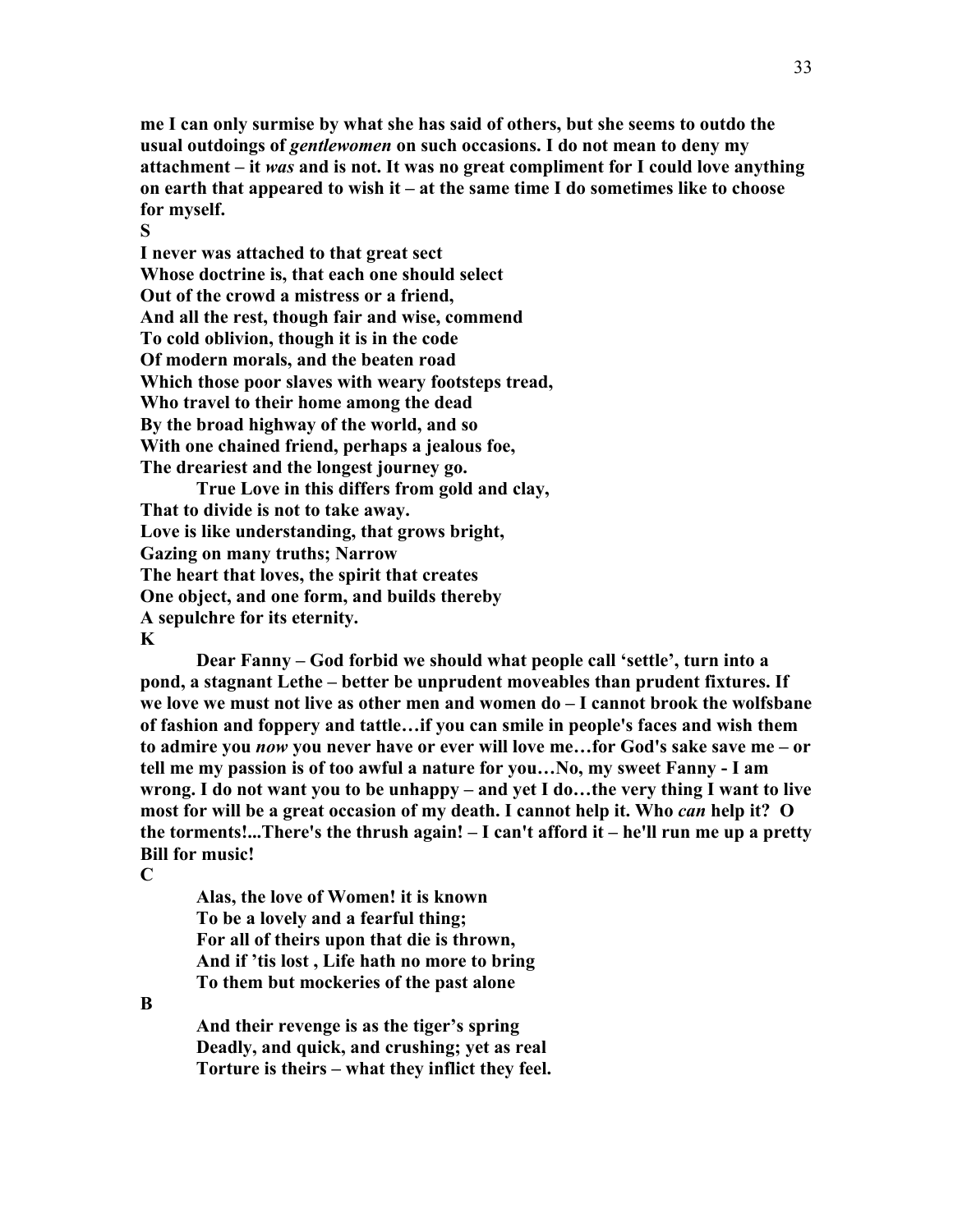| S           |                                                                                      |
|-------------|--------------------------------------------------------------------------------------|
|             | They are right, for Man, to man so oft unjust                                        |
|             | Is always so to women: one sole bond                                                 |
|             | Awaits them – treachery is all their trust -                                         |
| B           |                                                                                      |
|             | Taught to conceal their bursting hearts despond                                      |
|             | Over their idol, till some wealthier lust                                            |
|             | Buys them in marriage -                                                              |
| $\mathbf K$ |                                                                                      |
|             | and what rests beyond?                                                               |
| S           | A thankless husband -                                                                |
| $\mathbf C$ | - next, a faithless lover -                                                          |
| <b>ALL</b>  | Then dressing, nursing, praying - and all's over.                                    |
| $\mathbf C$ | The most happy marriage I can picture or imagine to myself would be the              |
|             | union of a deaf man to a blind woman.                                                |
| S           |                                                                                      |
|             | I retain no doubts as to the evils of marriage. Can man be free if woman is a slave? |
| B           |                                                                                      |
|             | Well – well, the world must turn upon its axis,                                      |
|             | And all mankind turn with it, heads or tails,                                        |
|             | And live and die, make love and pay our taxes,                                       |
|             | And as the veering wind shifts, shift our sails;                                     |
|             | A little breath, love, wine, ambition, fame,                                         |
|             | Fighting, devotion, dust - perhaps a name.                                           |
| K           |                                                                                      |
|             | Fame, like a wayward Girl, will still be coy                                         |
|             | To those who woo her with too slavish knees,                                         |
|             | But makes surrender to some thoughtless Boy,                                         |
|             | And dotes the more upon a heart at ease;                                             |
|             | She is a Gypsy, will not speak to those                                              |
|             | Who have not learnt to be content without her;                                       |
|             | Ye love-sick Bards, repay her scorn for scorn,                                       |
|             | Ye Artists lovelorn, madmen that ye are!                                             |
|             | Make your best bow to her and bid adieu,                                             |
|             | Then, if she likes it, she will follow you.                                          |
| B           | Fortune, to be sure, is a female, but not such a bitch as the rest                   |
|             | (aside to Shelley) -always excepting your wife and my sister from such sweeping      |
|             | terms - I have no spite against her, though between her and Nemesis I have had       |
|             | some sore gauntlets to run – but then I have done my best to deserve no better.      |
|             | Here's a sigh for those who love me,                                                 |
|             | And a smile to those who hate;                                                       |
|             | And whatever sky's above me                                                          |
|             | Here's a heart for every fate.                                                       |
| $\mathbf C$ |                                                                                      |

**My father made the world his confidant with respect to his learning and ingenuity, and the world seems to have kept the secret very faithfully. His various**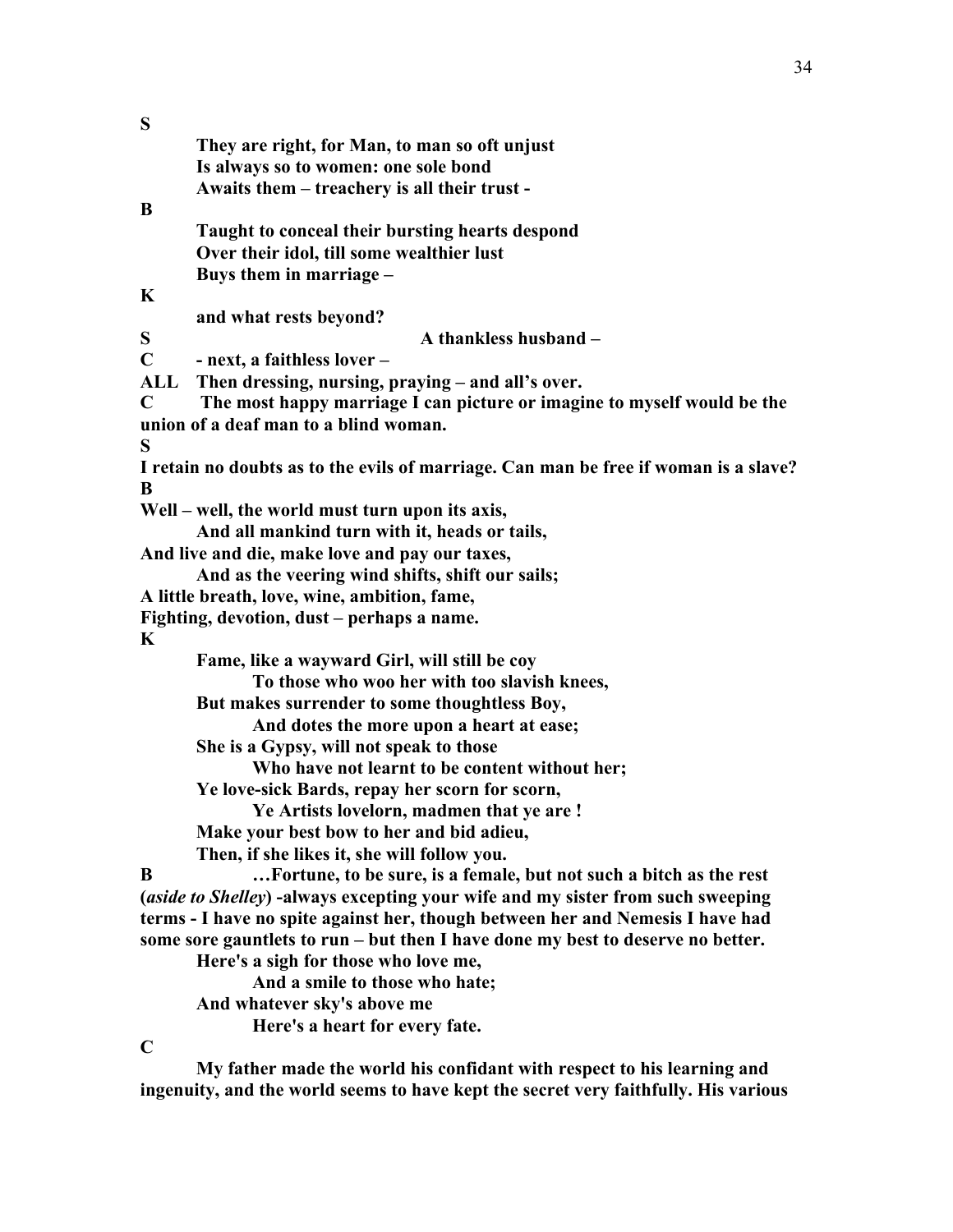**works, uncut, unthumbed, have been preserved free from all pollution. This piece of good luck promises to be hereditary; for all** *my* **compositions have the same amiable**  *home-studying* **propensity.**

**S I wonder why I write verses , for nobody reads them. B**

**Who would write who had anything better to do?**

**K**

**When I have fears that I may cease to be**

**Before my pen has glean'd my teeming brain,**

**Before high piled books, in charactry,**

**Hold like rich garners the full ripen'd grain;**

**When I behold, upon the night's starr'd face,**

**Huge cloudy symbols of a high romance,**

**And think that I may never live to trace**

**Their shadows, with the magic hand of chance;**

**And when I feel, fair creature of an hour,**

**That I shall never look upon thee more, Never have relish in the fairy power**

**Of unreflecting love; - then on the shore**

**Of the wide world I stand alone, and think Till love and fame to nothingness do sink.**

**B**

**Tomorrow is my birthday –I shall have completed thirty and three years of age!!! – and I go to my bed with a heaviness of heart at having lived so long, and to so little purpose…A man who is lame of one leg is in a state of bodily inferiority which increases with years and must render his old age more peevish and intolerable – in another existence I expect to have** *two* **if not** *four* **legs by way of compensation. C**

**I can see clearly that I have done too much, yet not enough. I have been obliged to omit so many links, from the necessity of compression, that what remains looks like the fragments of the winding steps of an old ruined tower…Lamb told me: "cultivate simplicity, Coleridge, banish elaborateness"…but too often I have omitted to disentangle the weed from fear of snapping the flower.**

**B**

**My restlessness tells me I have something within that "passeth show"…**

**I look**

**Around a world where I seem nothing, with Thoughts which arise within me, as if they Could master all things…..**

**S** *(to Keats)*

**I have lately read your "***Endymion***" again, and even with a new sense of the treasures of poetry it contains, though treasures poured forth with indistinct profusion.** 

**K**

**I am glad you take any pleasure in my poor poem…there were too many Miltonic inversions in it…In Endymion, I leaped headlong into the Sea, and thereby**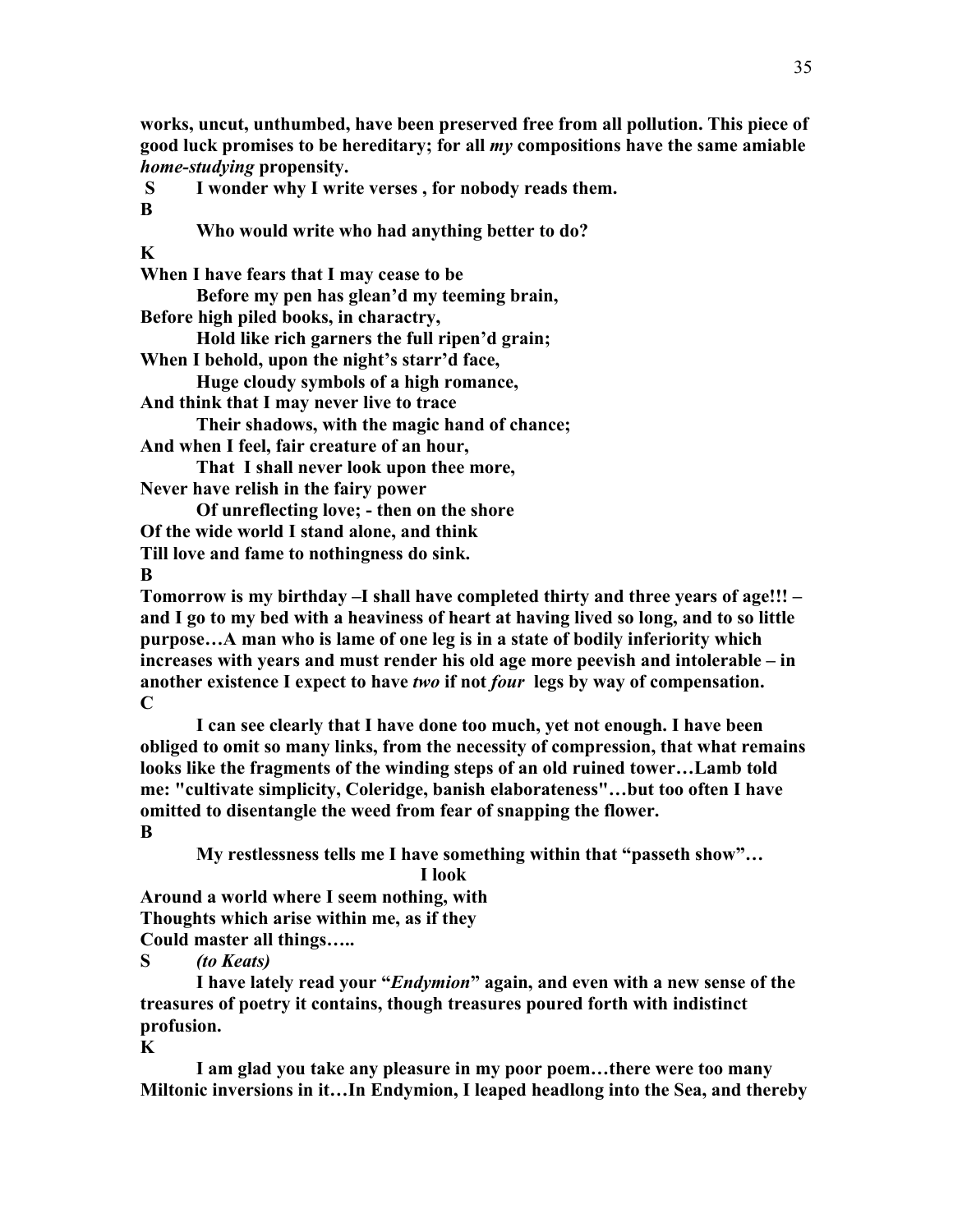**have become better acquainted with the soundings, the quicksands & the rocks than if I had stayed upon the green shore, and piped a silly pipe, and took tea and comfortable advice. Alas, the book might have emerged in Timbuctoo with more chance of fame and approbation. My circumstances gather like clouds. I received the copy of your Cenci ….I too have written a play –Otho the Great – a successful opening night at Drury Lane , with Kean in it…. S**

**I have hopes for Cenci at Drury Lane, with Kean in it! - I have no dramatic talent but I took the resolution to see what kind of a tragedy a person without dramatic talent could write.….Lord Byron has read to me one of the unpublished Cantos of Don Juan – which is astonishingly fine – it sets him not above, but far above all the poets of the day: every word has the stamp of immortality…**

**B I am glad you like it. I was half mad during the time of its compositionbetween metaphysics, mountains, lakes, love unextinguishable, thoughts unutterable, and the nightmare of my own delinquencies; I should, many a good day, have blown my brains out, but for the pleasure it would have given to my mother-in-law; and, even** *then***, if I could have been certain to haunt her… I have about a hundred stanzas of a Third Canto – but it is damned modest – the outcry has frightened me –The truth is that IT IS TOO TRUE. I had such projects for the Don – but the Cant is so much stronger than Cunt – now a days – that the benefit of my experience as a man who has well weighed the worth of both monosyllables must be lost to posterity.**

**C**

**I pass like night from land to land**

**I have strange power of speech;**

**The moment that his face I see**

**I know the man that must hear me:**

**To him my tale I teach….**

**We receive but what we give,**

**And in our life alone does nature live,**

**Ours is her wedding-garment, ours her shroud..**

## **K**

**"I have two luxuries to brood over in my walks, your loveliness (Fanny), and the hour of my death ..O that I could have possession of them both at the same minute. I hate the world: it batters too much the wings of my self-will, and I could take a sweet poison from your lips to send me out of it…."** 

*(coughs)*

**S Come to Italy for your health. This consumption is a disease particularly fond of people who write such good verses as you have done…I do not think that young and amiable poets are at all bound to gratify its taste… K**

**We will go at once to Rome. I know my end approaches, and the continual visible tyranny of this government prevents me from having any peace of mind. I could not lie quietly here. I will not leave even my bones in the midst of this despotism. I am in that temper that if I were under water I would scarcely kick to come to the top.**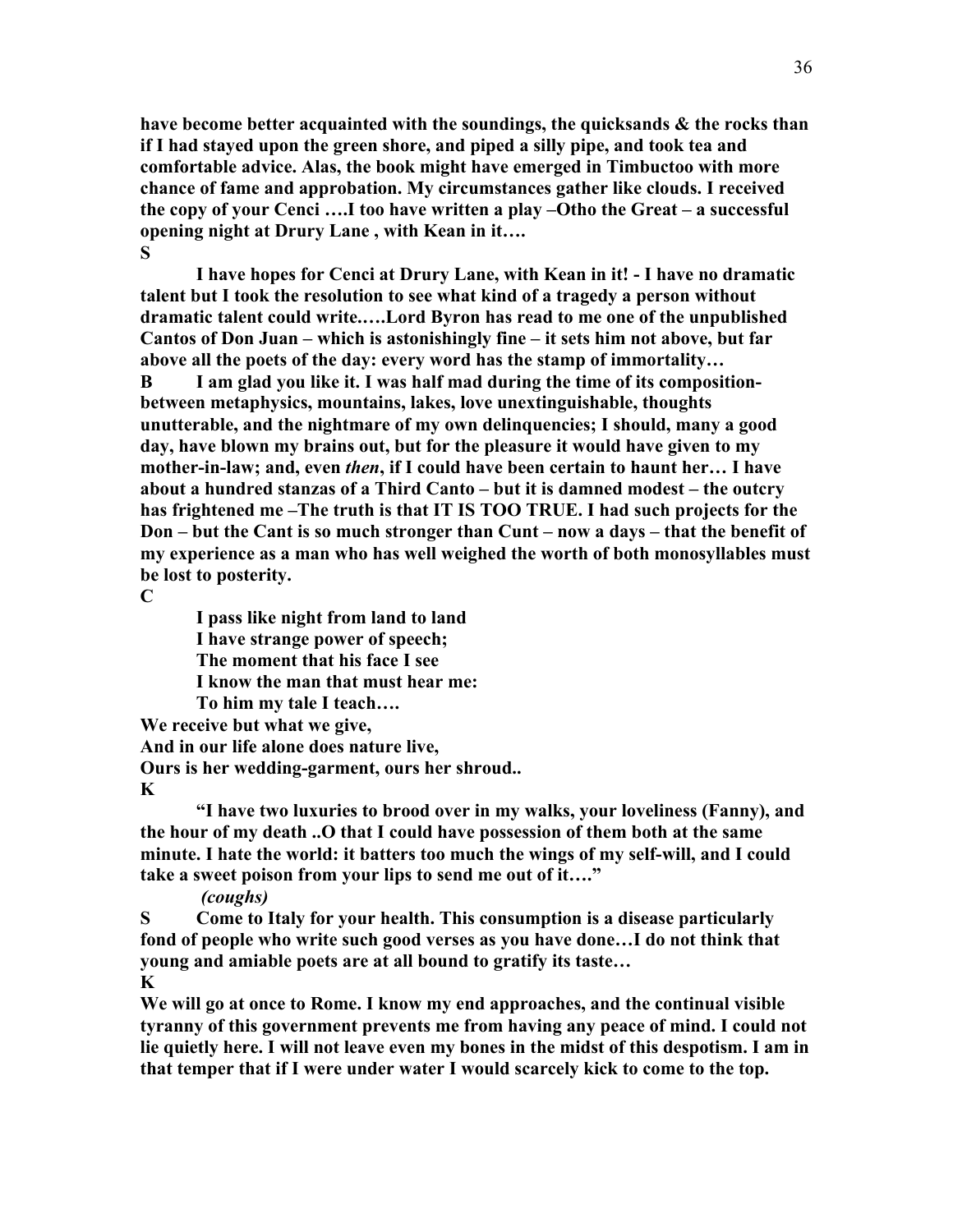**(***Writing a letter***) Hear the carriage – order pistols and greatcoat, as usual – necessary articles. Weather cold – carriage open, and inhabitants somewhat savage – rather treacherous and highly inflamed by politics...The republican uprising has failed…Alas, the Italians must now return to making operas…I fear**  *that* **and macaroni are their forte…There is in fact no law or government at all in Italy – and it is wonderful how well things go on without them…That son of a bitch Southey spreads it about that Shelley and I have formed a league of Incest – and practice our precepts &c – he lies like a rascal – for they are not sisters – there is no promiscuous intercourse – I have nothing to do with the offspring of Mary Wollstonecraft – my commerce being limited to carnal knowledge of the Miss Clairmont!....If a girl of eighteen comes prancing to you at all hours – there is but one way…. Clock strikes – going out to make love. Somewhat perilous, but not disagreeable.**

37

*K (letter to Fanny)…..***God bless you my sweet love! Illness is a long lane, but I see you at the end of it and shall mend my pace as well as possible….You are always new. The last of your kisses was ever the sweetest; the last smile the brightest; the last movement the gracefullest…I cannot bear the pain of being happy…my mind is in a tremble, I cannot tell what I am writing…O what it is to have an intellect in splints!....I should like to cast the die for love or death…I fear I am too prudent for a dying kind of lover….**

**B** *(another letter)* **Venice is by no means the most** *moral* **city in the universe – Young and old, pretty and ugly, high and low, are employed in the laudable practice of lovemaking! It is not expensive - I keep four horses on one of the islands and about fourteen servants - I have my gondola ( a sort of black velvet coffin encased in a canoe) - in the two years I have been here I have spent about five thousand pounds – no great deal, particularly when I tell you that more than half was laid out on the sex – to be sure I had plenty for the money – I think at least two hundred of one sort or another – perhaps more, for I have not lately kept the recount……PS -If you say that I must sign the bonds I suppose that I must – but it is very iniquitous to make me pay my debts – you have no idea of the pain it gives one! S**

**(***letter***) Lord Byron has splendid apartments in the house of his mistress' husband, who is one of the richest men in Italy. She is sentimental, innocent and superficial – but Italian women for the most part are the most ignorant, the most disgusting, the most bigoted of all who exist under the moon…and Lord Byron is familiar with the lowest sort – the people his gondolieri pick up in the streets. He allows fathers and mothers to bargain with him for their daughters, & though this is common in Italy, yet for an Englishman to encourage such sickening vice is a melancholy thing. He associates with wretches who seem almost to have lost the gait & physiognomy of man & who do not scruple to avow practices which are not only not named but I believe seldom even conceived in England, He says he disapproves, but he endures. He is not yet Italian & is heartily & deeply discontented with himself.**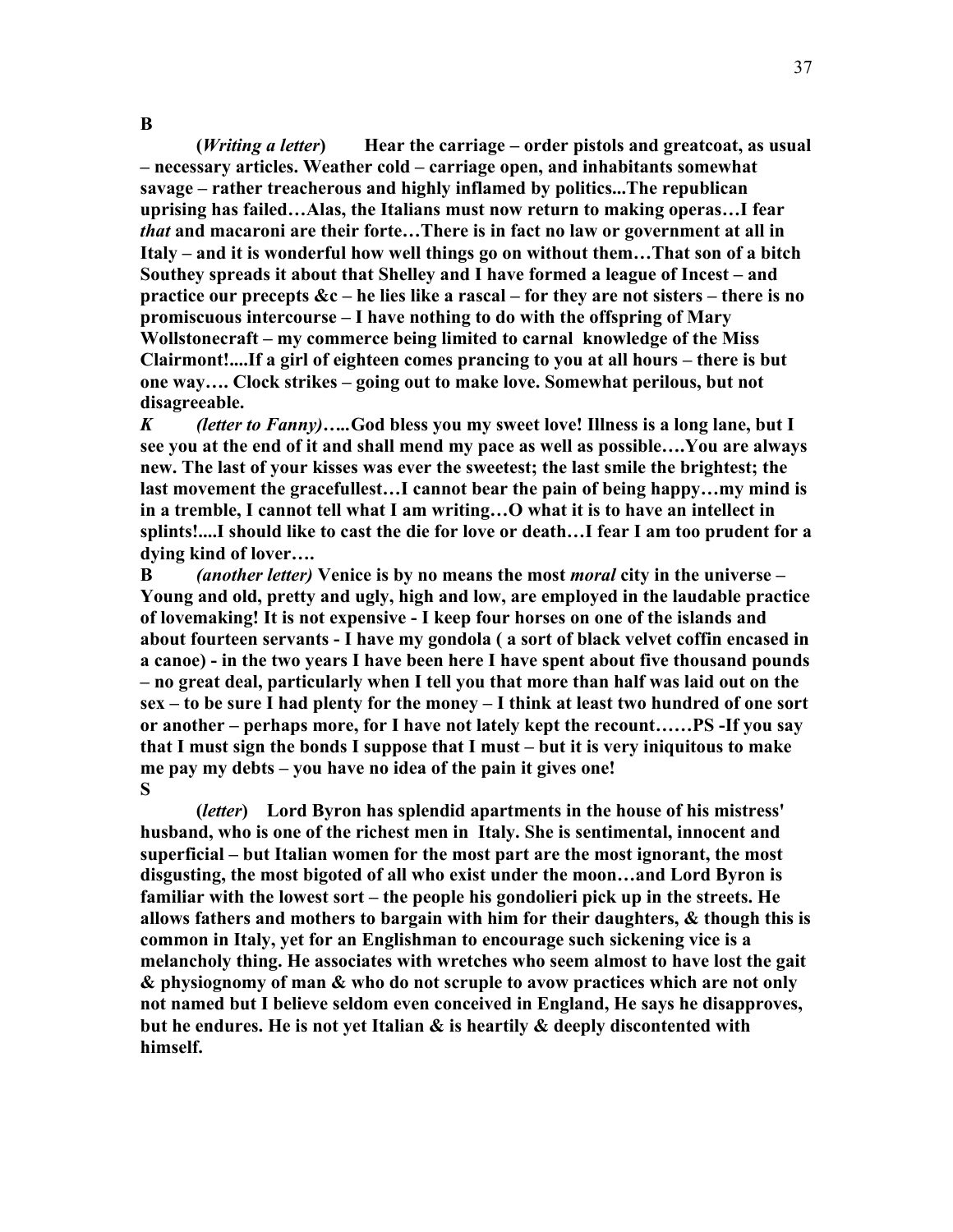#### **B**

**(***letter)* **Now we are in the Dardanelles waiting for a wind to proceed to Constantinople. This morning I swam from Sestos to Abydos; the immediate distance is not above a mile but the current renders it hazardous, so much so that I doubt whether Leander's conjugal powers must not have been exhausted in his passage to Hero's Paradise. The only vestige of Troy, or her destroyers, are the barrows supposed to contain the carcasses of Achilles, Antilochus, Ajax, etc, but Mt Ida is still in high feather, though the shepherds are nowadays not much like Ganymede…**

**S**

**(letter) Geneva….the wind gradually increased in violence, until it blew tremendously; and as it came from the remotest extremity of the lake, produced waves of a frightful height, and covered the whole surface with a chaos of foam. I felt in this near prospect of death a mixture of sensations, among which terror entered, though but subordinately. My feelings would have been less painful had I been alone; but I knew that my companion would have attempted to save me, and I was overcome with humiliation when I thought that his life might have been risked to preserve mine.**

| B |  | If you can't swim, beware of Providence! |
|---|--|------------------------------------------|
|   |  |                                          |

| S | We are as clouds that veil the midnight moon;     |  |  |
|---|---------------------------------------------------|--|--|
|   | How restlessly they speed, and gleam, and quiver, |  |  |
|   | Streaking the darkness radiantly! – yet soon      |  |  |
|   | Night closes round, and they are lost forever     |  |  |
|   |                                                   |  |  |

#### **C**

**Or like forgotten lyres, whose dissonant strings Give various response to each varying blast, To whose frail frame no second motion brings One mood or modulation like the last**

#### **K**

**We rest – A dream has power to poison sleep; We rise – One wandering thought pollutes the day; We feel, conceive or reason, laugh or weep; Embrace fond woe, or cast our cares away**

## **B**

**It is the same! – For be it joy or sorrow, The path of its departure still is free: Man's yesterday may ne'er be like his morrow; Nought may endure but Mutability.**

**If I live ten years longer, you will see, however, that it is not over with me – I don't mean in literature, for that is nothing; and it may seem odd enough to say, I do not think it my vocation. But you will see that I will do something or other – the times and fortune permitting – that, "like the cosmogony, or creation of the world, will puzzle the philosophers of all ages"…But I doubt my constitution will hold out…I've exorcised it most devilishly….**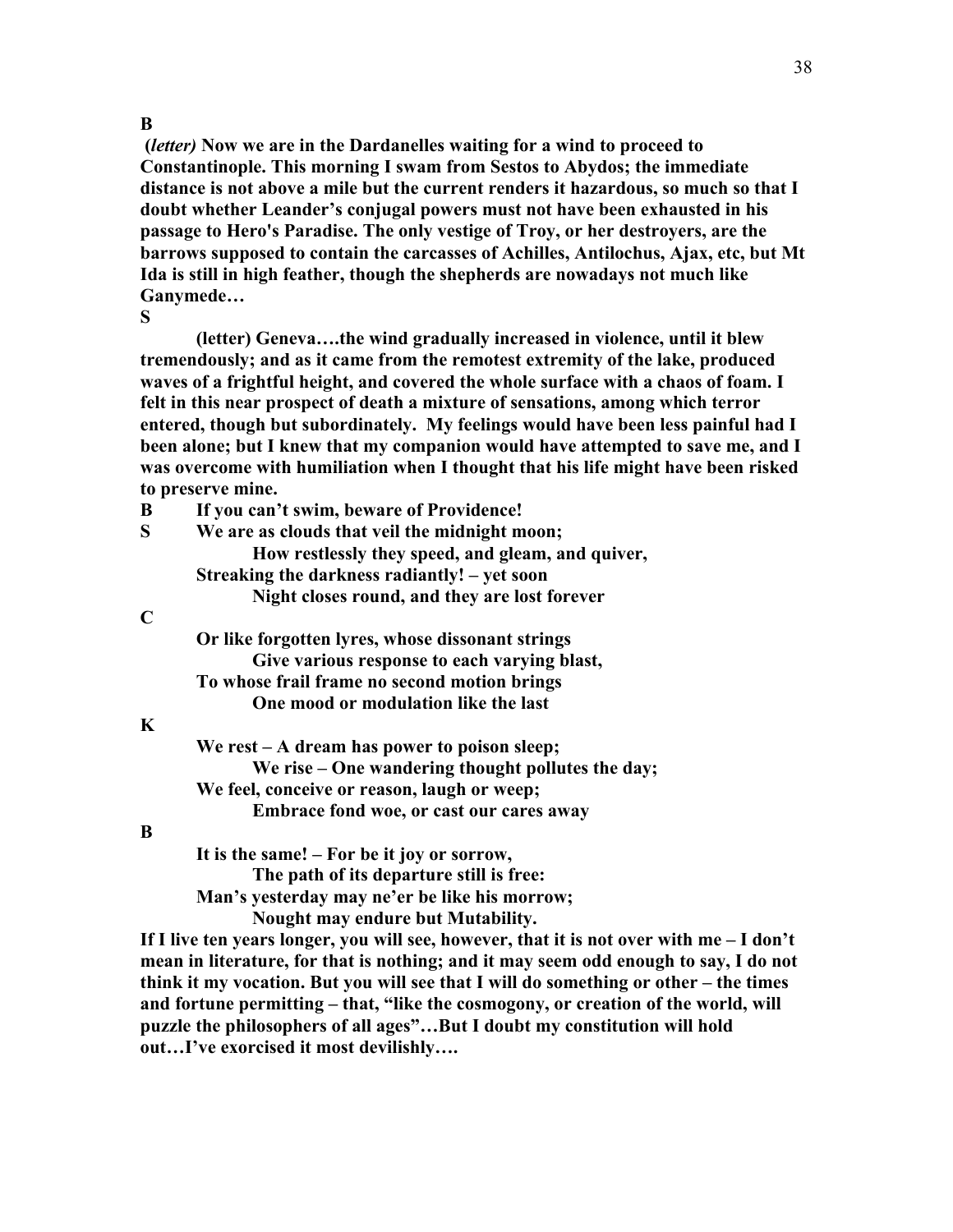**K**

*(another cough)***…I cannot be deceived in that colour; that drop of blood is my death warrant. I must die.** 

**S**

**Young Keats, whose** *Hyperion* **showed so great a promise, died lately at Rome from the consequences of breaking a blood-vessel, in paroxysms of despair at the contemptuous attack on his book in the** *Quarterly Review.*

**B**

**'Tis strange the mind, that very fiery particle, Should let itself be snuff'd out by an article.**

**C**

**Few die of a** *broken heart***, and these few (the surgeons tell us) know nothing of it; and, dying suddenly, leave to the dissector the first discovery. B**

**I did not approve of Keats' poetry or principles of poetry –but as he is dead….His Hyperion is a fine monument & will keep his name. K**

**I have left no immortal work behind me – nothing to make my friends proud of my memory – but I have loved the principle of beauty in all things and I feel confident I should have been a rebel Angel had the opportunity been mine….. "Here lieth One whose name was writ on water"**

**S In all probability I shall be overwhelmed by one of the tempests forever traversing this pathless wilderness….**

**Why have the secret powers of this strange world Driven me, a frail and empty phantom, hither On direst storms?**

## **K:**

**Treacherous in calm, and terrible in storm, Who shall put forth on thee, Unfathomable Sea?**

**S**

**I have a kind of optimism for the future – there is nothing which the human mind cannot conceive which it may not execute…in everything any man ever wrote, spoke, acted or imagined is contained, as it were, the allegorical idea of his own future life, as the acorn contains the oak…..**

**Every atom is sentient in unity and part… Even the minutest molecule of light Fulfils its destined though invisible work.. This is the winter of the world.. The seeds are sleeping in the soil……. …and Man is Prometheus…. …all things confess his strength – The lightning is his slave; The tempest is his steed, he strides the air; And the abyss shouts from her depth laid bare –**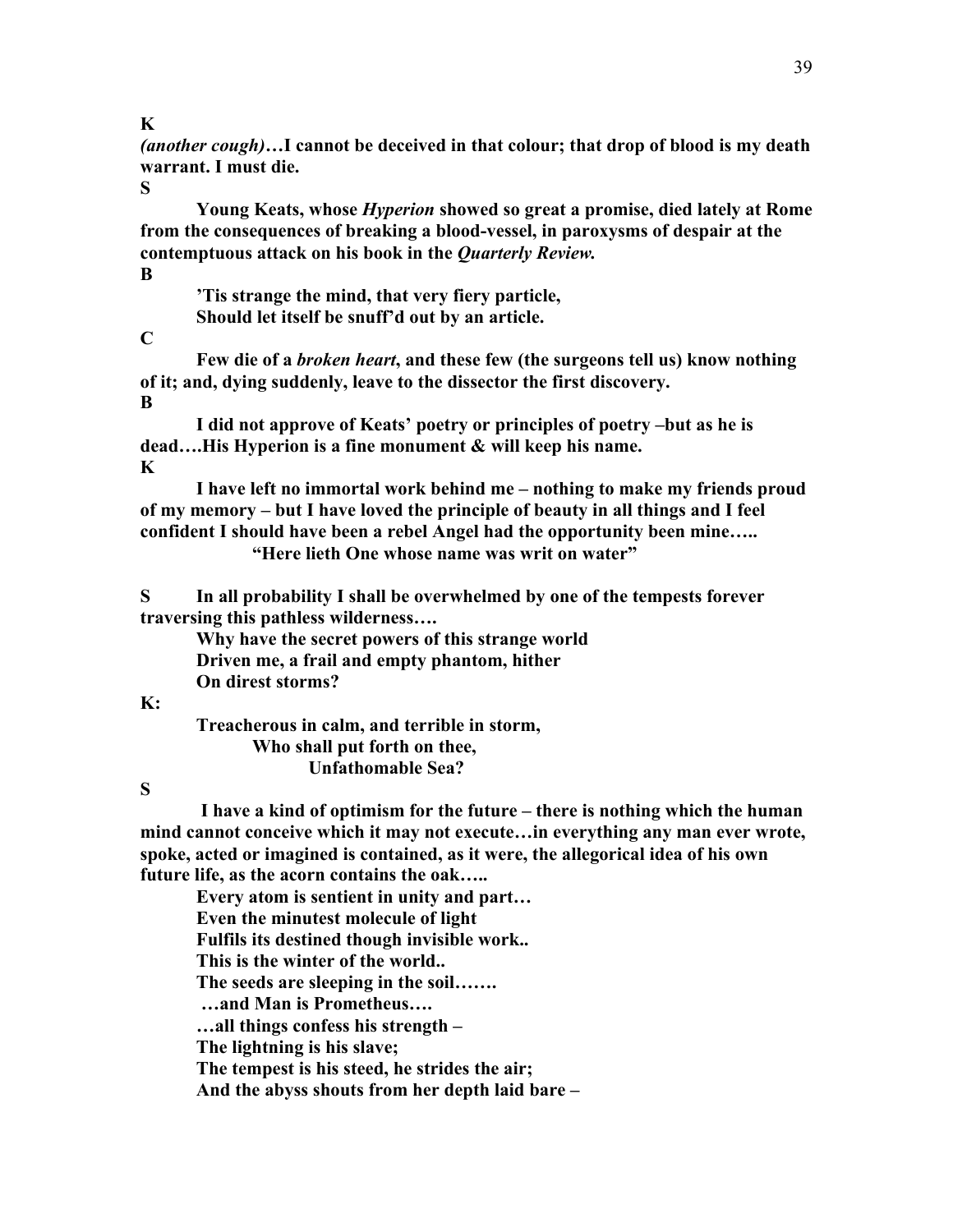**Heaven , hast thou secrets? Man unveils me; I have none!**

*(smiles)***……I always go on until I am stopped – and I never am stopped!**

**I wield the flail of the lashing hail,**

**And whiten the green plains under,**

**And then again I dissolve in rain**

**And laugh as I pass in thunder…..**

**It is a modest creed and yet**

**Pleasant, if one considers it,**

**To own that death itself must be**

**Like all the rest, a mockery….**

**I wish I had something better to do than furnish this jingling food for the hunger of oblivion, called** *verse***, but I have not, nor cannot hope to have…..**

**B**

**Shelley alone, in this age of humbug, dared to stem the current, although I could not observe he made any progress. The attempt is better than being swept along as the rest are, with the filthy garbage ….**

**If thou regret'st thy youth, why live?**

**The land of honourable death**

**Is here: up to the field and give**

**Away thy breath!**

**I am trying to reunite the Greeks, especially as the Turks are expected in force, and that shortly. If Greece wants to become forever free, true and independent she had better decide now, or never again will she have the chance, never again…**

**The World's at war with tyrants – shall I crouch?**

**Each day a trumpet soundeth in mine ear –**

**Its echo in my heart –**

**…the use of trumpets may be doubted, unless Constantinople were Jericho! But '***En Avant!'* **I was a fool to come here but it is proper I should remain – it were better to die doing something than nothing…**

**For Freedom's battle once begun Bequeathed by bleeding sire to son Though baffled oft is ever won….**

**C**

**I have my epitaph ready penned : STOP, Christian passer-by! – Stop, child of God, And read with gentle breast. Beneath this sod A poet lies, or that which once seem'd he. O, lift one thought in prayer for S.T.C.; That he who many a year with toil of breath Found death in life, may here find life in death! Mercy for praise – to be forgiven for fame**

**He ask'd, and hoped, through Christ. Do thou the same.**

**K**

**My friends should drink a dozen of Claret on my tomb.**

**B**

**Tis vain to struggle – let me perish young –**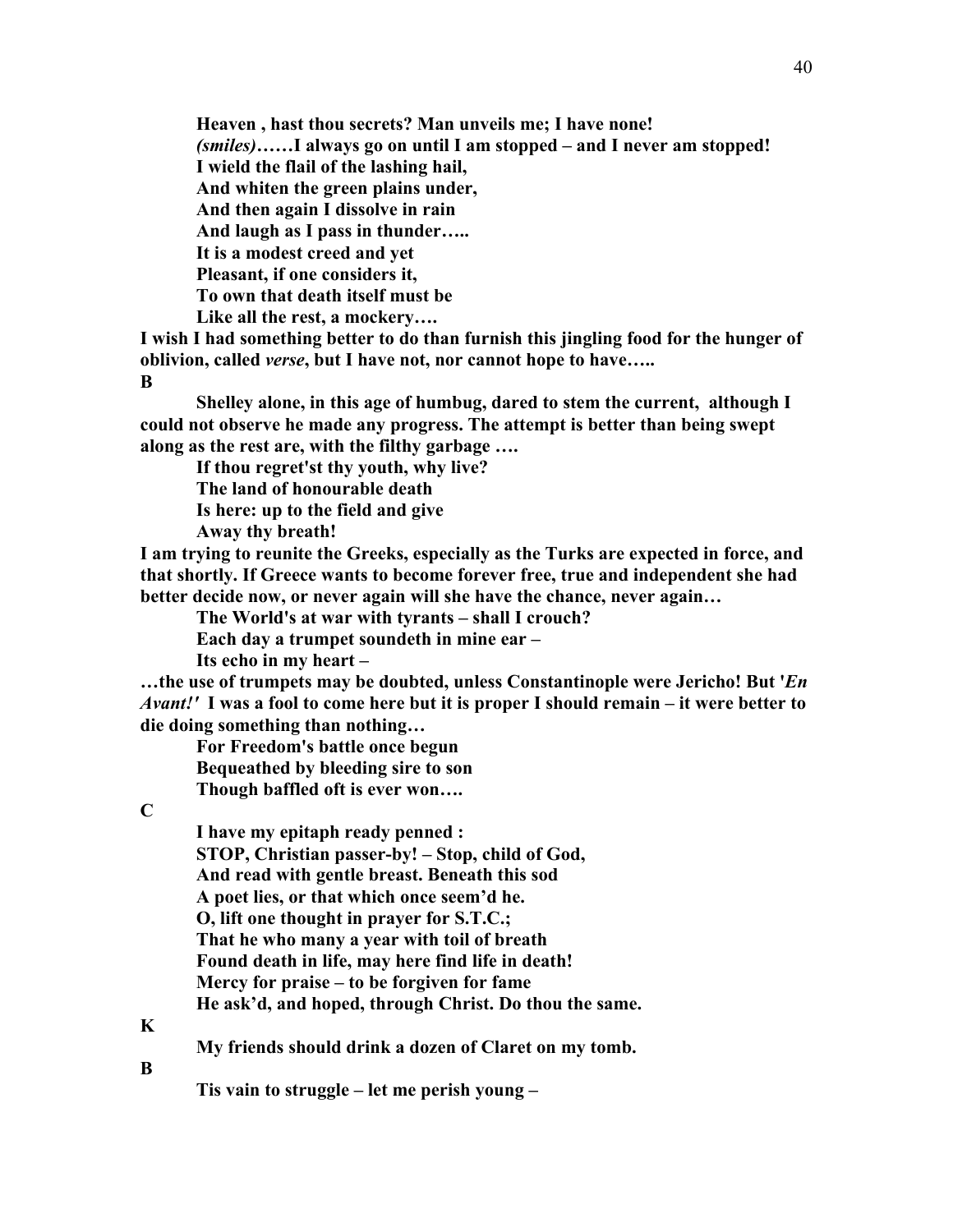**Live as I lived, and love as I have loved! To dust if I return, from dust I sprung – ….Is there anything in the future than can possibly console us for not being always twenty-five? C**

**Though nothing can bring back the hour Of splendour in the grass, of glory in the flower; We will grieve not, rather find Strength in what remains behind; In the primal sympathy Which having been must ever be; In the soothing thoughts that spring Out of human suffering; In the faith that looks through death, In years that bring the philosophic mind. Another race hath been, and other palms are won. Thanks to the human heart by which we live, Thanks to its tenderness, its joys, and fears, To me the meanest flower that blows can give Thoughts that do often lie too deep for tears.**

**K**

**A thing of beauty is a joy for ever: Its loveliness increases; it will never Pass into nothingness; but still will keep A bower quiet for us, and a sleep Full of sweet dreams, and health, and quiet breathing. Therefore, on every morrow, are we wreathing A flowery band to bind us to the earth, Spite of despondence, of the inhuman dearth Of noble natures, of the gloomy days, Of all the unhealthy and o'er-darkened ways Made for our searching: yes, in spite of all, Some shape of beauty moves away the pall From our dark spirits…….**

**….My having written that argument will perhaps be of the greatest service to me of anything I ever did.**

**S**

**….. the poet and the man are two different natures; though they exist together they may be unconscious of each other…as to whether or not I ever** *was* **a poet, that decision is removed from the present time to the hour when our posterity shall assemble: but the court is a very severe one, & I fear that the verdict will be guilty…**

**I met a traveler from an antique land Who said: Two vast and trunkless legs of stone Stand in the desert…Near them, on the sand, Half sunk, a shattered visage lies, whose frown,**